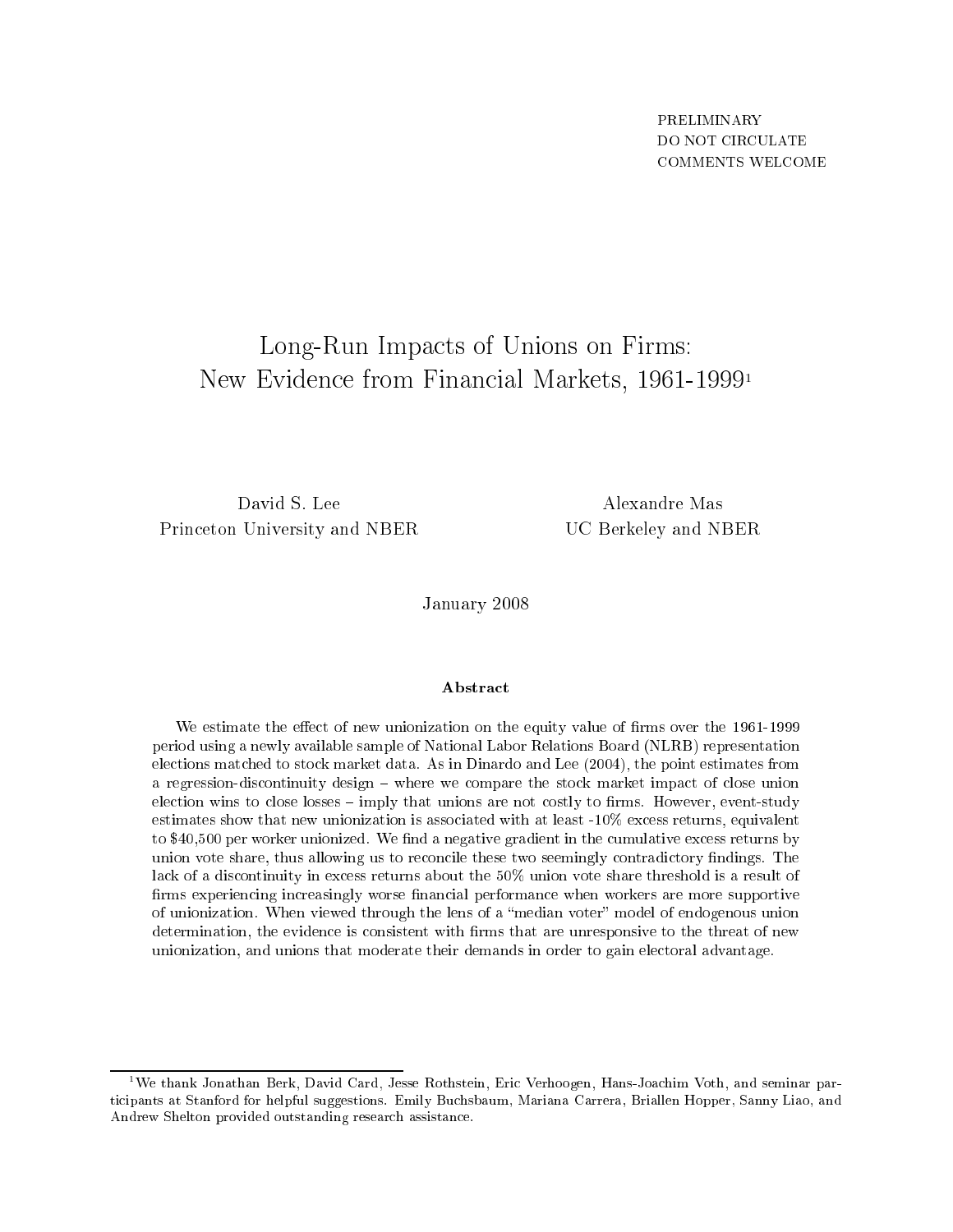"[L] aymen and economists alike tend, in my view, to exaggerate greatly the extent to which labor unions affect the structure and level of wage rates."  $-$  Milton Friedman,  $1950<sup>1</sup>$ 

"Everyone 'knows' that unions raise wages. The questions are how much, under what conditions, and with what effects on the overall performance of the economy." – Richard Freeman and James Medoff,  $1984^2$ 

#### 1**Introduction**

It is uncontroversial that employers oppose unions, viewing them as a threat to profitability. An example that has received recent national attention is Wal-Mart's efforts in resisting unionization, from its strategi lo
ation of stores in areas less favorable to unions, to its hard-line stan
e against organization (Basker, 2007). According to a handbook that the retailer distributed to its managers, Staying union free is a full-time ommitment... The ommitment to stay union free must exist at all levels of management  $-$  from the Chairperson of the Board -down to the front-line manager.... 3 Tt is also easy to find isolated cases that confirm the fears of employers like Wal-Mart. As an example, in a Mar
h 1999 National Labor Relations Board (NLRB) representation ele
tion, workers at National Linen Service (NLS) Corp., a large linen supplier, voted by a more than 2 to 1 margin to organize as a local chapter of Union of Needletrades, Industrial, and Textile Employees (UNITE). The stock market appears to have punished NLS a severe, though perhaps not swift, fashion. Figure 1 shows the umulative return of NLS' sto
k beginning two years prior to the ele
tion through two years after, as well as the umulative return of a broad market index over the same period. Prior to the ele
tion, NLS and the market returns tra
ked ea
h other quite losely. But immediately following the ele
tion, NLS began to lag. By Mar
h 2001, the pri
e of NLS shares had fallen by 25%, while the broad market index had increased by  $50\%$ .

How general is this phenomenon? Is National Linen Servi
e Corp. the ex
eption or the rule? Despite an enormous literature that has documented numerous aspects of unions and their role in the labor market, the magnitude of the average effect of unions on firm performance throughout the

<sup>1</sup> Quoted from Friedman (1950).

<sup>-</sup>Quoted from Freeman and Medoff (1984).

<sup>3</sup> Quoted in Featherstone (2004).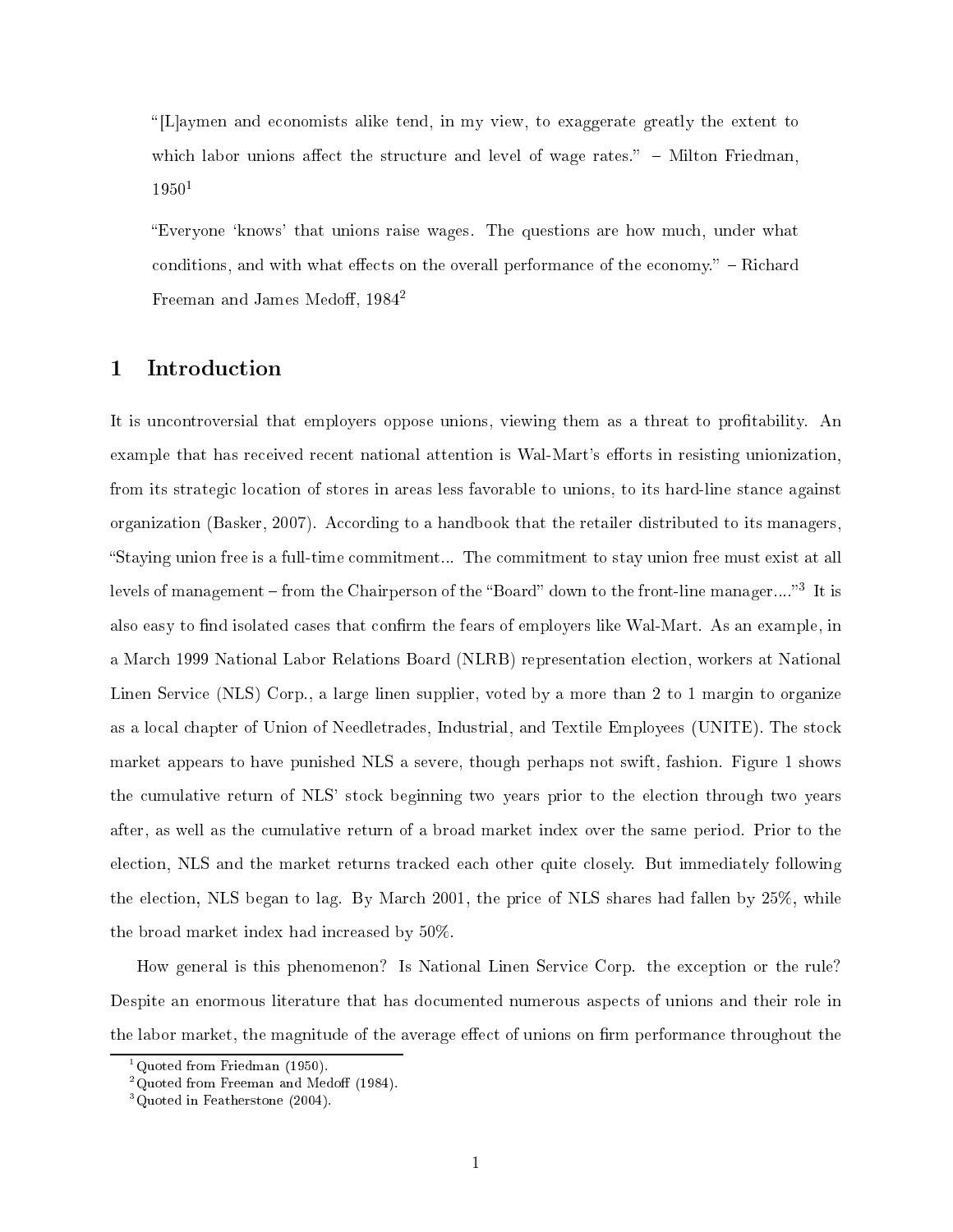e
onomy remains somewhat un
lear.

Empirically, there are at least three reasons why measuring these effects has proven to be exceptionally challenging. First, large-scale establishment or firm-level micro-data with the relevant information on the extent of unionization is not readily available. Second, even when such data are available, omitted variables and the endogeneity of unionization at the level of the firm makes it difficult to separate causal effects from other unobserved confounding factors. Finally, it is even more difficult to meet these two challenges with data that can plausibly be representative of the population of unionized ompanies in the United States.

Theoretically, it is not even obvious to what degree unions should affect firms. One view, arti
ulated by Milton Friedman, is that workers would reje
t substantially above-market wages, knowing full well that such wages could have adverse effects on job security. A Unions, taking these considerations into account, would then therefore tend to moderate wage demands. Moreover, firms may respond to a unionization threat by on
eding higher wages and better working onditions. These forces would tend to reduce the gap in compensation and working conditions between union and non-union workfor
es, at least in those situations where there is a threat of unionization. These ideas may help explain the results of Dinardo and Lee (2004), who find generally small differences in wages, employment, and output between unionized and otherwise omparable non-unionized workpla
es.

In this paper we formalize these concepts with a simple model of endogenous unionization. This framework offers predictions for the various kinds of union impacts that can exist when firms can alter working conditions to prevent the union from successfully organizing, and when unions can elect to moderate their demands in order to attract more support. Specifically, we consider a two-party model of electoral competition, where the firm and the union are seeking to win the sympathies of the "median" voter in an NLRB election. As is standard in this class of models, the parties, although having opposing interests, may be forced to propose a level of compensation, and the accompanying risk of job loss, that is loser to that preferred by the median voter. The model implies that the regression-discontinuity design estimate of the unionization effect identifies the gap between the union and firm's proposal when the median voter is indifferent between the two. Depending on how aggressively firms and unions court voters, this gap could be close to zero, even if unions affect the

<sup>&</sup>lt;sup>4</sup>Which led Friedman to say the above quote.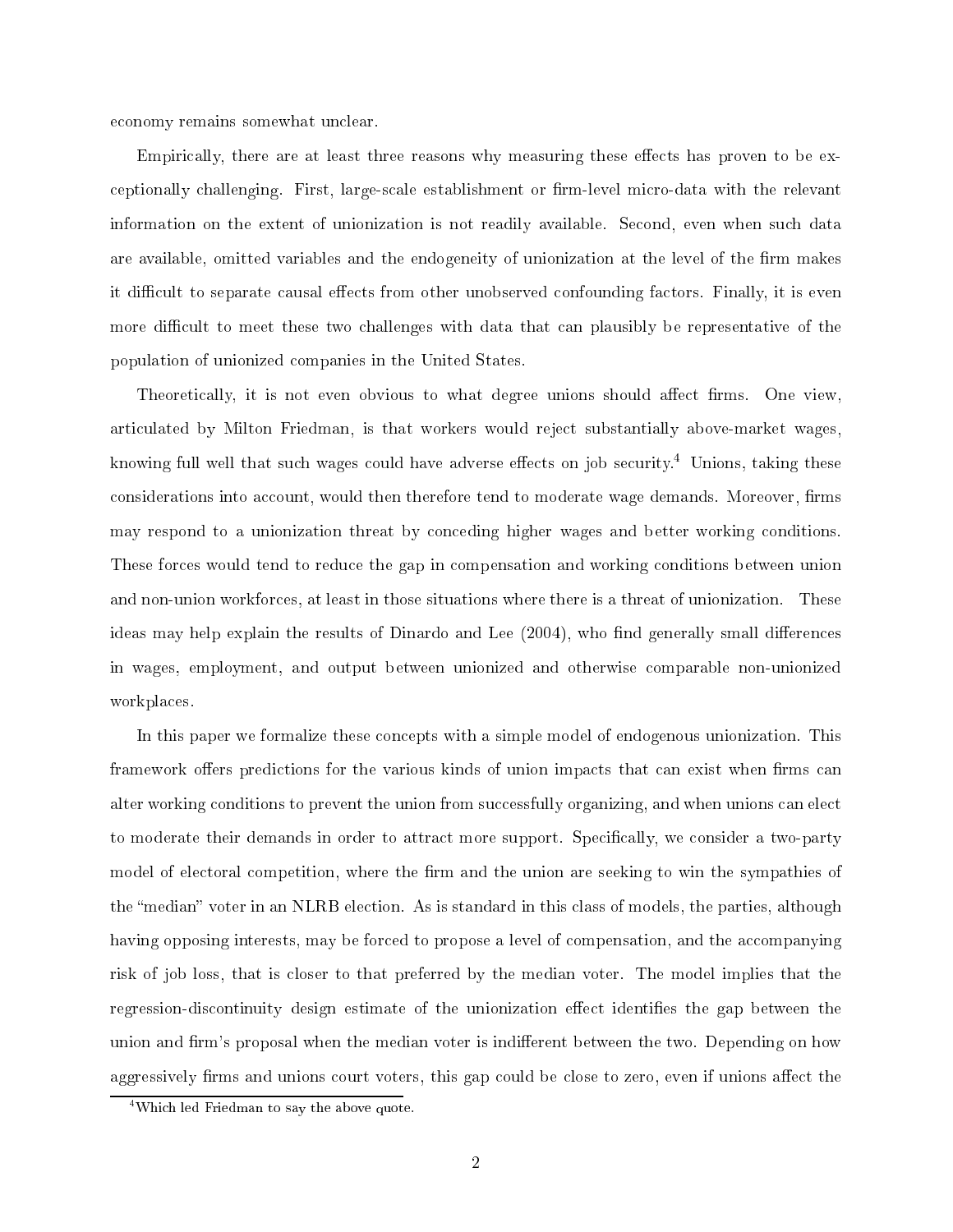profitability of firms on average.

In the empirical analysis, we first assess the extent to which the pattern in Figure 1 is a more general phenomenon among publicly-traded firms, so as to measure an average overall effect of unionization. To do so, we use a sample frame that is the universe of all firms at which NLRB union representation elections took place between 1961-1999. Since most unionized workplaces in the U.S. come into existence via a secret-ballot election on the question of representation, this sample frame can provide a reasonable representation of the stock of unions today and particularly into the future.

The most distinctive feature of our data – crucial for our research design – is its long panel. up to 48 months before and after the ele
tion, of high-frequen
y data on sto
k market returns for these firms. We use a standard event-study approach to analyzing the stock market reaction to union victories, but we are able to use the pre-event data to test the adequacy of the market models and specifications used to predict the counterfactual returns in the post-event period. The long panel also allows us to examine returns several months beyond the event, so as to capture the longrun expected effects of new unions, without having to rely on the assumption that the stock price immediately and instantaneously adjusts to apture the expe
ted presen
e of the unions.

Our event-study analysis reveals substantial losses in market value following a union ele
tion vi
tory, equivalent to \$40,500 per worker unionized. The eviden
e is ompelling in the sense that we find that these firms' average returns are quite close to the predicted returns for every month leading up to the election. Precisely at the time of the election, the actual and counterfactual returns diverge. The results are robust to a number of different specifications, and notably, in the sample of firms where we know that the union is a small fraction of the workforce, we do not find a similar divergen
e.

We then employ a regression discontinuity design to where we compare close union victories to close union losses. As in Dinardo and Lee  $(2004)$ , we find no evidence of a significant discontinuity in market returns with respe
t to the vote share for the union. The RD point estimates show, if anything, a 4 percent *positive* (though statistically insignificant) effect of union certification (vis-avis union defeat). The event-study estimates vary systemati
ally by the observed vote share, with the largest negative abnormal returns for cases where the union won the election by a large margin. and even some evidence of positive abnormal returns for cases where the union lost by a large margin

Viewed through the lens of the theoretical framework, the pattern of the effects is consistent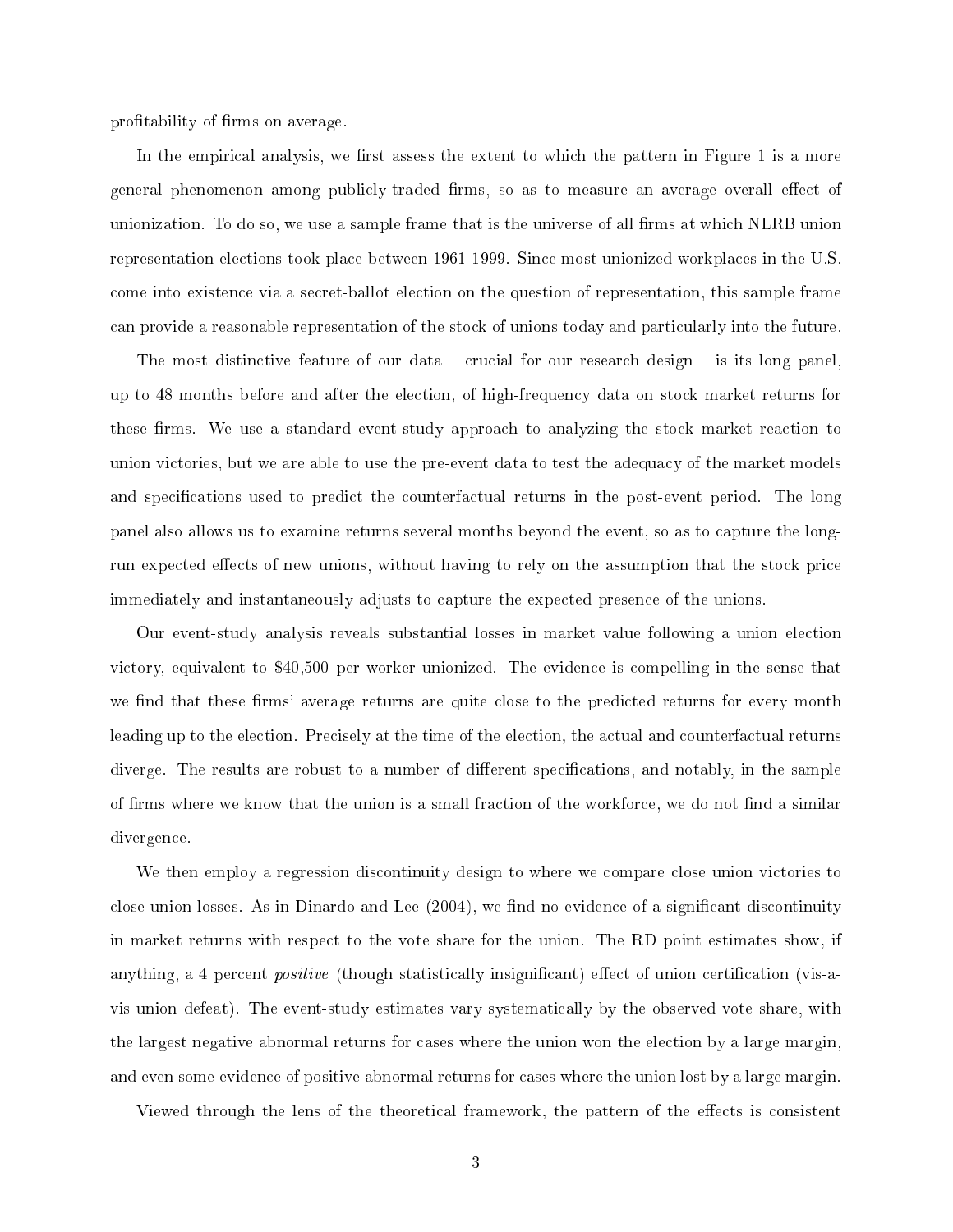with firms that do not (or cannot) compete for voters by changing working conditions. The evidence is also onsistent with unions that modify their positions in order to gain ele
toral advantage, in a way that is reminis
ent of Friedman's view. The estimates imply that voters have strong desire for higher wages in only a relatively small number of elections. However, because the firm is largely unresponsive to voters, these ele
tions are asso
iated with a large pro-union vote share, and a substantial reduction in equity value of the firm. The results imply that whatever salary increase is ena
ted following an NLRB ele
tion, it should rarely be larger than the amount desired by the median voter, regardless of who wins the ele
tion. Therefore, new unionization should lead to relatively limited employment effects, even when the firm experiences a considerable reduction in value.

The paper is organized as follows. Section 2 briefly highlights what is known from the literature. and how our study relates to that literature. Our theoretical framework for precisely defining the different kinds of union effects is presented in Section 3. We then provide some institutional details in Se
tion 4 that are relevant to our resear
h design, whi
h is also des
ribed, along with our data. We present and discuss the results in Section 5. Section 6 concludes.

#### 2Existing Literature and Ba
kground

In this section we provide a brief overview of the literature that is most related to our analysis. First, there is an enormous union wage premium literature, dis
ussed and summarized in the landmark works of Freeman and Medoff (1984) and Lewis (1986), with more recent evidence discussed in Blanchflower and Bryson (2007). Most of these studies use household-level survey data to compute the wages for workers who are union members, comparing them to "otherwise comparable" non-union members; in some cases, this involves following workers in longitudinal datasets, as they switch from union to non-union status. In their analysis, Freeman and Kleiner (1990) note that these "[elestimates based on longitudinal data... ontrast workers who hange union status by moving to or from already organized workpla
es rather than ontrasting workers in plants that are newly organized with those in plants that remain nonunion." Following this point, DiNardo and Lee (2004) make clear that the effect of *unionization* (changing a workplace from non-union to unionized) is distinct from the effect of moving a *worker* from a unionized workplace to a non-unionized workplace. In particular,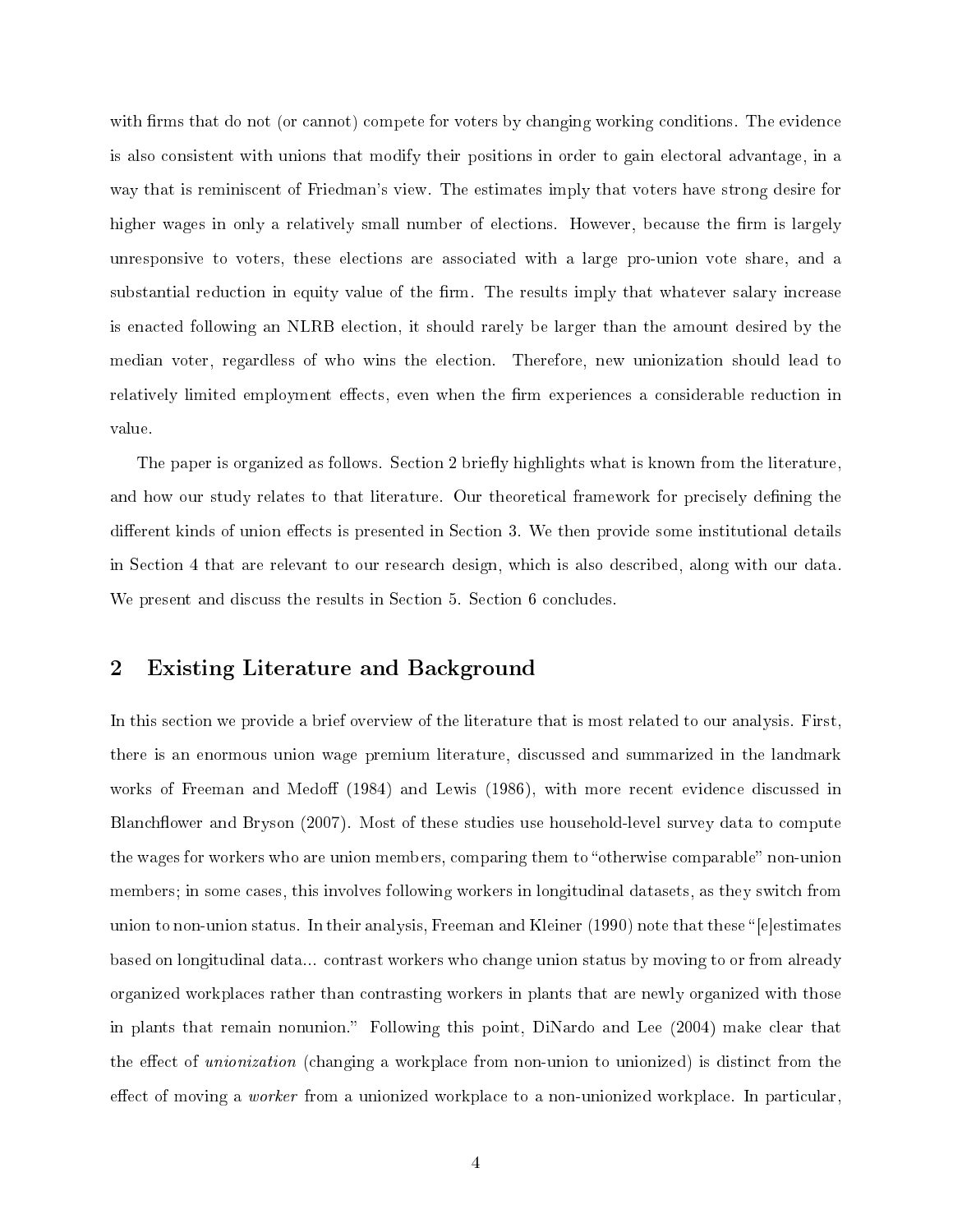a "typical" unionized workplace may differ from a "typical" non-unionized workplace along a number of different dimensions (e.g. geography, firm size, industry) which themselves may independently influence wage levels. We therefore view this well-established literature as being fundamentally unable to account for the selection of unionism at the firm- or establishment-level, and therefore potentially estimating something quite distinct from the causal effect of unionization.

Next, there is a literature that does utilize firm- or establishment-level data containing information on union status. As pointed out in Hirsch (2007), a recent review of this evidence, there are a number of important reasons why caution is warranted in drawing inferences from the existing resear
h. First, there an be important omitted variables, unobserved determinants of the long-run viability of the firm that could be correlated with the presence of the union. Related to this is a potential endogeneity problem, whereby unions may specifically target a highly profitable firm for organization. Alternatively, it may be poorly managed, and hence low-performing firms, that lead to the demand for worker representation. Examples of studies that implicitly rely on the assumption that union status is an exogenous variable include the in-depth analyses of Clark (1984), Hirsch (1991a), and Hirs
h (1991b). A se
ond limitation that Hirs
h (2007) emphasizes is the limited generalizability of many of the studies. For example, the ement industry is examined in Clark (1980a) and Clark (1980b), hospital and nursing homes in Allen (1986a), onstru
tion industry in Allen (1986b), and sawmills in Mitchell and Stone (1992). It is difficult to extrapolate from these studies on productivity to a broader, representative cross-section of firms in the U.S. Indeed, our analysis is largely motivated by the notion that it might not be too difficult to find particular incidents and or companies, or industries where unions have imposed large costs on firms, but the question is to what extent isolated examples su
h as that illustrated in Figure 1 generalizes to a broader population of interest.

Finally, there are three particular studies that we consider to be the most related to our analysis – that of Lalonde et al. (1996), Ruback and Zimmerman (1984), and DiNardo and Lee (2004). We believe our analysis addresses some of the most important limitations of ea
h of these studies.

The main difficulty faced in Lalonde et al.  $(1996)$  – who utilize a "fixed effects" approach to examine the impact of a successful union organizing campaign with establishment level panel data from the Longitudinal Research Database (LRD) – is one of interpretation. The study shows some differences in employment growth between the eventually successful and failed organizing attempts.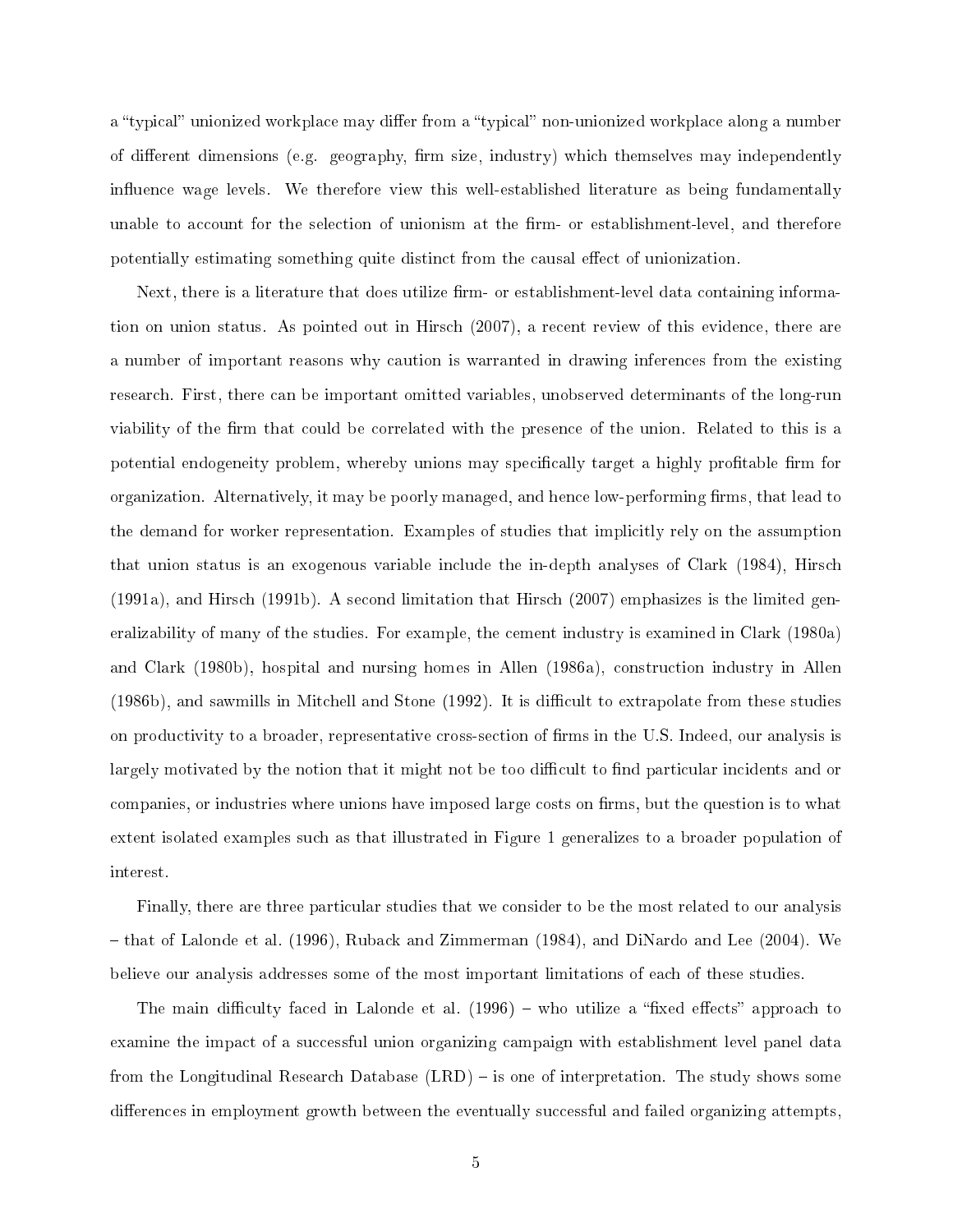prior to the election event. For example, one sample shows an expanding gap in employment, while another shows a ontra
ting gap. Overall, the estimates and standard errors are onsistent with preelection employment growth differences ranging from -10 percent to 14 percent. As a result, Lalonde et al. (1996) are areful to note that their examination of pre-ele
tion growth rates for many of the outcome variables proved "inconclusive", and that their "subsequent findings on the effects of unionization may be too large. Essentially, the main problem is that the data they examine are not rich enough to rigorously test their "difference-in-difference" specification with the pre-event data. and as a result more caution is required in interpreting the post-event patterns.<sup>5</sup>

A similar issue arises in the well-known study of Ruba
k and Zimmerman (1984), whi
h, like our anarysis, examines the stock market reaction to NLRD union certification events.6 There, the main estimates of a 3.8 percent drop in the stock market valuation is computed within a few months surrounding the unionization event.<sup>7</sup> Again, the difficulty in interpretation arises from the substantial negative abnormal returns that emerge well before the unionization event, a decline in market value of about 7 percent between the 12th and 7th months preceding unionization. Ruback and Zimmerman (1984) argue that the timing of this substantial decline is unlikely to indicate anticipation of the outcome of the election, but have no explanation for this important decline.<sup>8</sup> This therefore raises the question as to whether to attribute the further decline in the stock market valuation to unionization or instead to whatever factors that might have led to the pre-election trend.

In our analysis, we address these ambiguities by taking advantage of a very long panel of monthly

<sup>-</sup>Another study in the spirit of a "before-after" design is that of Freeman and Kleiner (1990), in which 203 establishments were surveyed before and after NLRB elections took place, and were compared to a 161 "control" firms, where elections did not take place. There, there was only one period before and one period after, and so testing the over-identifying restrictions of the difference-in-difference design was not possible.

There are a number of other studies that examine various aspects of unions as seen through stock market reactions. They generally do not aim to generate effects of unionization (versus the absence of unions), as they use samples of already unionized firms or industries. See Abowd (1989), Becker and Olson (1986), Neumann (1990), DiNardo and Hallock (2002), and Becker (1987). Olson and Becker (1990) is an exception in this regard, as it examines the impact of the passage of the National Labor Relations Act on 75 firms that were at risk of being unionized in the 1930s.

<sup>&#</sup>x27;Specincally, their main estimate of -3.84 is computed by taking the 1-month change associated with the petition date and adding it to the 1-month change associated with the date of the actual certification. This can be seen as the summation of the third and fifth rows, which equals the first row of the third column in their Table 2. Their main estimate can also be seen in their Figure 1(c) as the summation of the two downward notches around the petition and erti
ation dates.

Specifically, on p. 1145, they note that "[t]he abnormal return for these firms in the 6 months immediately pre
eding the petition is 0.16 per
ent. This timing suggests that the prepetition abnormal returns are not due to unionization. Instead, the results suggest that firms in which unions are successful experienced declines in value prior to the union activity."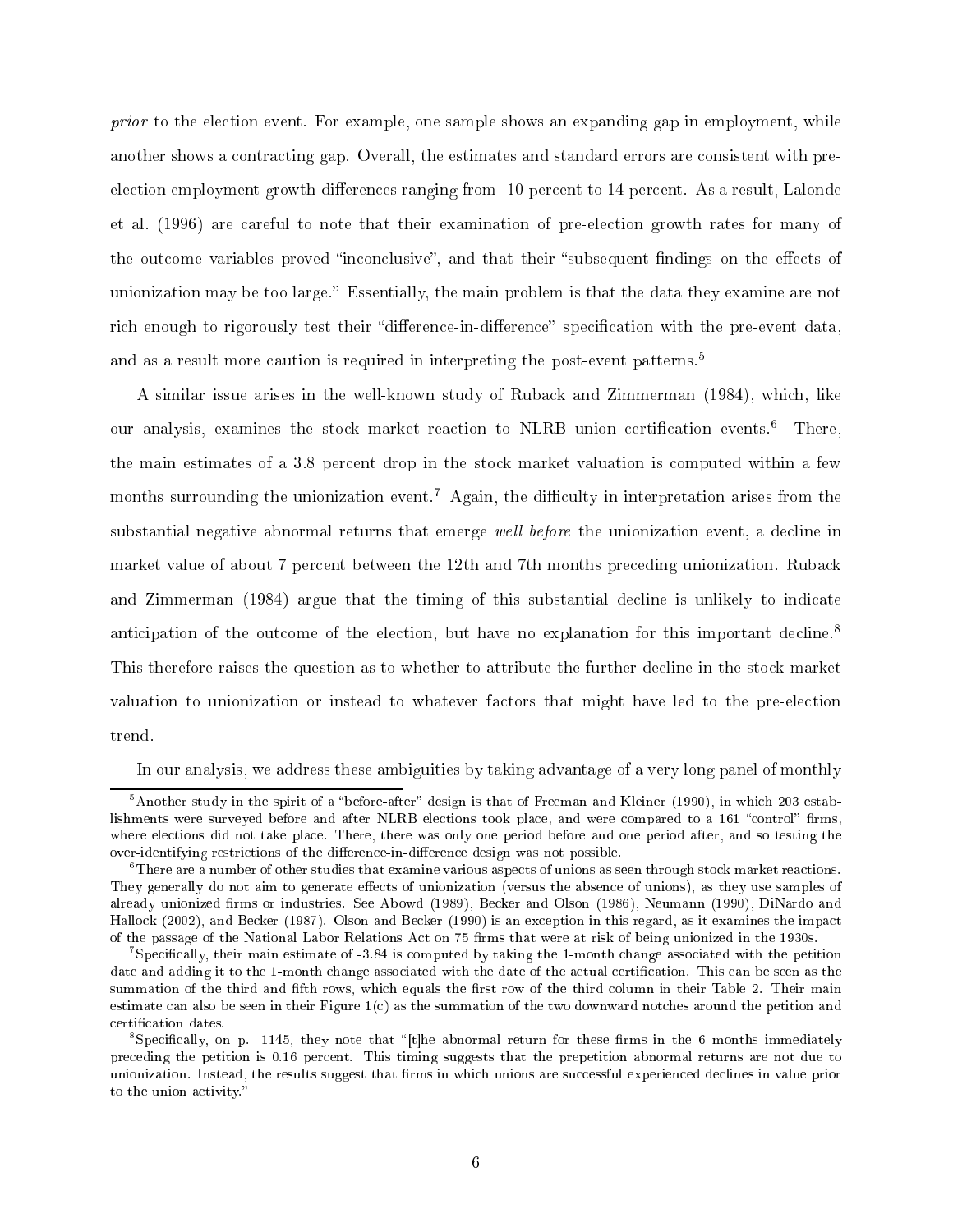data on stock returns, using an arguably more disciplined approach to modeling the counterfactual "no union" state. Specifically, using standard stock market event-study approaches, we use stock price data strictly earlier than the 24 months prior to the election date in order to estimate the relation between the overall market index and the price of our "portfolio" of firms facing organizing drives. We then use the data between 24 months prior to the event and just before the event to test our specification. If there are significant departures between our predicted returns and the observed returns, we then consider to be invalid any estimates we obtain from the post-event data.<sup>9</sup> This can be recognized as directly parallel to the conventional testing of over-identifying restrictions for "difference-in-difference" modeling in program evaluation research in labor economics.<sup>10</sup> Furthermore, we tra
k abnormal returns throughout a long time period (at least 24 months) after the unionization. Strictly speaking, perfectly efficient financial markets predict that any changes in valuation caused by the outcome of the election will be instantaneously capitalized into the stock price, the moment the outcome of the election is known. Nevertheless, our approach is to rely less on the assumption of instantaneous adjustment, and thus allowing some time for the market to adjust, by examining the patterns of returns for many months following unionization.

The final study to which the present study relates is the regression discontinuity analysis of union ele
tions, using the data from the LRD, as in DiNardo and Lee (2004). There, they exploit the "near-experiment" generated by secret ballot elections, comparing establishments where unions be
ame re
ognized by a lose margin of the vote with those workpla
es where the union barely lost. The most precise estimates in that study are those on wages: wage increases of 2 percent could be statistically ruled out even seven years after the election.<sup>11</sup> There are a number of important limitations to inferring the long-run costs of unions from this evidence. For one, it may take a much longer time  $-$  perhaps 10 more more years  $-$  for unions to establish support within the workplace to have enough bargaining power to negotiate for substantially higher wages. Second, there are potentially other osts imposed by unions that are not measured in the LRD, su
h as the use of seniority rules, work rules, grievance procedures, and other working conditions specified in union

<sup>.</sup> An alternative interpretation of pre-election divergence in the predicted and actual returns is the diffusion of anticipatory information regarding the election outcome. Recognizing this alternative, we nonetheless take a more conservative approach and simply conclude from any significant divergence as evidence of a mis-specified model.

 $10$  For example, see Ashenfelter and Card (1982) and Heckman and Hotz (1989).

<sup>11</sup> Interestingly, the magnitudes are also in line with what was found on wages in Lalonde et al. (1996). Freeman and Kleiner (1990) also find wage effects that are much smaller than that found in cross-sectional worker-level studies.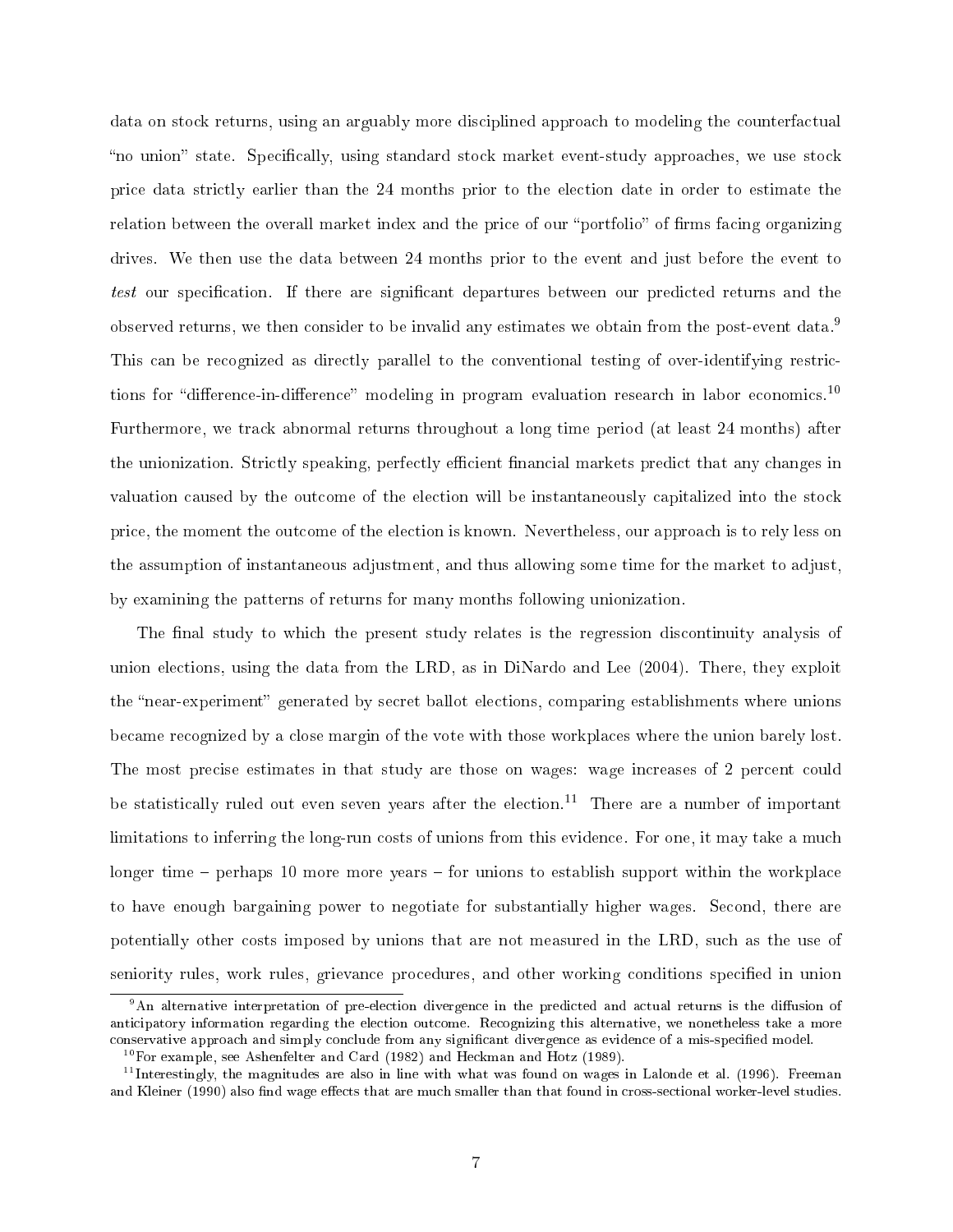contracts. Our approach of examining the effect of stock market valuation can in principle address both of these concerns: if the market correctly prices the firm, it should capture the entire effect of the presence of the union, and "real" effects that might occur many years into the future should be capitalized into the stock market valuation of the firm in the short-run.

A final important limitation is that the RD analysis, by estimating a discontinuity in the relation between wages and the vote share at the 50 percent threshold, can only estimated a weighted average treatment effect, where the weights are proportional to the  $ex$  ante likelihood that an election was to be "close". That is, among the observed close elections, a disproportionately small number of them would have had the fundamentals of strong union support, for example. The RD is fundamentally unable to provide a counterfactual for the set of elections in which the workers voted 90 percent in favor of unionization. By contrast, the present analysis seeks to estimate effects for precisely these "inframarginal cases". In the analysis we describe below, we present results from both an event-study as well as an RD approa
h, and provide a framework for interpreting all of the results.

#### 3 Con
eptual Framework

Here we summarize a simple conceptual framework that we believe is a reasonable way to describe the interaction between the management, union, and the workers at a firm in the events leading up to potential unionization.<sup>12</sup> We use this framework to precisely define the different kinds of union effects, and the various counterfactuals needed for our empirical analysis. Specifically, our goal is to develop a model that allows us to translate the observed relationships in the data into the parameters governing the behavior and composition of unions, firms, and worker during representation elections.

We consider a variant of "median voter model" of endogenous union determination. While the median voter-type model has previously been onsidered in the theoreti
al literature on unions (see Atherton (1973), Farber (1978) and Booth (1995)), we re
ognize there are likely to be a virtually unlimited number of different ways to model union elections, bargaining, and union threat. Our goal, therefore, is to des
ribe a theoreti
al framework that has as its ba
kbone a few elements that we believe any sensible model of the process would include.

The basic idea of the model is that the firm and the union each submit a proposal for vote by

<sup>&</sup>lt;sup>12</sup>Some of these ideas are discussed, but not fully or formally developed, in DiNardo and Lee (2002, 2004).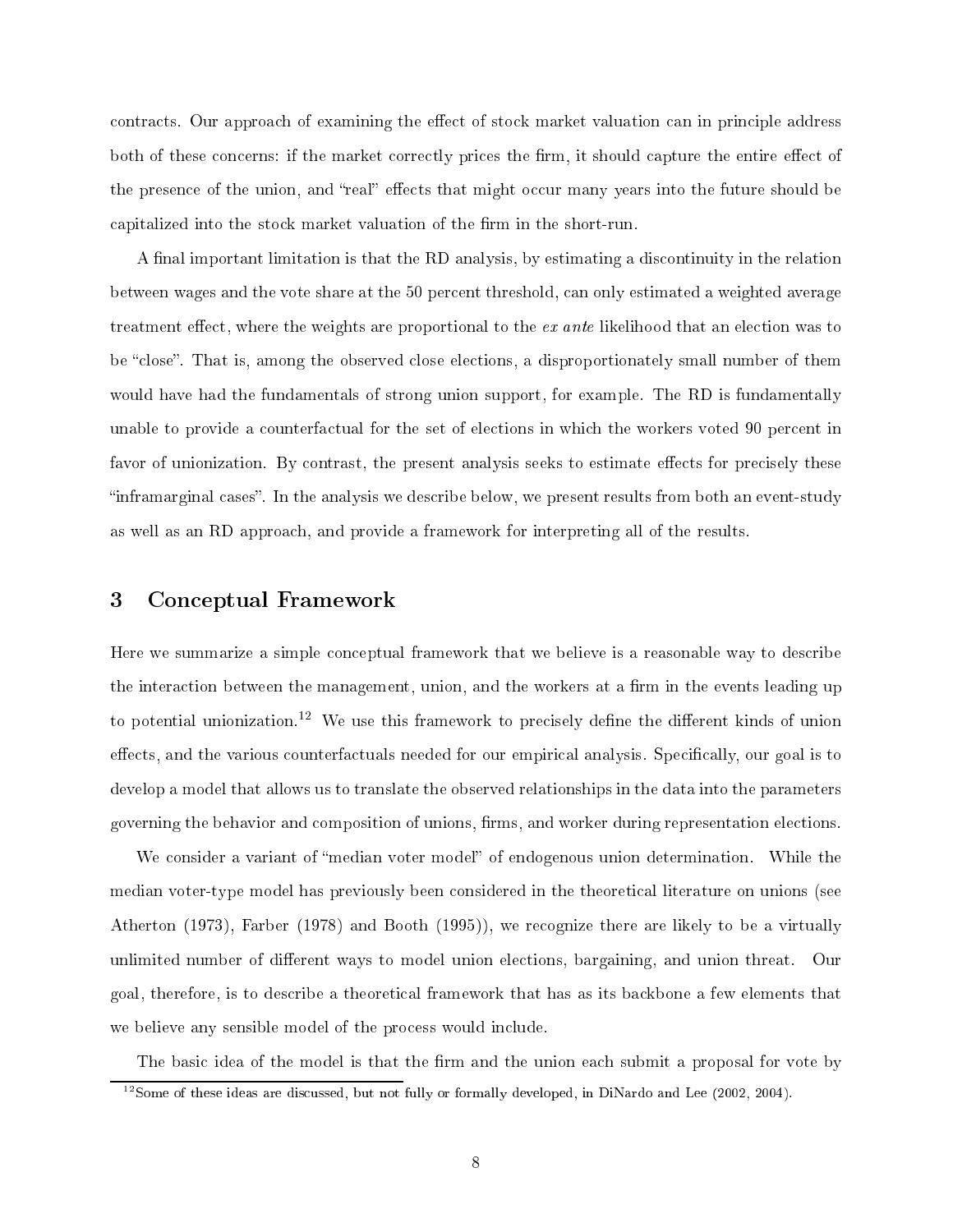the workers in a se
ret ballot ele
tion. For purposes of exposition, suppose the key issue is the wage. Both the union and firm try to persuade the workers to vote for or against union representation by proposing different wage levels. The voters will select a proposal that maximize their utility, taking into account that too high a wage increases the likelihood of job loss as a result of the firm moving up the labor demand urve. We formalize the model below.

### 3.1 Setup

This model has three agents who are involved in a recognition election: workers, the firm, and the union.

- Workers. Workers are considered to maximize their own individual utility, which could be, for simplicity, lifetime wealth. In this environment, each worker will face the decision to either vote for or against union re
ognition. In doing so, the forward-looking workers ea
h ompares the anti
ipated out
ome if the union wins to the expe
ted out
ome if the union loses. Reasons to vote for the union might include higher wages, benefits, better working conditions; reasons to vote against might include the potential responses of the firms (e.g. lower employment). We assume that each worker has an "ideal" bargaining unit-level unit wage increase, with the median preference in the establishment denoted  $\mu$ . To simplify the problem, we assume that positive and negative deviations of the enacted wage from this ideal wage enter symmetrically into workers loss functions. We assume that there is heterogeneity in  $\mu$  across establishments. perhaps depending on the firm's elasticity of labor demand.
- Union. The unions choose a proposed pay raise, denoted  $y_U$ , which is the percent increase from the pre-election wage. As we only consider situations whereby the union proposes a larger salary increase than the firm, if the union raises its offer, it is a more extreme offer, and all those who already were in favor of the lower  $y_U$  will not change their vote, while some on the margin will be swayed from swit
hing from the union to the management. We model the union's offer as:  $y_U = \alpha + \beta \mu$ .<sup>13,14</sup> The parameters  $\alpha$  and  $\beta$  can be thought of as an equilibrium

<sup>&</sup>lt;sup>13</sup>More precisely, the union offers  $y_U = \max(\alpha + \beta \mu, 0)$ .

<sup>&</sup>lt;sup>14</sup>We recognize that, strictly speaking, this model is deterministic in the sense that vote share and election outcomes are perfectly predictable given the parameters of the model. This raises the question of why unions and firms would choose a proposal that is known to produce a loss in an election. A natural extension to the model is to include an unpredictable component to the vote share. We anticipate that many of the qualitative predictions of the model will withstand this modification. Exploring this issue more fully is a natural next step in our ongoing research.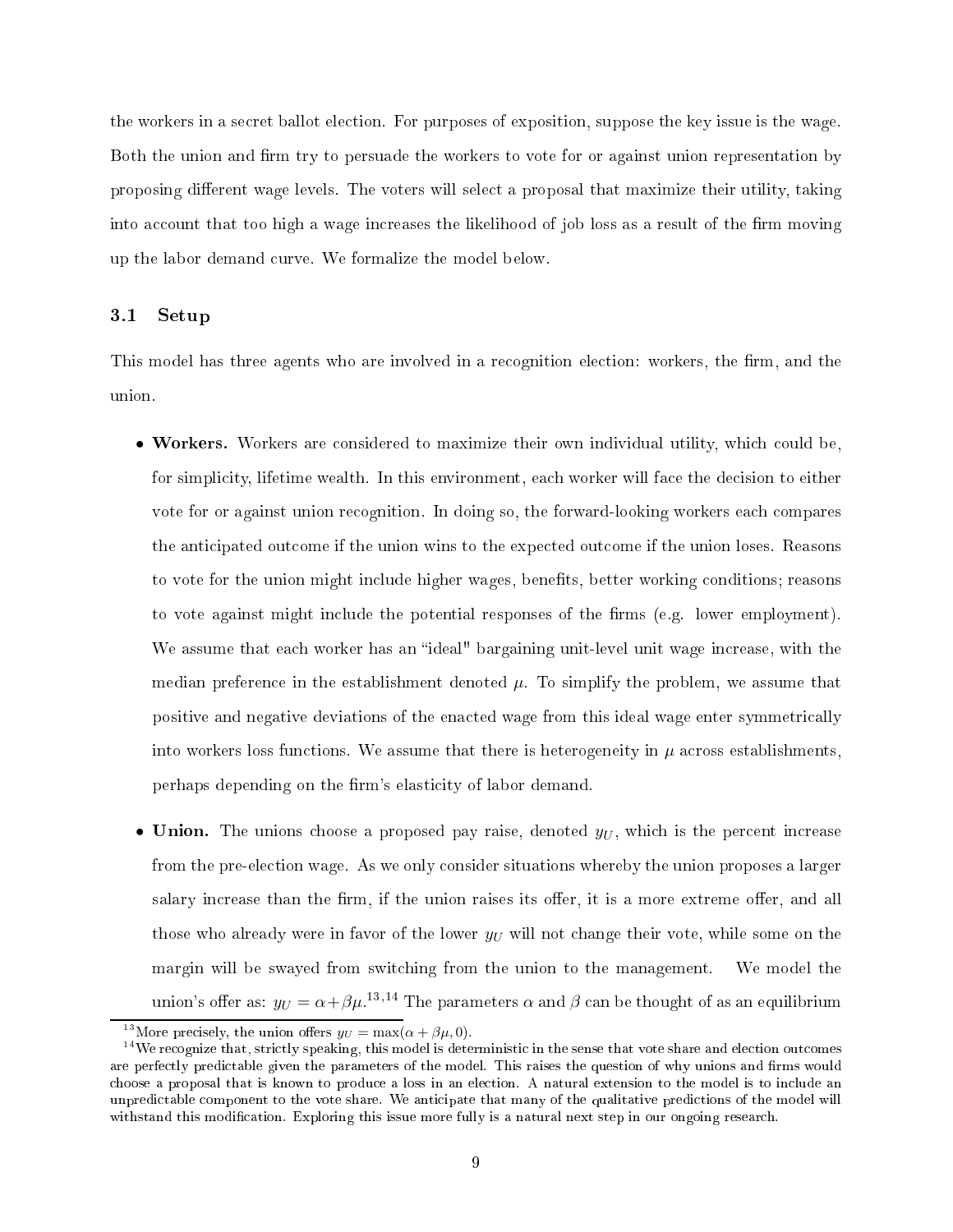out
ome of the union's optimization problem. An example of su
h a problem would be if the union were to choose its proposal strategically, so as to make the best response given the firm's offer (which may also be chosen strategically), taking into account the trade-off between the probability of winning the election and a higher wage, which presumably benefits the union.<sup>15</sup> The parameter  $\alpha$  describes the extent to which the union moderates its offer when the electorate has a low tolerance for higher wages. The parameter  $\beta$  controls the responsiveness of the union to the preferences of the workforce. For example, if  $\beta = 0$ , the union always offers  $\alpha$  to the bargaining-unit. If  $\beta = 1$ , the union offers an apremium relative to the median voter's ideal wage.

• Management. The firm proposes a salary increase, denoted  $0 \le y_M < y_U$ . Raising its offer – and hence proposing something more moderate – will influence more workers to vote against the union. However, the firm's objective function penalizes higher wages. We parametrize the firm's offer as  $y_M = \gamma + \delta \mu$ .<sup>16</sup> The parameter  $\delta$  affects the degree to which the firm responds to the union threat. If  $\gamma$  and  $\delta$  both equal zero, the firm offer the prevailing wage, regardless of the preferences of the median voters. These parameter values are consistent with firms complying with the National Labor Relations Act (NLRA), which prohibits employers from increasing wages or benefits in response to a petition.<sup>17</sup>

#### $3.2$ Various Union Effects

The sequence of events are as follows: an election is announced, union and management propose pay raises, the election occurs and, depending on the true distribution of the worker preferences. either the firm or union wins and its offer is implemented. The impact of an election on the change in profits is  $\Delta \pi = \Delta \pi (y_M)$  if the firm prevails, and  $\Delta \pi = \Delta \pi (y_U)$  if the union prevails, where  $\pi$  () is a decreasing function satisfying  $\pi(0) = 0$  and  $\pi(x) \leq 0 \forall x \geq 0$ . The union wins the election whenever  $|y_U - \mu| < |y_M - \mu| \Rightarrow \overline{y} \equiv (y_U + y_M)/2 < \mu$ . The union wins the election (receives a greater than 50% vote share) whenever  $\mu > \widetilde{\mu} \equiv \frac{\alpha + \gamma}{2 - (\beta + \gamma)}$  $2-(\beta+\delta)$ . Trote that, oners fixed, the union vote share is becoming larger as  $\mu - \tilde{\mu}$  becomes more positive.

 $15$ Such a game is isomorphic to the model of final-offer arbitration in Farber (1980).

<sup>&</sup>lt;sup>16</sup>More precisely, the firm offers  $y_M = \min(\max(\gamma + \delta \mu, 0), y_U)$ .

 $17$ See LRM Packaging, Inc., 308 NLRB 829, 834 (1992)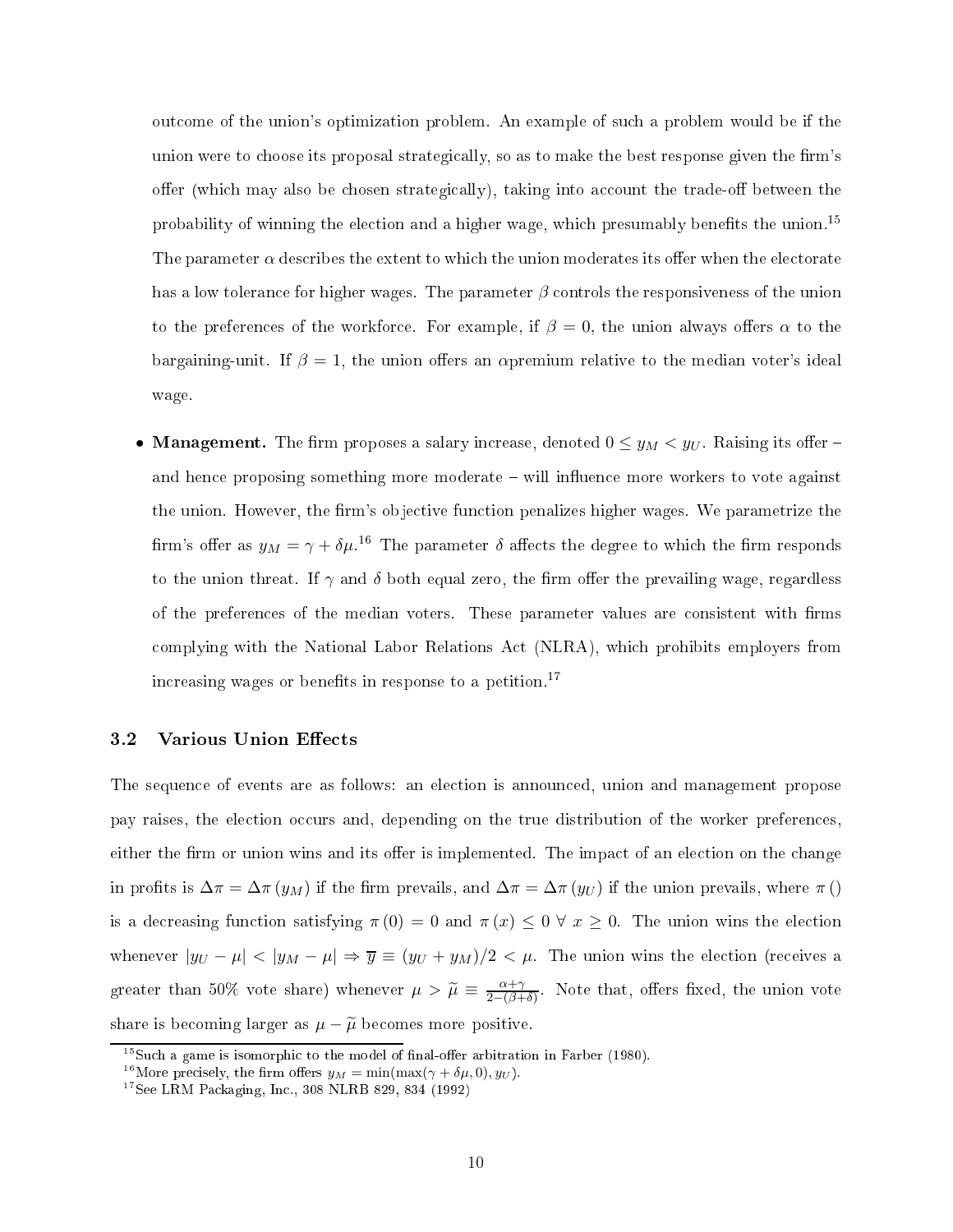We consider the thought experiment of repeated elections, with values of  $\mu$  drawn from a distribution with pdf h(). We wish to explore how the parameters of this model translate into  $E[\Delta \pi |v]$ . <sup>a</sup> fun
tion that we will be estimating in this paper. Denoting the union vote share as v, we are interested in the following properties of  $E[\Delta \pi |v]$ :

$$
B_1 = E[\Delta \pi | v \le 0.5] = \int_{\mu \le \widetilde{\mu}} \Delta \pi (\gamma + \delta \mu) \frac{h(\mu)}{\int_{\widehat{\mu} \le \widetilde{\mu}} h(\mu) d\widehat{\mu}} d\mu,
$$

$$
B_2 = E[\Delta \pi | v > 0.5] = \int_{\mu > \widetilde{\mu}} \Delta \pi(\alpha + \beta \mu) \frac{h(\mu)}{\int_{\widehat{\mu} > \widetilde{\mu}} h(\mu) d\widehat{\mu}} d\mu,
$$

 $B_3 = lim_{\Delta \rightarrow 0^+} E[\Delta \pi |v=0.5+\Delta] - lim_{\Delta \rightarrow 0^+} E[\Delta \pi |v=0.5-\Delta] = \Delta \pi (\alpha+\beta \widetilde{\mu}) - \Delta \pi (\gamma+\delta \widetilde{\mu}),$ 

$$
B_4 = \lim_{\Delta \to 0^+} E[\Delta \pi | v = 0.5 - \Delta] = \Delta \pi (\gamma + \delta \widetilde{\mu}).
$$

 $B_1$  and  $B_2$  are the average effect of a union loss and win, respectively.  $B_3$  is the discontinuity in  $E[\Delta \pi |v]$  at the 50% union vote share threshold.  $B_4$  is the effect of a close union loss on profits.

In Figure 2 we graph the proposed union and firm offers, and their average, as functions of  $\mu$ . The discontinuity– $B_3$ –corresponds to the point  $\widetilde{\mu}$ , where the average of  $y_U$  and  $y_M$  intersects the 45 degree line. The size of the discontinuity can be inferred from the distance between the  $y_U$  and  $y_M$  curves at that point. Specifically,  $B_3$  is more negative in that difference. The union wins when  $\mu > \tilde{\mu}$ . Therefore,  $B_1$  corresponds to the area under the  $y_M$  curve, to the left of  $\tilde{\mu}$ . In particular,  $B_1$  is the area under the  $y_M$  weighted by the conditional density of  $\mu$ . Similarly,  $B_2$  corresponds to the area under  $y_U$ , to the right of  $\widetilde{\mu}$ .

To illustrate how knowledge of  $B_1$  through  $B_4$  helps us infer the behavior governing unions and firms, as well as the underlying preferences of workers, we explore the implications of the model in several cases. We first consider the behavior of firms. From the above formulation, it can be seen that  $B_1 = B_4 = 0$  implies that the firm does not respond to the threat of an election ( $\gamma = 0$ ), nor to the preferences of voters  $(\delta = 0)$ .  $B_1 = B_4 < 0$  implies that the firm responds to the election by offering a pay raise  $(\gamma > 0)$ , but not to the preferences of the median voter  $(\delta = 0)$ , while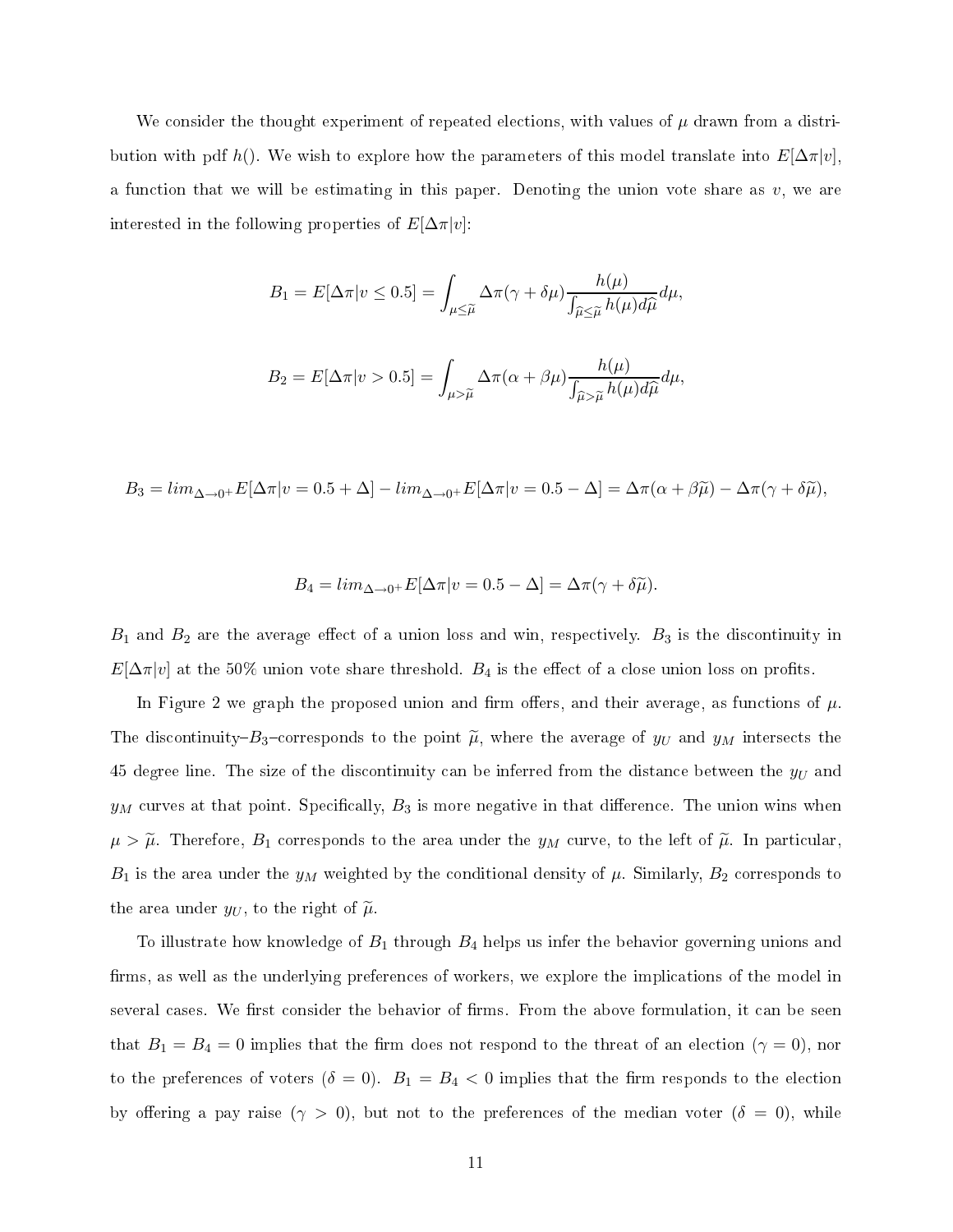$B_4 < B_1 < 0$  implies that the firm responds to the election and to the preference of the median voter. Therefore, by estimating  $B_1$  and  $B_4$  we can test whether and how firms respond to the threat of unionization as a result of the election.

If the parameters  $\alpha$  and  $\beta$  are such that  $y_U > \mu$  over most values of  $\mu > \tilde{\mu}$ , then the union tends to "overshoot" the preference of the median voter in the majority of elections. Such behavior is consistent with the union placing considerable weight in obtaining higher wages, at a cost of losing support of the workers. By contrast, if  $y_U \leq \mu$  generally holds, the union is acting relatively conservatively, which would be consistent with the idea that the union reduces its demands in order to gain electoral support. What we infer about the union's behavior from realizations of  $B_2$  and  $B_3$  depends in part on whether the firm responds to threat. For example, if the firm abides by the NLRA, and does not increase wages in response to the election, then  $B_2=B_3$  implies that  $\beta=0,$  in which case  $B_2 = B_3 = \Delta \pi(\alpha)$ . This scenario corresponds to the situation where the union offers a fixed wage increase that is independent of the preferences of voters. The degree to which the union is acting conservatively in such a scenario depends on  $\alpha$ .  $B_2 < B_3 < 0$  implies that unions are responsive to voter preferences, so that  $\beta > 0.^{\text{18}}$  However, in order to infer to what extent the union is moderating its offers, we need to know both  $\alpha$  and  $\beta$ , or to what extent, and over what range of values, is  $y_U$  greater or less than  $\mu$ .

We will revisit this model in the empirical section of the paper. After discussing our empirical analysis, where we estimate  $B_1$  through  $B_4$ , we discuss how we would interpret the findings that result from our resear
h design in light of this framework.

#### 4Institutional Ba
kground, Data and Resear
h Design

The National Labor Relations A
t provides the legal framework through whi
h most workers in the United States become unionized. Workers that organize into unions through the procedures specified by the NLRA are guaranteed the right to bargain olle
tively. There are several ways that a group of workers may become unionized under the auspices of the NLRA, though it is believed that most new unionization occurs through representation elections [Farber and Western (2001)]. There are several steps involved in this process, which are described in detail in DiNardo and Lee (2004). Briefly.

<sup>&</sup>lt;sup>18</sup>More generally,  $B_2$  will be more negative than  $B_3$  provided that  $\partial \overline{y}/\partial \mu < 1$ .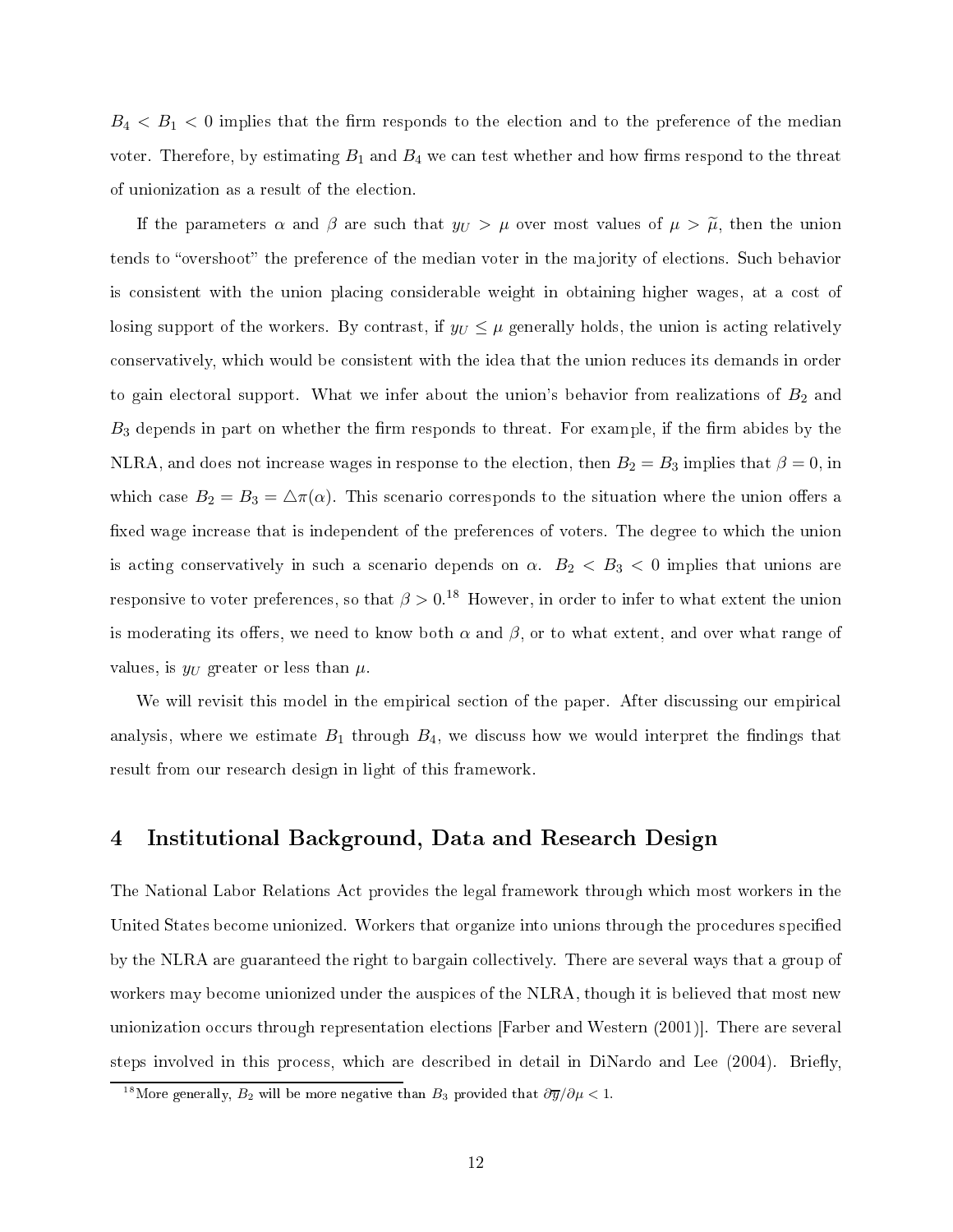when a group of workers decides to organize into a union, they first petition the NLRB to hold a representation election. To be legally granted an election by the NLRB, the petition must be signed by at least 30% of the workforce, typically over no longer than a six month period. Once the NLRB determines the appropriate bargaining unit, the NLRB holds an election at the worksite. The union wins the election with a simple majority of support amongst the workers. Barring objections by the employer, a win means that the union is certified as the exclusive bargaining agent for the unit, and that the employer is legally required to bargain with the union in good faith.

The resear
h design and subsequent data olle
tion were motivated by our desire to estimate the average effect of union victories and losses in representation election on firm profitability, and to attempt to address some of the aforementioned puzzles and hallenges we see in the literature. In collecting the data our goal was to obtain data on the profitability of firms over a long time span. with a panel structure that allows for an event-study design with a long event window. Our sample size needs to be large enough so that we can also estimate the cross-sectional relationship between post-event ex
ess returns and the union vote share. For this reason, and be
ause we are interested in how the union effect has evolved over time, we sought to collect information on elections over as many years as possible. Because data on profits of privately held firms are difficult to come by, we focus on publicly traded firms for which we could obtain stock market information and other performan
e measures available through mandatory dis
losure.

#### 4.1 The event study method

Our objective is to assess the impact of union certification elections on firm stock prices. Ideally, we would like to compare the firm's stock returns to those that the firm would have experienced in the absence of the event. The event study method provides a framework for predicting counterfactual returns based on aggregate market onditions. The approa
h involves omparing the returns of a set of firms around an event to the returns of a comparison portfolio, and other factors.

The return for security  $i$  in time  $t$  is defined as:

$$
r_{it} = \frac{p_{it} - p_{it-1} + d_{it}}{p_{it-1}},
$$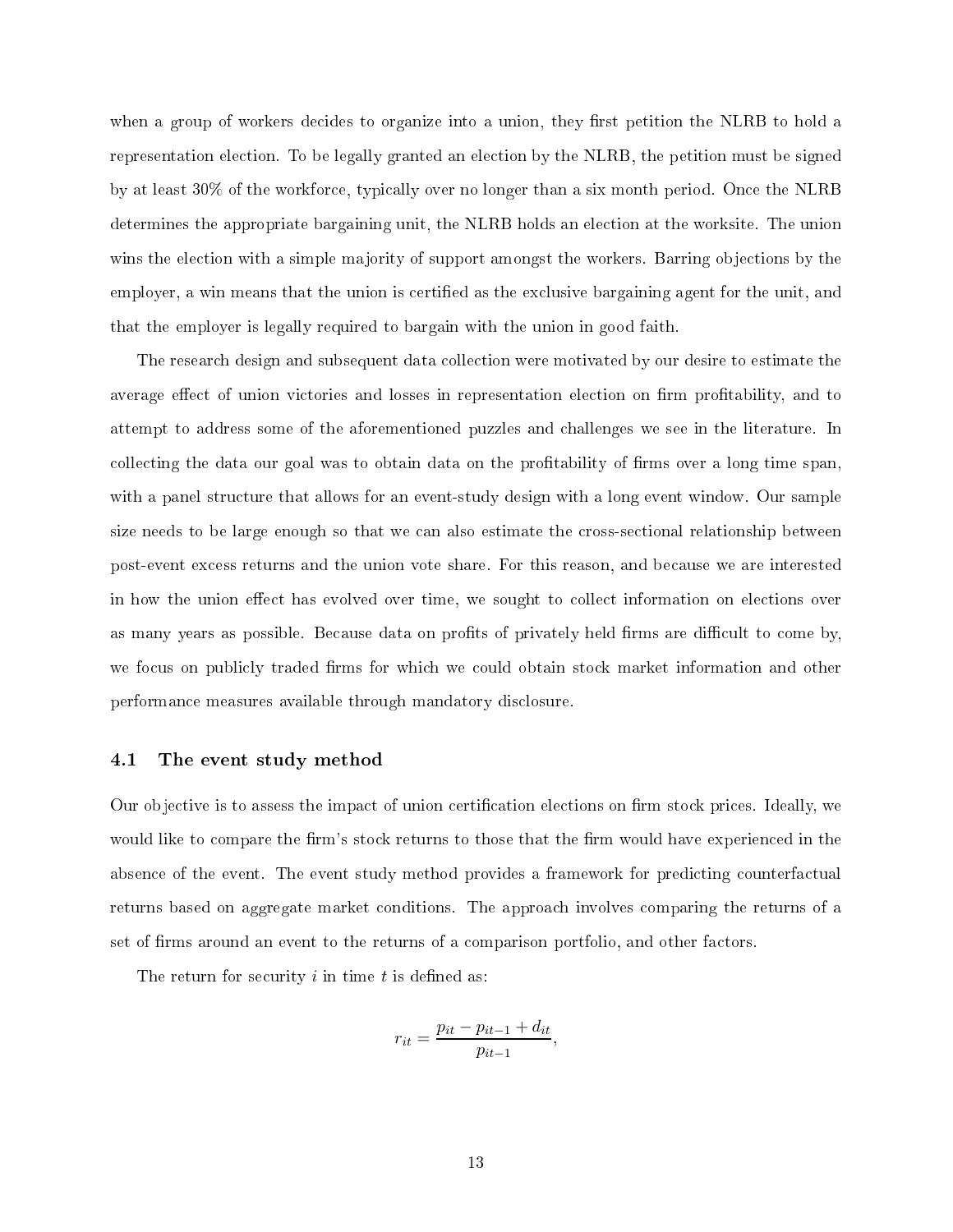where  $p_{it}$  is the price of the portfolio i in period t, and  $d_{it}$  denotes dividends.<sup>19</sup> We group stocks into equally-weighted "union victory" and "union loss" portfolios defined over event-time.<sup>20</sup> For ease of exposition we will denote firms were the union won in an election as "union victory"  $(UV)$  firms, and those were the union lost as "union loss" (UL) firms. The return for the portfolio k in event-time  $\tau$ is defined as:

$$
r_{k\tau} = \frac{1}{n} \sum_{i=1}^{n} r_{i\tau},
$$

where  $r_{i\tau}$  denotes the return of security i in the portfolio k,  $\tau$  months relative to the event.

The excess return in a given month is the difference between the actual return and the predicted return:

$$
ER_{k\tau} = r_{k\tau} - E[r_{k\tau}|X_{\tau}].
$$

If certification elections lead financial markets to revalue the firms, we would expect to observe non-zero average ex
ess returns in an interval around the event date for the portfolio.

We compute the cumulative average excess return over "windows" of time around the event. These cumulative returns allow us to track the evolution of the performance of these firms over time. The cumulative excess return over a 24 month period, beginning at the event is computed as:

$$
CER(0, 24)_k = \sum_{\tau=0}^{24} ER_{k\tau},
$$

where  $\tau$  is the month relative to the event and  $CER(0, 24)_k$  denotes the cumulative excess return from 0 through 24 months after the event.

Note that causal interpretation of the cumulative average excess returns requires that our estimate of  $E[r_{k\tau}|X_{\tau}]$  be unbiased. Otherwise we will detect excess returns when in fact prices are simply rea
ting normally to aggregate market movements.

There are many ways to estimate  $E[r_{k\tau}|X_t].$  The counterfactual is often modeled as the predicted returns given the observed realization of returns from a broad market index. For example, denoting

 $19$ The return is adjusted for splits. When appropriate, we include the CRSP delisting return.

 $^{20}\text{We find that estimating market-model parameters using monthly security-level data leads to imprecise and un-}$ stable estimates, in the sense that there is a relatively weak orrelation between estimated market-model parameters estimated over consecutive intervals (for example, two years). However, the results are not sensitive to estimating the market-models using individual data.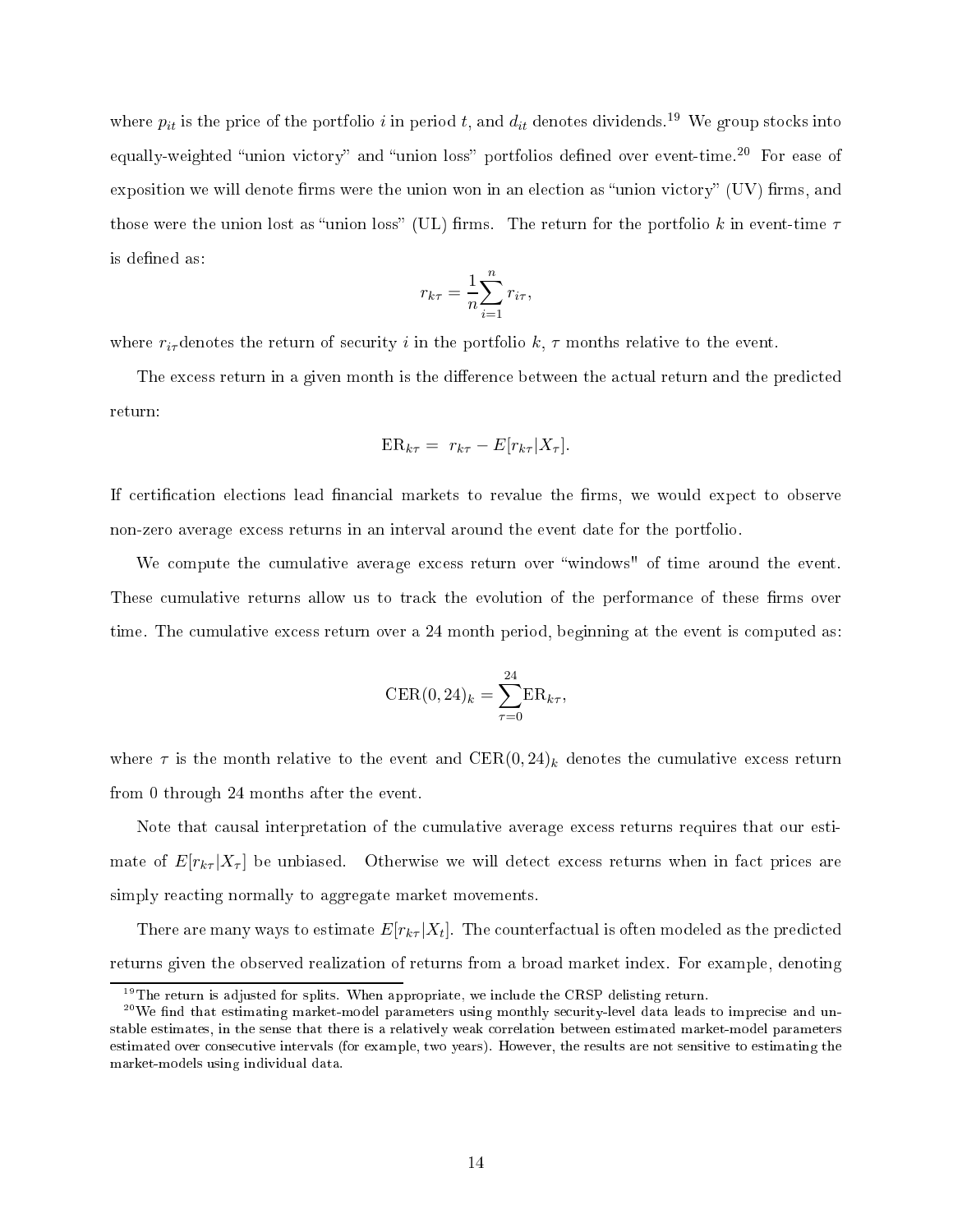$R_{m\tau}$  as the average return of a broad market index across firms in event date  $\tau$ , one could estimate:

$$
E[r_{k\tau}|X_{\tau}] = a + bR_{m\tau} \tag{1}
$$

using historical data (Campbell et al., 1997). Alternatively, one could estimate a model with additional fa
tors, su
h as the Fama and Fren
h three fa
tor model with a momentum term:

$$
E[r_{k\tau}|X_{\tau}] = a + b_1 R_{m\tau} + b_2 F_{2\tau} + b_3 F_{3\tau} + b_4 F_{4\tau}, \tag{2}
$$

where  $F_{2\tau}$ ,  $F_{3\tau}$ ,  $F_{4\tau}$  are size, book-to-market, and momentum factors, again averaged over event-time ((Fama and Fren
h, 1993), (Carhart, 1997)).<sup>21</sup>

While in several specifications we will be benchmarking returns using these commonly used market models, our analysis will emphasize transparent summaries of the data. We will begin by presenting the cumulative average excess return for the set of union victory and union loss forms, beginning two years prior to the election closing event, and tracking them for two years after. We will overlay each of these series on the average cumulative return of a broad market index over the same time period. By comparing the slopes of the average cumulative returns prior to the event relative to the market, it is possible to assess the effective beta of the UV and UL portfolios. By considering a very long pre-event window we can verify that any difference in the cumulative return of the UL and UV portfolios and the broad market are not simply a continuation of differential preevent trends. The long panel also allows us to examine returns several months beyond the event, so as to capture the long-run expected costs to the firm, without having to rely on the assumption that the sto
k pri
e immediately and instantaneously adjusts to apture hanges in the resulting the long-run ost impli
ations of unions.

A complication that arises is how one defines the "event". The appropriate event is the date on which most the information on the probability of future unionization is incorporated. For much of the sample (1961-1976) we only observe the month that the NLRB closed the election. While we have a well-defined event, it is not the only relevant event, and it may not be the most important one. Alternative events that are potentially important are the petition and election dates. Using

 $^{21}\rm{See}$ Kenneth French's web page for a description of these series (http://mba.tuck.dartmouth.edu/pages/faculty/ ken.fren
h/data\_library.html).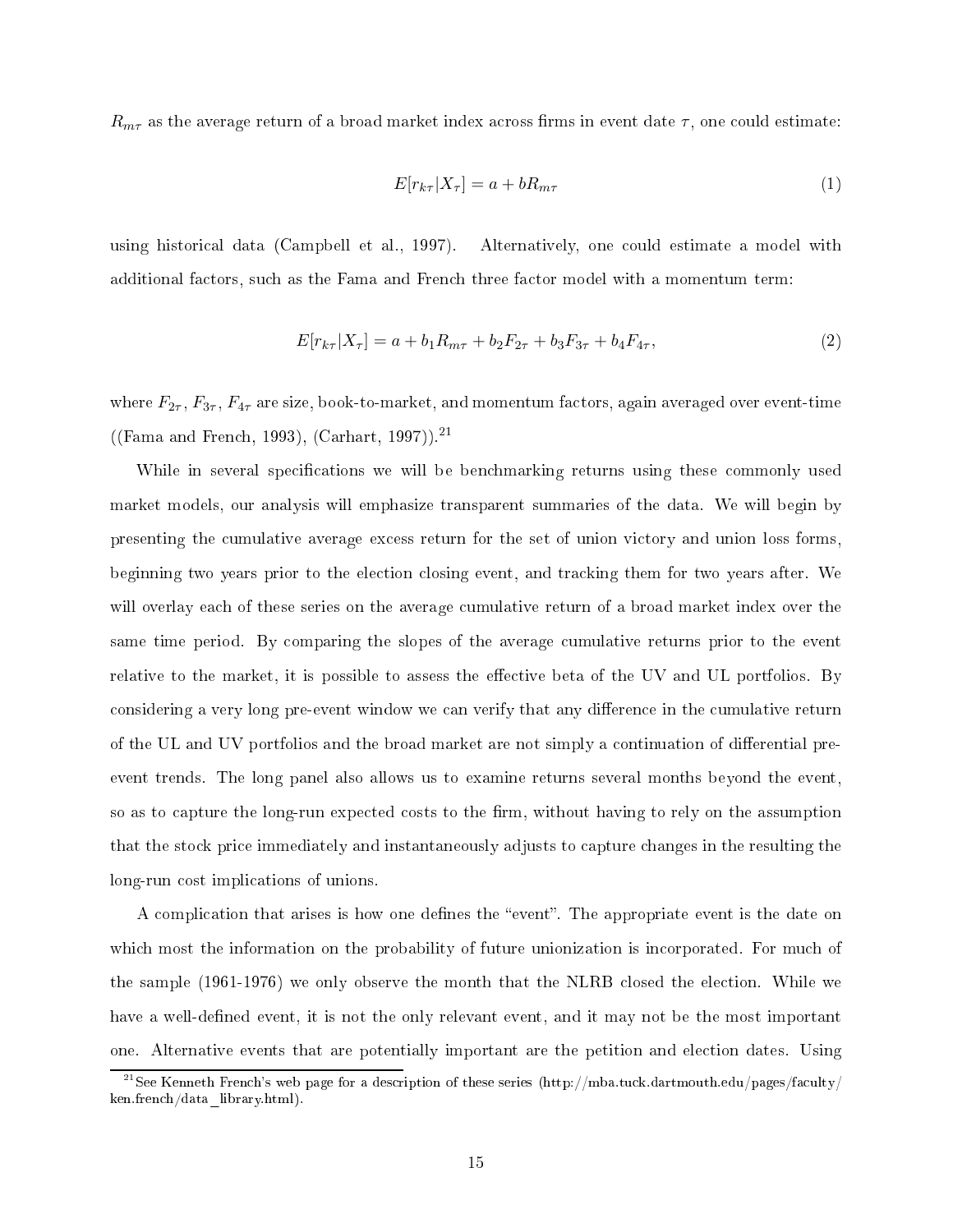post-1977 data, where both the election and closing calendar dates are available, we find that the median time between the election and the NLRB closing is 10 days. In some case, typically when one of the parties issues a challenge, this gap can be considerably longer. In five percent of the elections it took at least six months for the NLRB to close the case. While we do not have data on when the petition was submitted to the employer, it is known from (Roomkin and Block, 1981) that elections usually occur very soon after the petition. In their sample, 42 percent of elections occurred within 1 month of petition, and 83 percent within 2 months (Ruback and Zimmerman, 1984). Therefore, we do not believe that using month that the NLRB closed the election will present serious problems for estimation if most of the new information is being revealed at or after the petition date. To assess whether gradual diffusion of news led to excess returns prior to the closing date it is useful to examine a long pre-event window. However, empirically, we believe that it will be difficult to distinguish the market's anticipation of unionization from a mis-specified market model.

The event-study method can inform us on how the equity value of firms responds to certification ele
tions. We an also estimate event-study models for ele
tions with varying degrees of union support in order to explore heterogeneity in the effect size. A more complete investigation of heterogeneity in the impact of certification election on stock market performance involves estimating the post-event umulative ex
ess return for every ele
tion and relating these to the vote share in a flexible way. We will also conduct this analysis in order to examine the heterogeneity in the stock market reaction to election outcomes, and to determine whether there is a discontinuous relationship between umulative ex
ess returns and the vote share at the 50% threshold.

### 4.2 Dataset Assembly

This study uses three sources of data: election results from the NLRB, data from the Center for Research on Security Prices (CRSP), and the CRSP/Compustat Industrial Quarterly Merged Database.

The NLRB began publicly reporting representation election vote tallies in 1961. However, previous studies that used NLRB election data have typically used records that were already in electronic form (e.g. Farber and Western (2001), DiNardo and Lee (2004), and Holmes (2006)). We use those data for the 1977-1999 period, but augment those with data from 1961-1976 that we digitized for this study. <sup>22</sup> Data for the 1961-1976 period were hand-entered from hard opies of NLRB monthly

 $^{22}\mathrm{The}$   $1977\text{-}1999$  period data were obtained from Thomas Holmes' website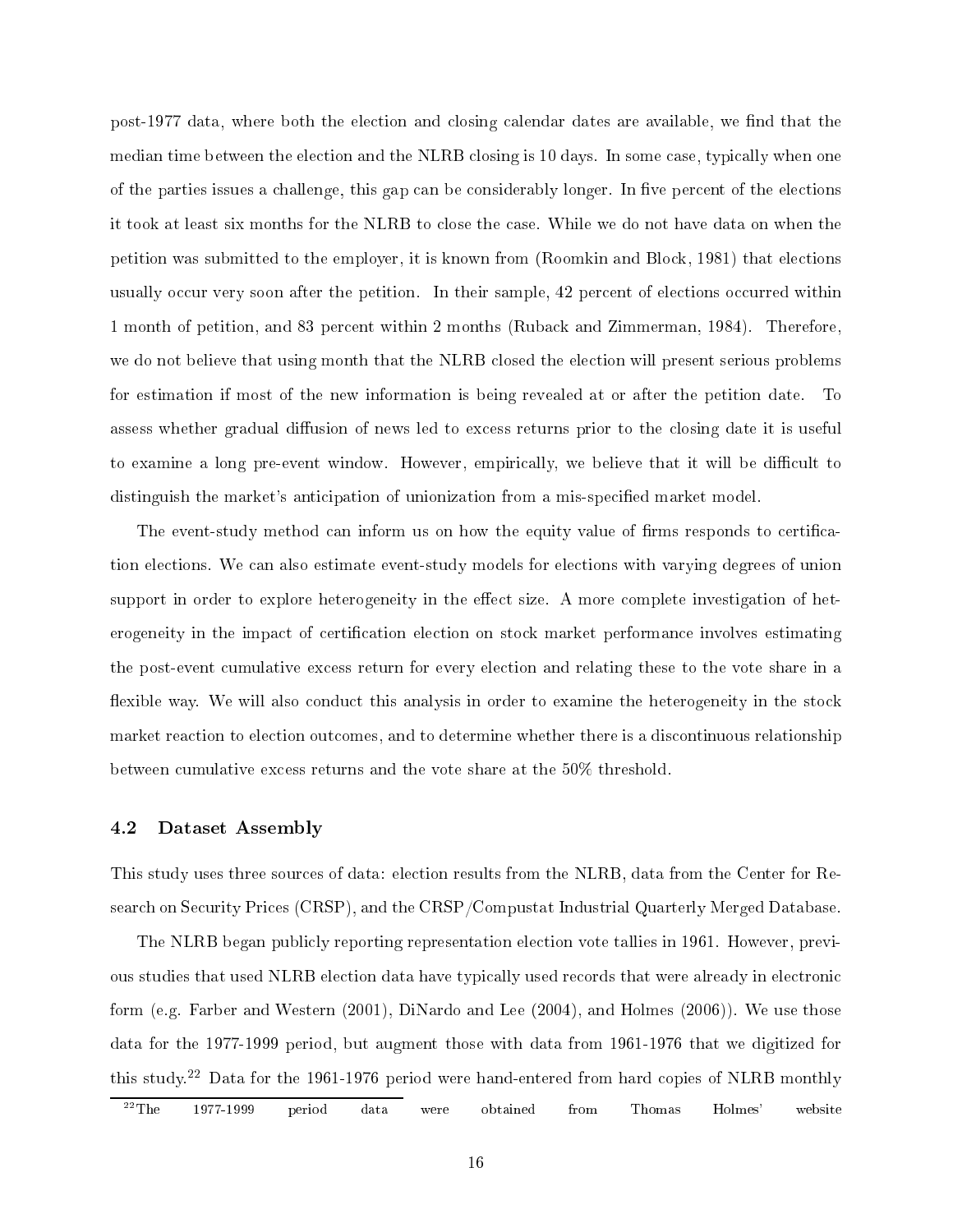election reports.<sup>23</sup> Among other things, the NLRB dataset contains the number of voters that voted in favor of the union, the number of voters voting against the union, the number of eligible voters, the name of the company, a two digit industry code, the city and state of the election, and the month that the NLRB closed the election.<sup>24</sup> The CRSP and Compustat data were obtained from Wharton Resear
h Data Servi
es.

The primary objective of the data assembly process was to match companies in the NLRB election files to companies in the CRSP data file. This matching process is complex because while we know the company name where the election took place in the NLRB file, we know little else.<sup>25,26</sup> Therefore, when matching we are looking for similarities in the name listed in NLRB election file to names that were *ever* present in the CRSP files. To this end, we created two datasets, one containing the company names in the NLRB election file, and the other containing every company name that has ever appeared in the CRSP database. This second dataset will be hereafter referred to as the "master name file". The master names file contains every name of every company that has ever appeared in  $\cup$ RSP. $^{-1}$  The master name life also contains a unique company id (the PERMINO) which allows for further matching to the CRSP and Compustat databases.

There are 195,889 certification elections in the NLRB dataset that could potentially be matched to companies in the master names file. Because the matching process is tedious, and must be largely done by hand, we excluded any election with less than 100 voters from consideration. This exclusion results in 24,709 firms in the certification election file to be potentially matched to firms in the master list of CRSP company names.<sup>28,29</sup>. These elections compromise 61% of all workers eligible to vote in NLRB certification elections. Using this smaller subset of the elections, firms in the election file were compared to firms in the master CRSP file. The algorithm matches company names in the NLRB

<sup>(</sup>http://www.e
on.umn.edu/~holmes/data/geo\_spill/) and are used in Holmes (2006).

<sup>&</sup>lt;sup>23</sup>The records were digitized by a data-entry service. We took a random sample of records and estimated that they were 99.9% accurate.

<sup>&</sup>lt;sup>24</sup>For a limited number of years the NLRB data has information of the calendar date of the election and the calendar date the NLRB closed the case.

<sup>&</sup>lt;sup>25</sup>Location of the election is not very useful because the CRSP file only contains the location of company headquarters, which may differ from the location of any establishment undergoing a recognition election.

<sup>&</sup>lt;sup>26</sup>The only additional information that could help us in a match is the two digit SIC industry code of the establishment. However, the industry of an establishment may differ from the primary industry of the firm. This variable will be more useful as a check for the validity of the matches.

<sup>27</sup>Many ompanies have multiple names.

 $^{28}$ Because a firm can have multiple elections, this number includes multiple cases of the same firms. There are 18,344 unique firm spellings, though there are fewer unique firm names because of misspelled names and abbreviations.

when tuture iterations of this paper we plan on taking a random sample of companies with less than 100 voters in the conditional conditions of the conditions of the conditions of the plane of  $\alpha$ order to onstru
t a more representative sample.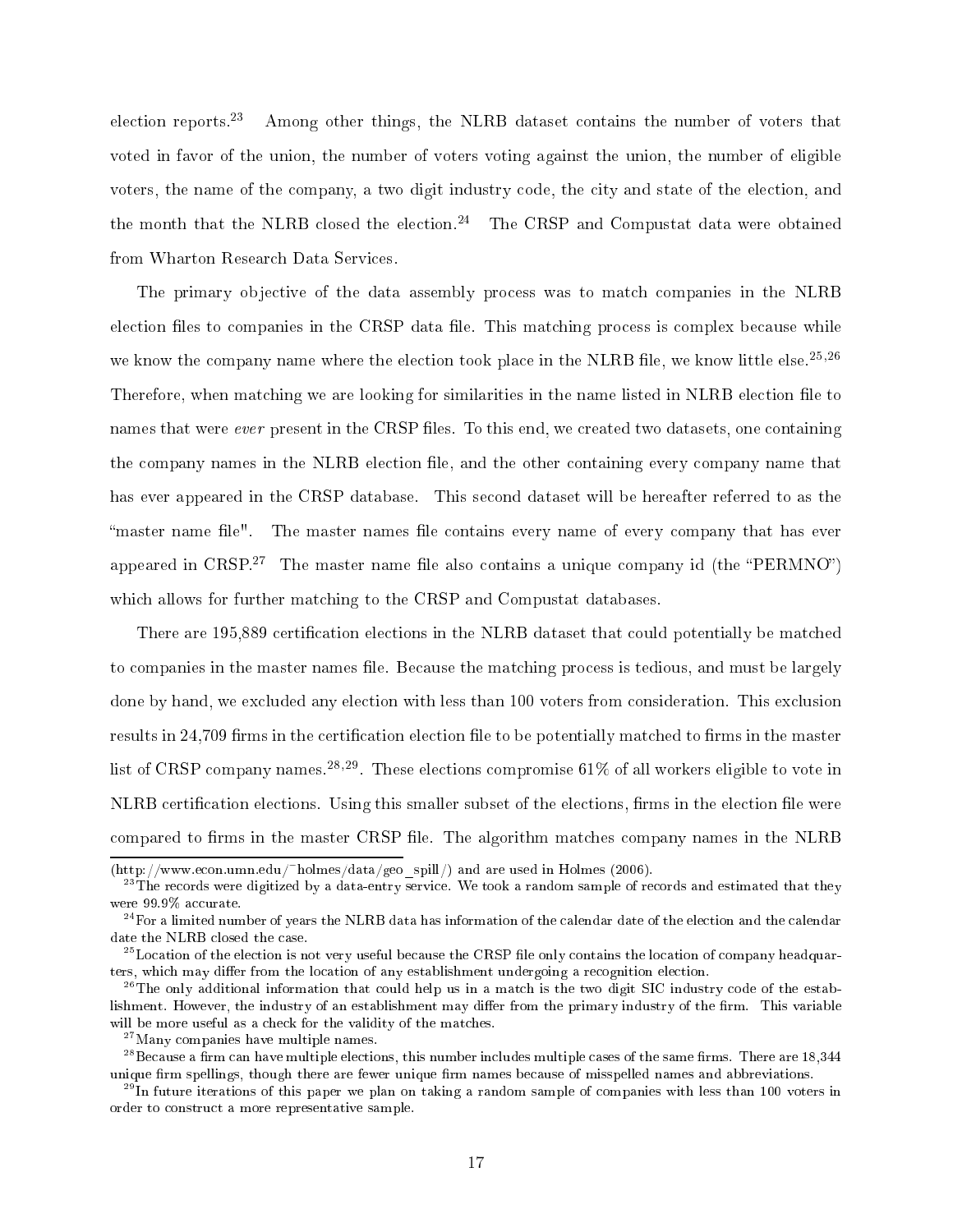file to company names in the master names file based on "spelling distance." We used the same mat
hing algorithm employed by DiNardo and Lee (2004), whi
h makes use of the SAS SPEDIS function. This algorithm considers comparisons with a spelling distance above a pre-determined threshold as candidate matches.<sup>30</sup> The algorithm may match a company in the election file to more than one company name in the CRSP file. In these cases we selected the lowest spelling distance as the andidate mat
h. If there was a tie in spelling distan
e between two andidate omparisons, we sele
ted one mat
h at random.

Because we matched firm on names only, manual inspection of the matches revealed that our automated procedure resulted in many matches that were obviously incorrect. Therefore, we had research assistants review every match, dropping those where the two firms appeared, in their judgment, to be a different company.<sup>31,32</sup> We then collected all of the unmatched companies in the election file, from the initial set of 24,709, and looked each of them up in Dun and Bradstreet's Million Dollar Directory and the Lexis/Nexis' Directory of Corporate Affiliations for the year of election. This step was taken in order to identify subsidiaries of publicly traded parent companies, and as a way to add back in companies that were dropped erroneously in the previous step.

We ultimately matched 7693 elections from the NLRB election file to companies in the CRSP master file. In 1579 cases, the firm in the CRSP file was not publicly traded at the time the election took place. Therefore, our final sample contains  $6114$  elections. This sample consists of  $20\%$  of all workers eligible to vote in elections.<sup>33</sup>

In order to determine whether the matches appear reasonable, we compare the reported twodigit SIC industry code and state of the establishment from the election file, to the corresponding variables in the CRSP and Compustat files, for industry and state respectively. Because companies are diversified, the main SIC code for a company in the CRSP database need not be the same as the SIC code for a particular establishment in the NLRB election file. Similarly, an establishment

 $30$ We refer the reader to DiNardo and Lee (2004) for further details on this algorithm.

 $31$  For example, the algorithm determined that companies in the election file that had the word "American" as part of their name as a sufficiently good match for the company "American Enterprises" in the CRSP file, if there was no better match. Therefore, a disparate set of companies like "American Laundry", "American Envelope", and "Pan American Screws" were all matched to "American Enterprise". All of these matches were dropped by our research assistants.

 $32$ Because there was an element of judgment, for replication purposes these exclusions were recorded in a log file.

<sup>&</sup>lt;sup>33</sup> Further inspection of the matched dataset reveals at least a handful of matches that are clearly incorrect. However, because we had already begun data analysis we thought it would be inappropriate to conduct further sample selection at that stage. We will review the mat
hes at a later date.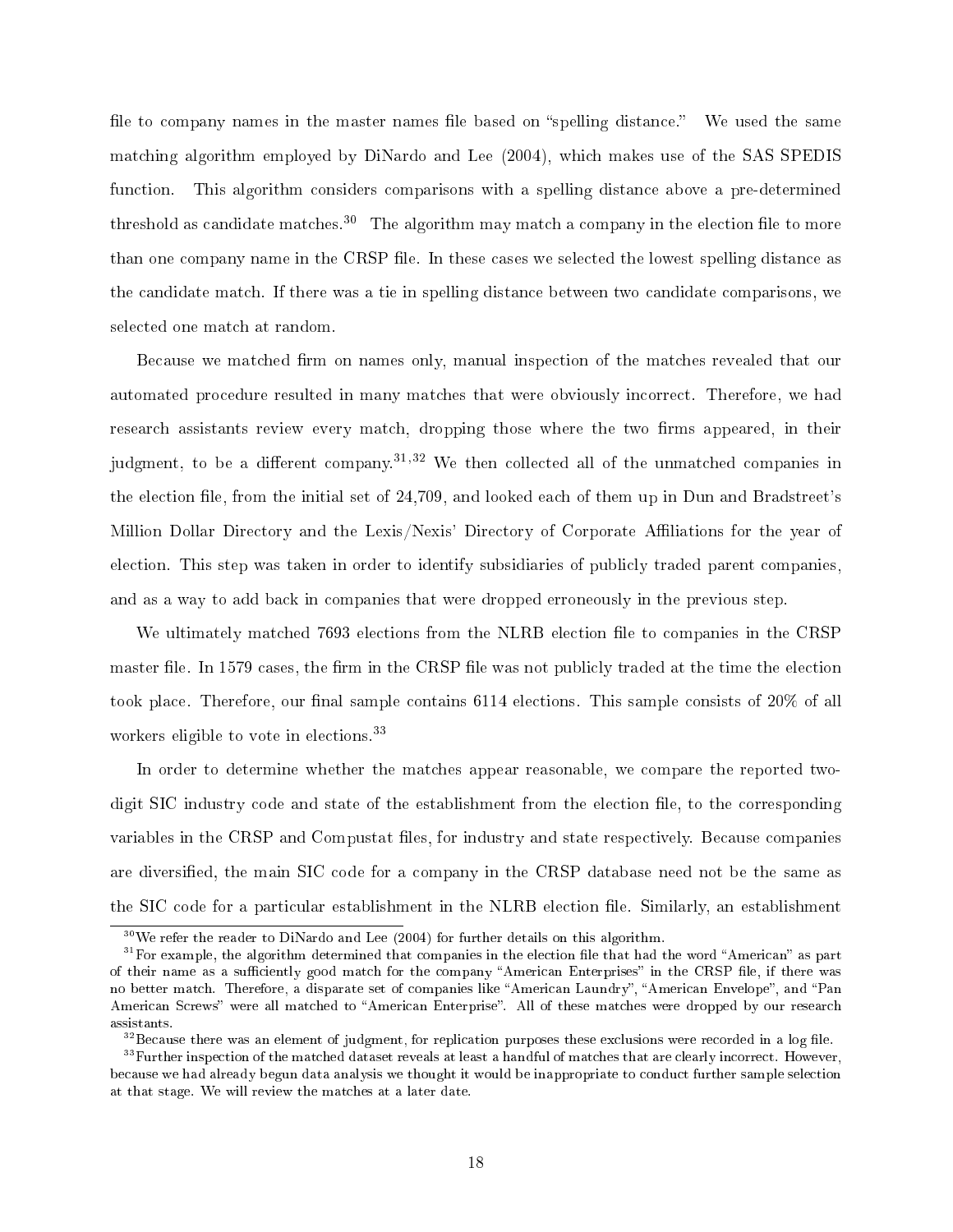may not be lo
ated in the same state as the ompany's headquarters. However, the omparisons are reassuring, in 50% of the matches the two digit SIC codes in the two datasets are the same, while in 40% of the matches the state of the establishment are the same. For reference, if we randomly match companies originating in the NLRB file to names from the master names file, from the subset of companies that are included in the final dataset, the corresponding match rate is  $5\%$  for industry and 4% for state.

Previous event studies of certification election use samples of very large elections. Ruback and Zimmerman (1984) and Bronars and Deere (1990) limit their sample to ele
tion with at least 750 eligible voters. Elections of this size are quite rare, resulting in small sample sizes (54 union victories in the main sample of Ruback and Zimmerman (1984)). We believe that the effects of certification elections are easier to detect if the number of eligible voters is large relative to the size of the firm. However, limiting the sample to large elections is neither necessary nor sufficient to achieve this objective because many of these elections take place in very large firms. While we do not have the exa
t sample used by Ruba
k and Zimmerman (1984), we an attempt to repli
ate it based on their description of the sample selection scheme.<sup>34,35</sup> Using their sample selection scheme we find that in more than ten percent of the elections, less than 1% of the firm's workforce voted. In our reproduction of their sample, the median fraction of the workforce voting in an election is  $5\%$ .<sup>36</sup> By contrast, in our main specifications we only consider elections for which at *least*  $5\%$  of the total workforce voted.<sup>37</sup> In our sample the median election consists of 13% of the company's workforce voting (mean  $= 22\%$ ).<sup>38</sup> Therefore, our sample selection scheme not only provides us with elections that are relatively salient for a given firm (or, at a minimum, excludes those elections which are clearly not salient), but also yields a substantially larger sample size as compared to what we would have obtained using the Ruback and Zimmerman criterion. Our baseline sample is almost eight

<sup>&</sup>lt;sup>34</sup>We contacted Professor's Ruback and Zimmerman to request their dataset. As their paper was published more than 20 years ago they understandably ould no longer provide it.

<sup>&</sup>lt;sup>35</sup>Using the Ruback and Zimmerman procedure we ended up with almost twice as many elections as they had considered over the same time period. The only information that Ruback and Zimmerman had that we do not is the petition date. They excluded elections where the petition date was unavailable. We therefore infer that this exclusion restriction would have resulted in us dropping 50% of the elections in the sample.

<sup>&</sup>lt;sup>36</sup>Huth and MacDonald (1990) conduct an event-study of decertification elections. Their sample selection scheme involves all decertification elections involving at least 250 workers between June 1977 and May 1987. They also do not condition on there being a sufficiently high fraction of a firm's workers involved in the election. Our (inexact) reproduction of their sample has a median fraction of the workplace voting of 2%, with approximately 30% of elections in the sample involving less than 1% of the ompany's workfor
e.

 $37$ Total employment in the year of the election is from the Compustat annual files.

<sup>38</sup>We do not use ele
tions where employment information is missing.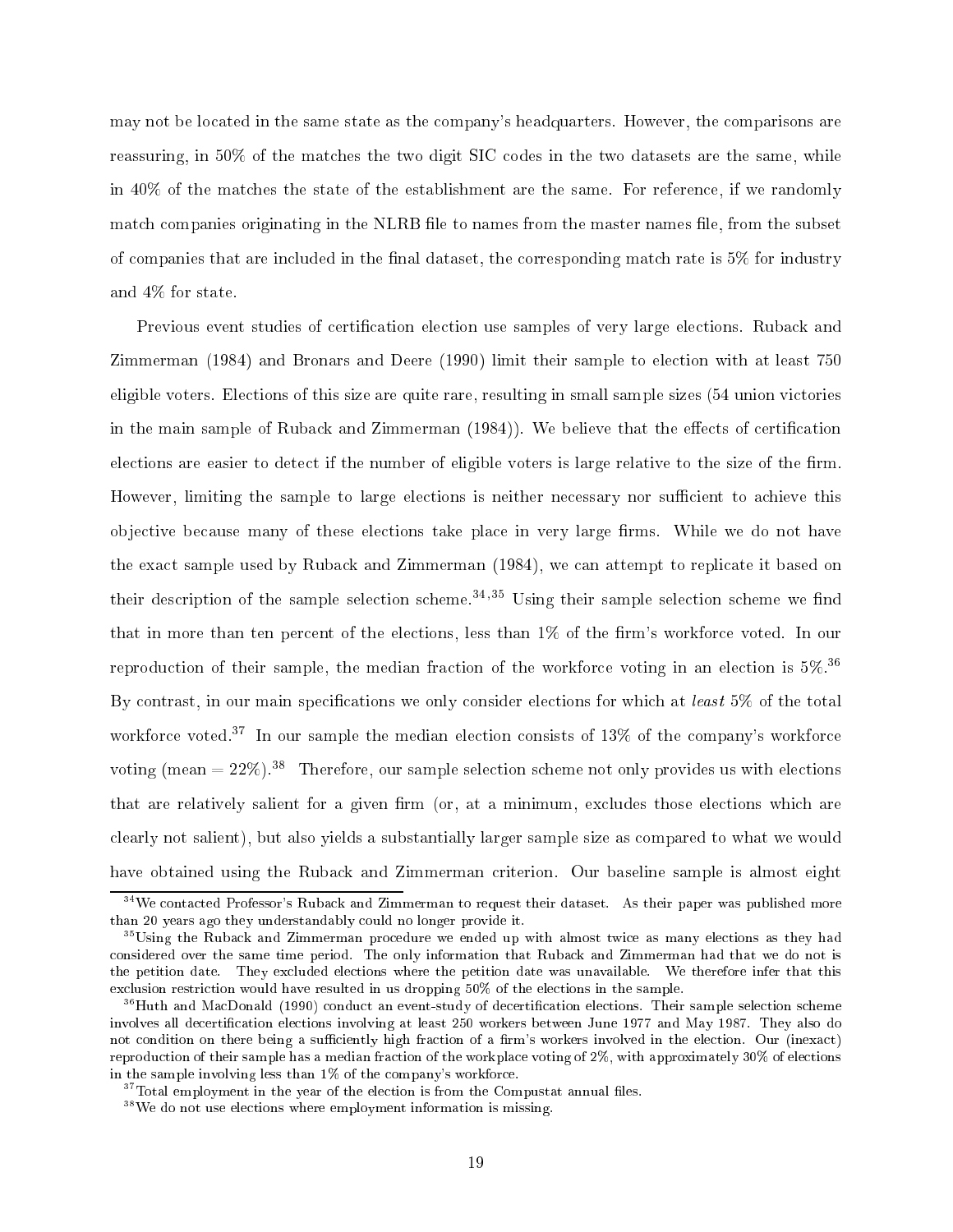times larger than the Ruba
k and Zimmerman sample.

We present summary statistics of firm characteristics in Table 1. Column  $(1)$  corresponds to all elections. Columns (2) and (3) correspond to elections where at least 5% of the workforce voted (hereafter the " $\geq$  5% sample") for UV and UL firms respectively. Columns (4) and (5) correspond to elections where less than 5% of the workforce voted (hereafter the " $<$  5% sample") for UV and UL firms respectively. We report the market value of the firm using both the CRSP and the Compustat databases. Because there are a large number of missing observations in the Compustat database. especially before 1970, these measures differ. Companies in the Compustat database have larger market value on average, implying that small firms are underrepresented in the Compustat dataset.

Looking at the first row of Table 1, there are about twice as many elections in the  $< 5\%$  sample than in the  $\geq 5\%$  sample, and in both samples there are about twice as many firms where the union lost than where the union won. Not surprisingly, firms in the  $\geq 5\%$  sample tend to be substantially smaller than firms in the  $< 5\%$  sample. This inference can be made by comparing a variety of measures, in
luding employment (3621 vs.74,117 employees) and market value (\$200 million vs. \$2.2 billion, using the more broadly available CRSP measure). However, the  $\geq 5\%$  corresponds to bigger ele
tions, with an average of 450 workers voting as ompared to an average of 292 in the  $< 5\%$  sample.

In addition to the mean and standard deviation, for variables derived from the Compustat database we report in the braces the average percentile rank of that variable relative to all other firms in the Compustat database in the year and quarter of election. The average percentile rank is convenient for assessing how the firms in our sample compare to companies in the Compustat universe, and also has the advantage that it is a statistic that is "robust" to outliers. From the percentile rankings it can be seen that firms in the  $< 5\%$  sample tend to be around the 75th percentile in the size distribution of all Compustat companies whereas firms in the  $\geq 5\%$  sample are, on average, in the 35th percentile. In both samples, firms tend to be fairly representative with respect to profit margins, return on assets, Tobin's Q, and the dividend ratio. At the time of the election, UL and UV firms appear to be similar in most measures, including employment, market value, profit margin, profit per employee, Tobin's average  $Q$ , and industry composition.

Table 1 also shows the delisting rate for companies. We report the fraction of companies delisted within two years of the election, conditional on being listed 2 years prior to the election. UV firms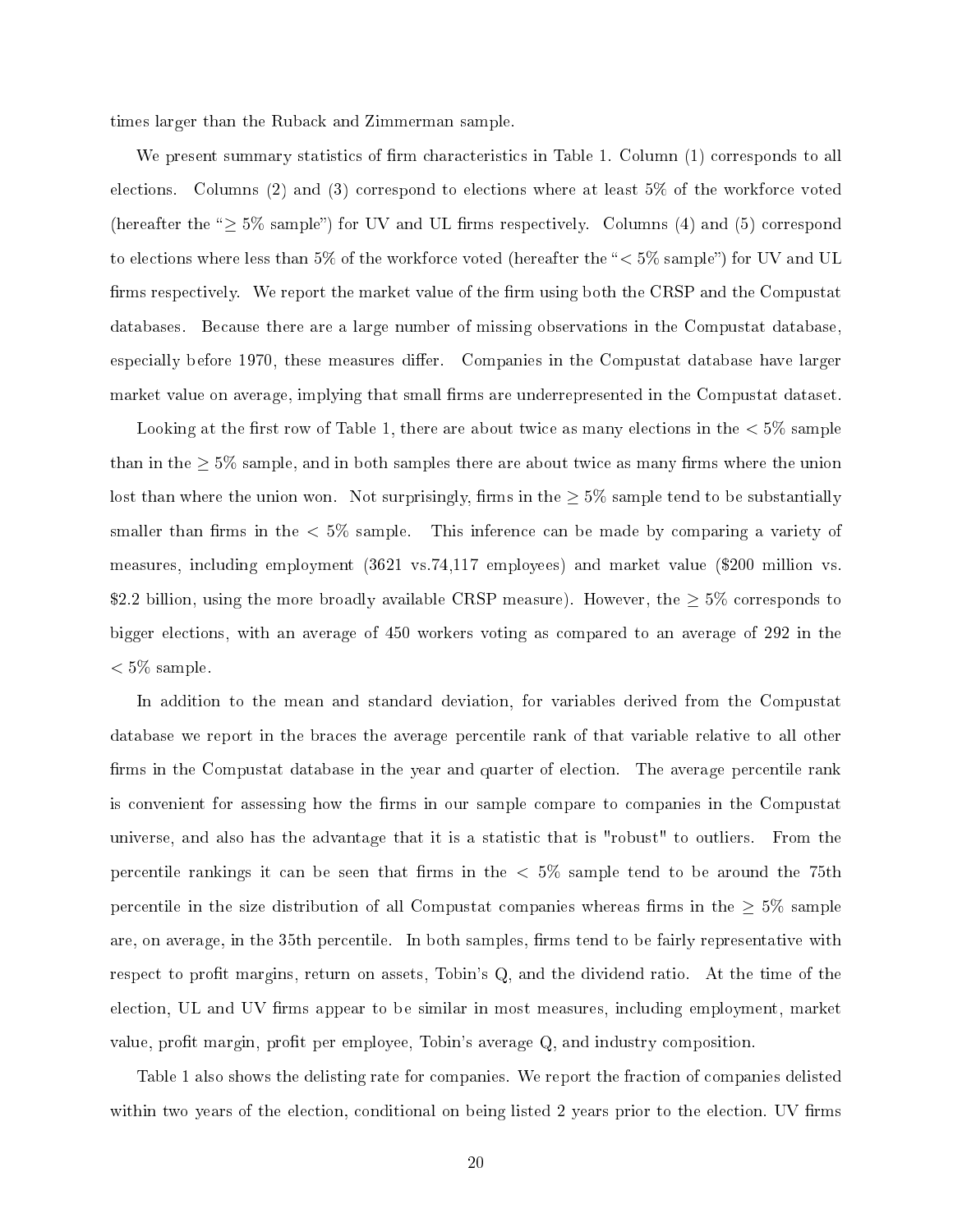are a somewhat more likely to delist than UL firms in the event-window  $(10\% \text{ versus } 7\%)$ . We will consider several approaches to address this potential problem, as well as the presence of missing returns in general. These approaches involve imputing missing returns, estimating all models excluding periods with missing returns, or limiting the sample to firms that have no missing returns in the event window. Simply ex
luding missing values has the disadvantage that some of the hanges in cumulative returns over time may reflect firms that are entering or dropping out of the sample. Using a balanced panel has the advantage that we can be sure that any differences over time are not coming about from compositional differences. However, a balanced panel does involve throwing away a large number of elections, and implies that inclusion into the sample may depend on the realization of the dependent variable. We will demonstrate that the results are not sensitive to the approa
h onsidered.

## 5 Empirical Results

In Figure 3 we plot the average cumulative return of the portfolio of union victory firms against the average cumulative return of the broad market index over the same time period. Specifically, for each election we compute the cumulative sum of that security's returns beginning 24 months prior to the election through 24 months after the election.<sup>39</sup> For each election we also take the cumulative sum of the broad market index's returns over the same 25 months. We then average these umulative returns over each month relative to certification  $(-24 \text{ to } +24)$  for companies with union victories and for the market. In construction of this figure we impute missing returns with market returns in the same month, though we will also consider several alternative specifications where we do not impute returns. We use the CRSP equally weighted market index in
luding dividends to proxy for the market.

The figure reveals that prior to the certification event both the UV and the market portfolios have almost identical trends, suggesting that the union victory portfolio has a beta of close to 1. The union victory portfolio displays a noticeable downward break in the average cumulative return trend around the month that the NLRB re
ognizes the union. There is no similar dis
ernible break in trend in the broad market index. The union vi
tory portfolio than gradually experien
es lower returns

<sup>&</sup>lt;sup>39</sup>For convenience, we will often refer to the event month as the "election month", though it should be understood that we actually only know when the NLRB closed the case.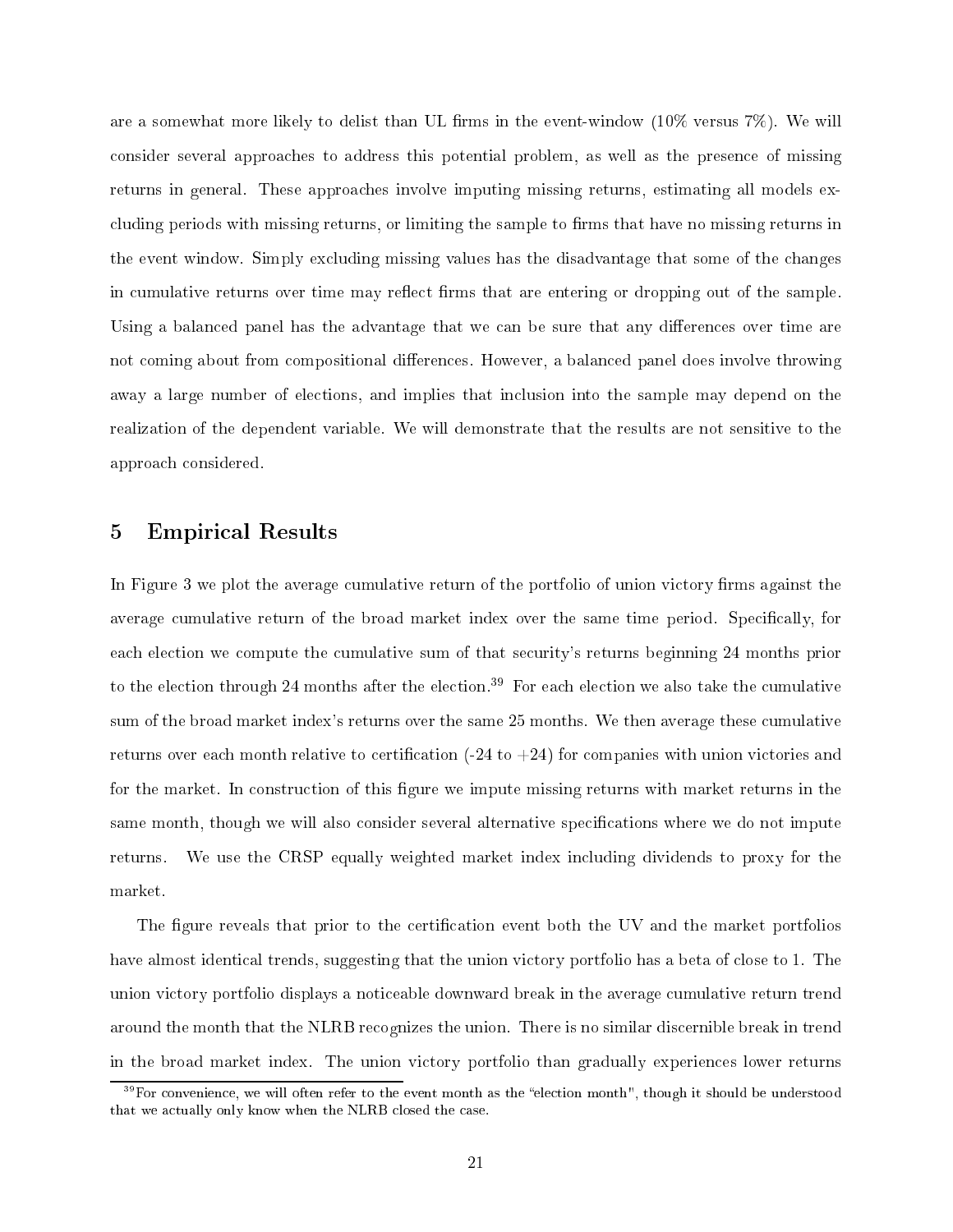than the market until about 15 months after certification, when it reverts back to the market trend. We interpret the figure as providing evidence that union election certification wins are associated with large and negative excess returns.

In order to assess magnitudes and statistical significance of the excess returns presented in Figure 3, in Figure 4 we plot the market-adjusted cumulative return with a 95% confidence band. The market-adjusted return is computed as the difference in the average cumulative return of the UV portfolio and that of the market index. In Panel A we plot this return for the entire 49 month window, while in Panel B we compute this return beginning at the certification month. This second panel is the relevant one for assessing the overall effect size, and for assessing statistical significance. The figures show that the downward shift in the market-adjusted return that emerges soon after the election is closed by the NLRB is statistically significant. We can reject with 95% confidence that the average ex
ess returns are equal to zero after 4 month.

We have conducted a variety of analyses to probe whether the pattern seen in Figure 3 is robust. These include plotting the average cumulative return of the union victory portfolio against the market without imputing missing data (Appendix Figure 1), using a balan
ed panel (Appendix Figure 2), excluding elections where following certification the cumulative abnormal returns are in the 5th or 95th per
entile among all ele
tions (Appendix Figure 3), and plotting the average umulative return of the UV portfolio and of the market over an eight year window, four years prior to the election closing month, and four years after (Appendix Figure 4). In all cases the overall pattern of cumulative returns look very similar to that of Figure  $3^{40}$ 

In Figure 5 we plot the average cumulative excess return of the UV portfolio using a marketmodel ben
hmark. As is standard in event-studies, we estimate these ex
ess returns in two steps. We first estimate the parameters  $\alpha$  and  $\beta$  in equation (1). We use an estimation window which is 60 months long, ending 25 months prior to the event. Then, beginning 24 months prior to the event we compute and plot the cumulative prediction errors CER(0, T), for  $T = 0 - 24$ . The pre-event data allows us to test the adequacy of the model used to predict the counterfactual returns in the postevent period. As before, we use the CRSP equally-weighted index that in
ludes dividends to proxy

<sup>&</sup>lt;sup>40</sup>Perhaps the only exception is Appendix Figure 4 in which the cumulative returns of the UV portfolio appears to converge towards the market sometime after two year. We can only speculate as to why this convergence is happening. Possible reasons include changes in composition as increasingly more firms are delisted, changed beta of the portfolio, or a very long-run effect of certification wins that leads to some improvements in firm performance.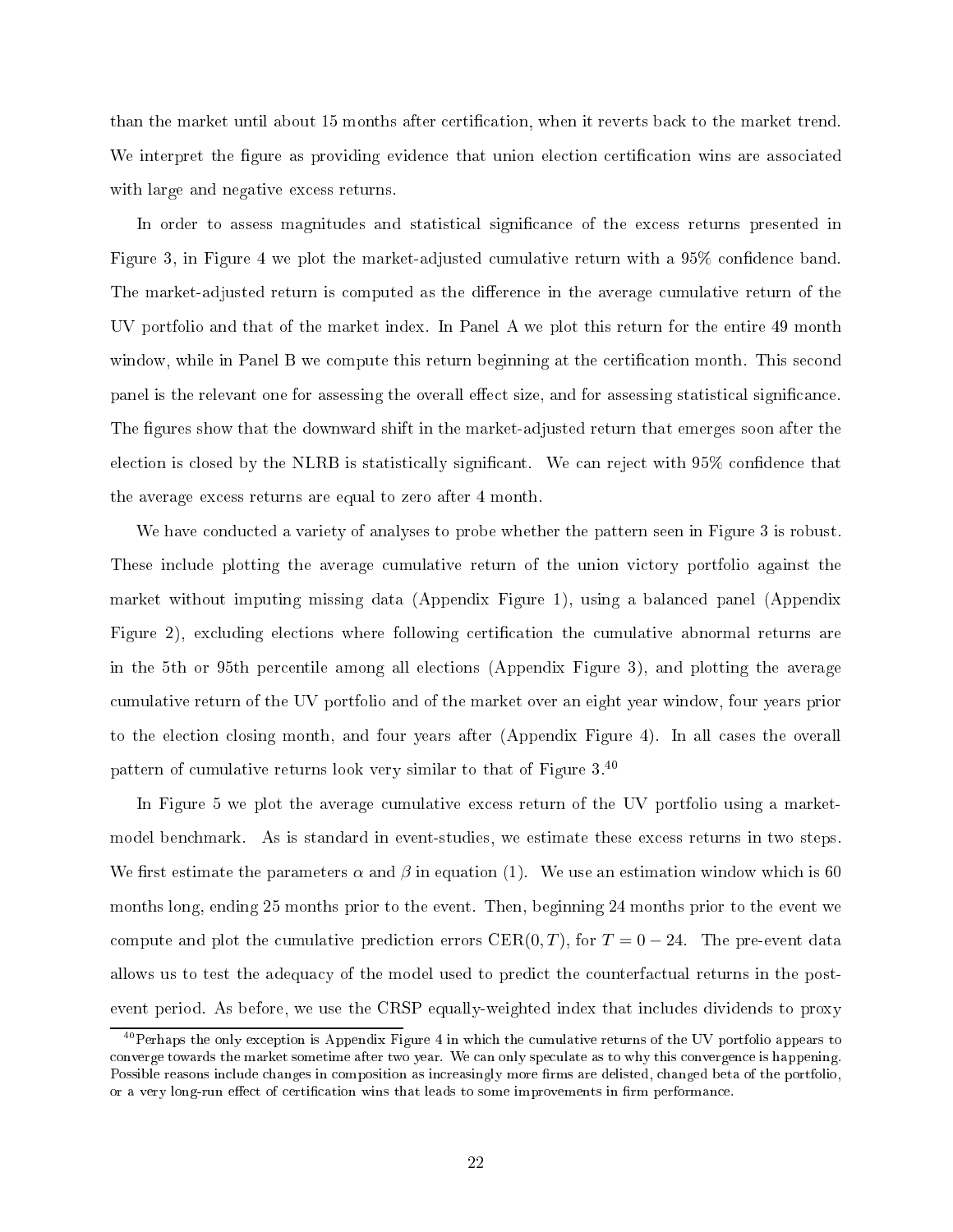for the market. The resulting pattern in ex
ess returns looks very similar to the market-adjusted version in Figure 4. Average cumulative excess returns are close to 0 prior to the election, and are negative after. The total post-event average cumulative excess return is approximately -10%.

In Figure 6 we present average cumulative excess returns using the four-factor Fama-French model described in equation (2) as the benchmark.<sup>41</sup> This method yields the same pattern of excess returns, and overall magnitude of effects, that we observe with the market-adjusted and one factor models.

A surprising feature of Figures 4-7 is that, while the efficient market hypothesis would predict that the entire certification effect should be fully articulated by the time of the election month, we instead see a sustained effect, with a divergence in excess returns between the UV portfolio and the market index that begins around the time of ele
tion and persists for approximately 15 months. There are several reasons for why the efficient market prediction may not hold. It may be that while these events were known, investors or analysts did not know how to revalue the company with this information. This explanation is consistent with he fact that large unionization events are relatively infrequent. It may also be the case that this news was slow to diffuse to investors. As the ompanies in our sample are relatively small, only 50% of them had analyst overage at the time of the election (over the 1983-1999 period).<sup>42</sup> It is therefore possible that these elections were not widely publicized or known.<sup>43,44</sup> Both explanations would imply that negative excess returns be accompanied by inferior outcomes of performance measures that were readily available and interpretable by investors, for example assets or profits. In Section 6.1 we will see that, in fact, the growth rate of these ompanies breaks trend at the same time, and for about the same number of months, as equity value.

We now turn to the evolution of the unionization effect over time. The DiNardo and Lee (2004) sample includes elections beginning in 1984. It is possible that unions no longer affected firm performance in this latter period, while in earlier years the effects may have been more pronounced.

<sup>&</sup>lt;sup>41</sup>We use the same estimation and event window as with the basic market model.

<sup>&</sup>lt;sup>42</sup>The 50% figure is derived from  $I/B/E/S$  International analyst data for years 1983-1999, the maximum possible time span. time span. The span is a span of the span of the span is a span of the span of the span of the span of the span.

<sup>&</sup>lt;sup>43</sup>We have attempted to compare the pattern of excess returns for those companies with and without analyst coverage. However, because data on analyst coverage is only available starting in 1983, these tests are too lowpowered to make any meaningful inferen
es.

tulhattention" to predictable events in financial markets is not unprecedented, for example, see Dellavigna and Pollet (forthcoming).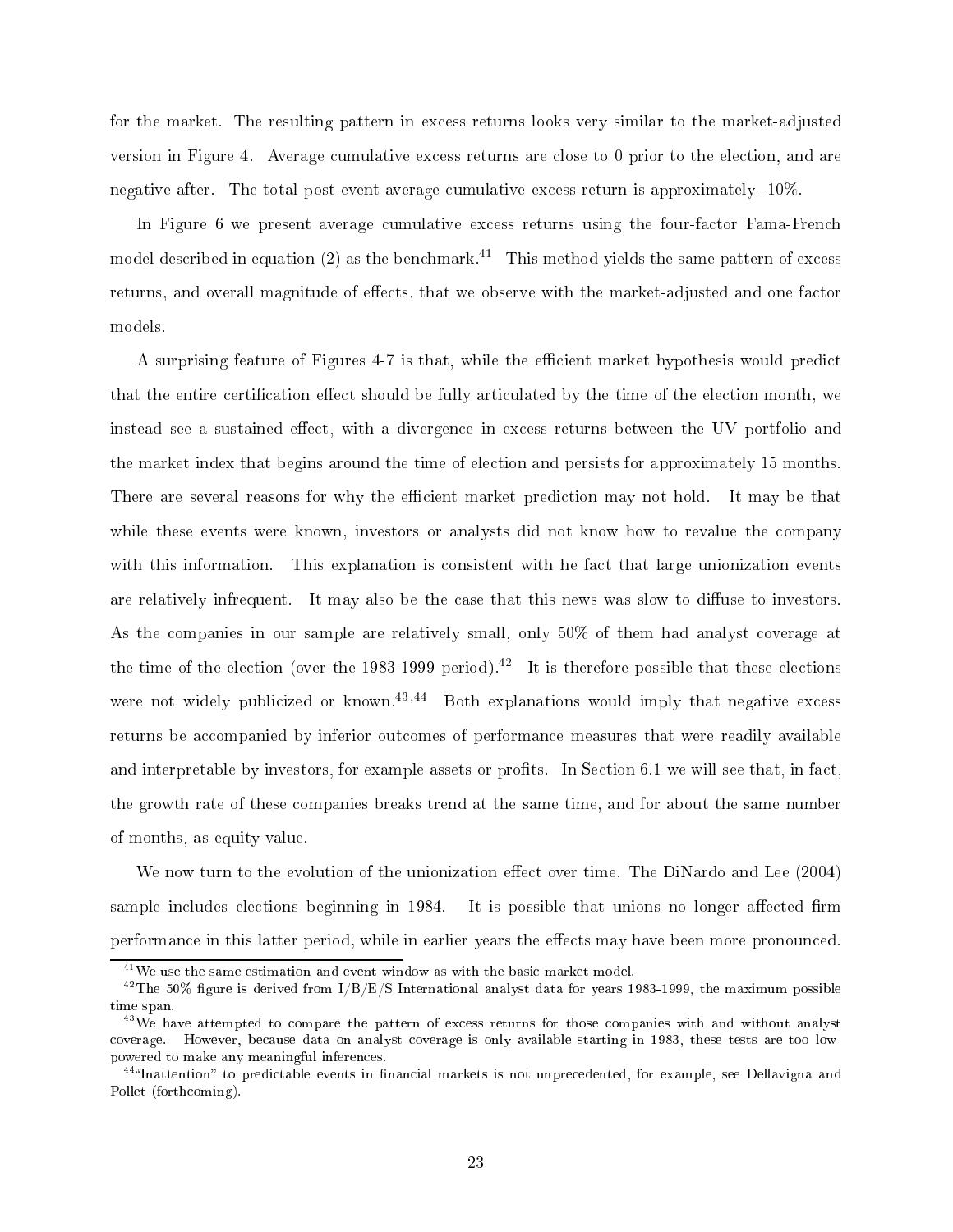In Figure 7 we compare the average cumulative market adjusted return of UV firms for election occurring in the 1961-1983 period (Panel A) to those occurring in the 1984-1999 period (Panel B) The figure indicates that the average effect of a union certification win on firm performance has remained fairly stable over time.

Table 2 presents regression estimates. In the first row of Panel A we report  $CER(0.24)$  for each of the three ben
hmark models. Columns (1)-(3) orrespond to the market-adjusted, one fa
tor, and four-factor models respectively. The estimated post-event cumulative excess returns range from -9% to -13%, and all are significant at the 1% level.<sup>45</sup> In order to capture possible stock market reaction from the petition, which typically occurs two to three months prior to the election, in the second row we calculate the cumulative return starting four months prior to the election closing. The estimates are slightly more negative than when starting on the recognition month though, as could be seen from the graphs, most of the effect emerges after the NLRB recognizes the union. In the third and fourth rows we report the umulative ex
ess returns over two pre-event spans. These returns are statistically indistinguishable from 0. The lack of significant excess returns prior to the ele
tion indi
ates that the market did not anti
ipate these events, on average.

To gauge magnitudes we calculate that a 10% negative return corresponds to approximately \$20 million in lost market value (in 1998 dollars), or \$40,522 per worker who is eligible to vote. This appears to be a plausible value. For example, if the average income of workers prior to certification is \$35,000, then our magnitudes imply approximately a 9% union wage premium.

In Figure 8 we present average umulative returns for the union loss portfolio against the market, as in Figure 3. As with the UV elections, this portfolio tracks the market quite well prior to the election, but unlike the UV portfolio it does not appear to break trend after the election. If anything, there is a gradual increase in the cumulative return of the UL portfolio after the election, though in Figure 8, which presents the difference in these series with confidence bands, we can see that this difference is not significant.

Panel B of Table 2 reports from cumulative excess returns for the two years following the election closing event for the union loss portfolio. Consistent with what we observe in Figure 4, the cumulative excess returns are close to zero and statistically insignificant in all cases.

Our sample selection scheme was in part predicated on selecting elections for which a sizable

<sup>45</sup>Standard errors are derived from the formula in Patell (1976).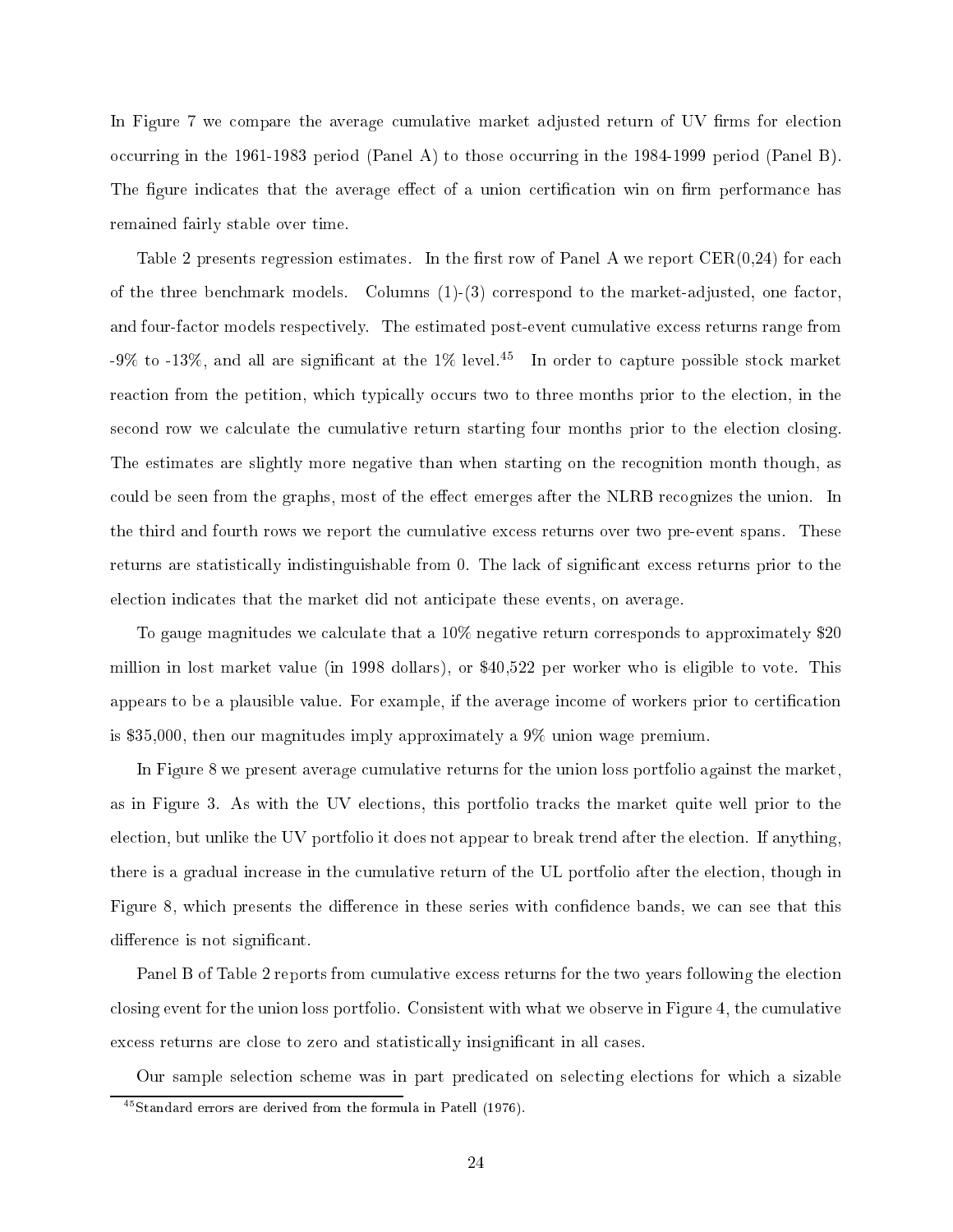fraction of the firm's workforce was voting. In practice we used a 5% cutoff. As an additional falsification check we examine whether elections with low fraction of workforce voting experience similar patterns of abnormal returns. In Figure 9 we plot the average cumulative return of these low percentage elections, for both firms where the union won, and for firms where the union lost. We overlay these series on the average cumulative return of the market index. For reasons that are unknown to us, both sets of firms are under-performing the market over the entire event-window. However, neither the UV or the UL portfolio exhibit a break in trend relative to market, or to each other around certification.

### 5.1 Compustat analysis

The results presented up to this point suggest that union victories are associated with negative ex
ess returns. We omplement this analysis with an additional investigation using variables from the balance sheets and income statements of these firms. Using quarterly data from Compustat. we examine whether shareholder equity, assets, total liabilities/total assets (a measure of leverage), plant, property and equipment, sales, the dividend ratio, Tobin's average Q, profit margin, and return on assets are affected by the outcome of representation elections. We compute the average value of these variables (logged when appropriate) over the 12 quarters before and after the event date, comparing UV and UL firms.<sup>46</sup> As before, we are looking to see whether these series were trending differentially prior to the event, and whether their trend breaks around the time of the event.

Unfortunately, the early part of the sample period is unusable in the Compustat analysis because many of these variables were not reported until the late 1960's, and not universally until the early 1970's. Moreover, as seen in Table 1, the fra
tion of observations that are missing is substantially higher in the Compustat dataset than in the CRSP dataset. For these reasons, for this analysis we will only consider elections over the 1973-1999 period. In order to mitigate composition bias to due to unbalan
ed panels we demean the variables, but do not drop ele
tions with missing values.

In nine panels of Figure 11 we plot averages of these de-meaned variables over event-time, in each case comparing elections where the union won to those where the union lost. Figure 12 plots

<sup>46</sup>All variables in dollar units are expressed in 1998 dollars.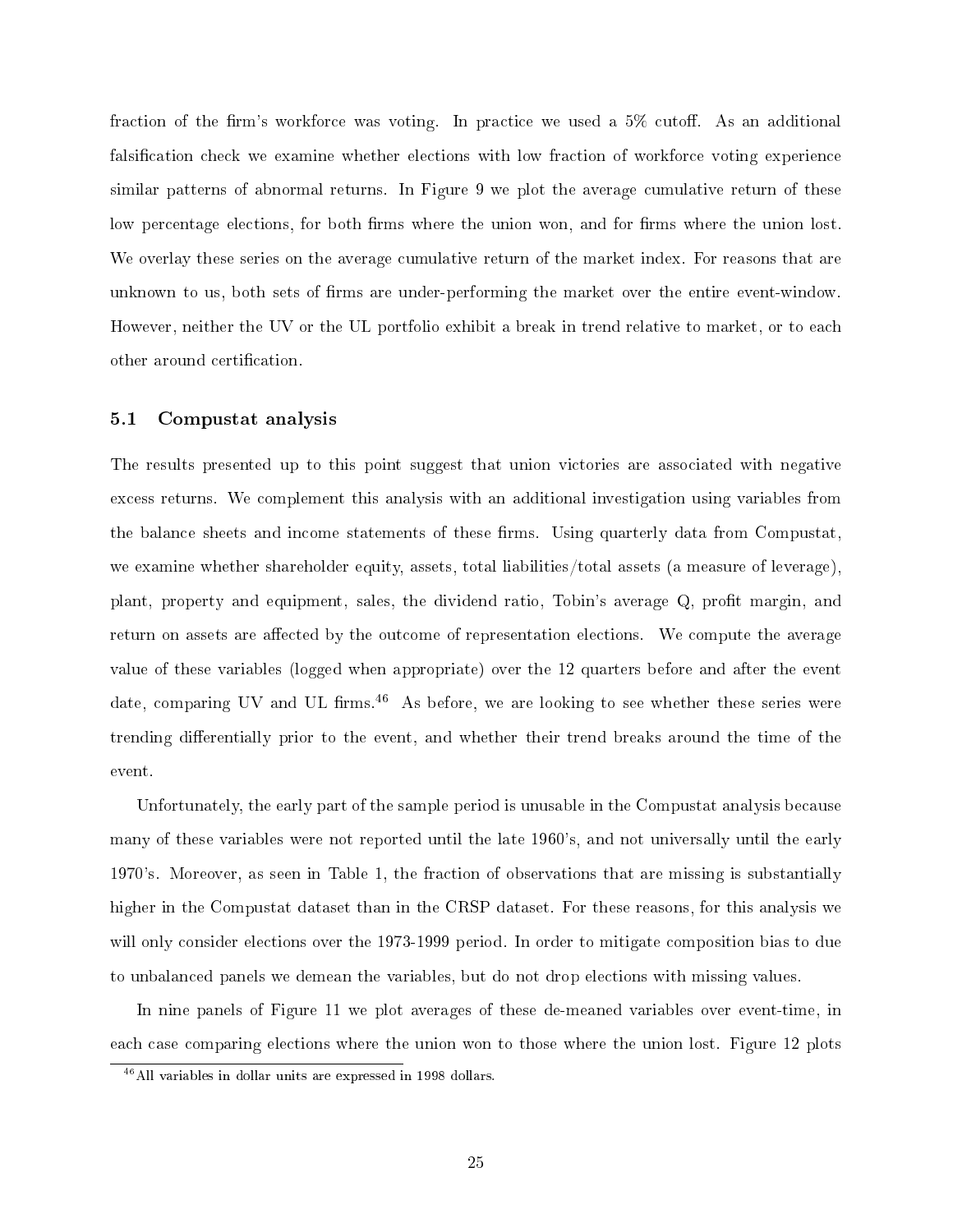the difference in these series with a 95% confidence band.47 The figures show that the time pattern of variables that proxy for size are consistent with the pattern in equity value. UV firms display a downward break in trend near, or just before erti
ation, in total assets (Panel A), shareholder equity (Panel B), and sales (Panel C). The reduction in asset growth is coming about in large part to redu
ed growth of plant, property, and equipment (Panel D). Be
ause of small sample sizes, these series are not as well-behaved as those for equity values, but they look very similar.<sup>48</sup> We see little effect of union wins on a measure of leverage, defined as long-term debt divided by total assets (Panel E). This last finding can be viewed as circumstantial evidence that companies are not using leverage strategically to influence bargaining negotiations, at least in this sample.<sup>49</sup>

The marked reduction in the growth rate of assets is notable because if unionization is increasing the pri
e of labor, there should be substitution from labor to apital (though, as seen in Panel F, Tobin's average Q appears stable). That assets are actually declining implies that the "scale" effect from reduced reinvestment dominates this possible substitution effect. The time pattern of these variables also sheds light on the seemingly slow rea
tion of investors to unionization events that we see in Figure 3. The pattern of excess returns mirrors the time-pattern we observe in shareholder equity, assets, sales and pre-tax income. The evidence is consistent with stock market pricing in the effect of unionization only after changes in these variables become known.

While the reduced relative size of the UV firms is associated with lower pretax income (Panel  $G$ ), return on assets appears stable (Panel H). The profit margin in UV firms appears to decline a bit relative to UL firms, but not until about 7 quarters after the election (Panel I). At first blush, the finding that companies that undergo unionization experience lower growth rates but stable return on assets and profit margins may seem puzzling. However, if firms only select projects that are sufficiently profitable, and unionization reduces the number of these high net present value (NPV) projects, it is then possible for the company's growth rate to decline in spite of experiencing no hange in its operating performan
e.

In Table 3 we present difference-in-difference estimates for the effect of a union victory relative

<sup>&</sup>lt;sup>47</sup>Standard errors are clustered on the election id.

<sup>&</sup>lt;sup>48</sup>We have also examined the corresponding figures using a balanced panel. The overall patterns are the same as when using the unbalanced sample, however because we lose so many elections the confidence intervals are substantially wider.

<sup>&</sup>lt;sup>49</sup>Bronars and Deere (1991) shows that there is a positive association of financial leverage and unionization in the cross-section. Matsa (2006) provides evidence that firm measures of leverage were affected by state-level changes in right-to-work laws.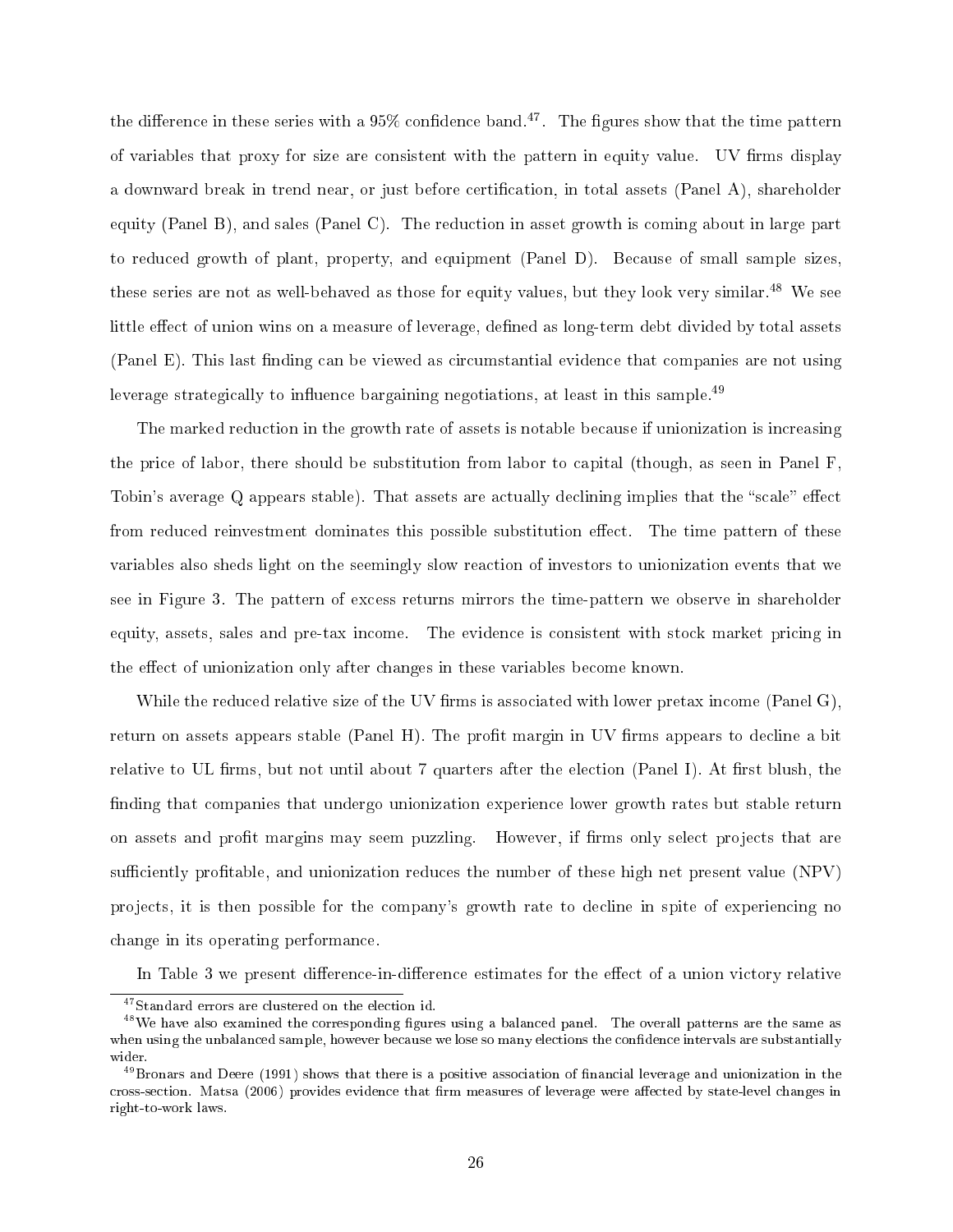to a union loss on each of the six aforementioned variables. The sample consists of election  $\times$ event-time observations. We regress each of the (non-demeaned) variables on election fixed-effects. an indicator for whether the NLRB closed the election on or after the given quarter ("post"), and the interaction of "post" with an indicator for whether the union won the election ("post  $\times$  union win."). The point estimates suggest that assets, shareholder equity, and sales fall by approximately 10% in UV firms after the election, relative to UL firms. Profits of UV firms are approximately 17% lower in the post-election period relative to the pre-election period, relative to UL firms. These estimates, which are in the realm of statistical significance, are consistent with the 10-14% negative excess returns we observe in equities.

### 5.2 Heterogeneity

In view of the findings summarized in the preceding discussion, a natural question comes to mind: how can these large effects be consistent with the substantially smaller ones found in DiNardo and Lee  $(2004)$ ? This sections aims at providing a partial answer to this question.

Whereas DiNardo and Lee  $(2004)$  identify the "unionization effect" by focusing on close elections. the discussion in Section 3 suggests that we can learn about how unions affect firms by examining the heterogeneity in the effects of unionization at all points in the vote share distribution. This analysis is possible be
ause of the long-panel stru
ture that we have at our disposal.

We begin by relating the cumulative market-adjusted return, computed at the security-level over the two years following the month that the NLRB closes the election, to the union vote share. For election  $i$ , we denote this cumulative market-adjusted return as  $\mathrm{CMAR}(0,24)_i$ . We will estimate  $E[\text{CMAR}(0, 24)_i | v_i]$ , where  $v_i$  denotes the union vote share in election  $i$ .

A more complete investigation into this relationship involves computing the cumulative excess return for every nrin in the sample using a market model.<sup>11</sup>. To this end, we estimate the alpha and beta for every firm using the specification:

$$
r_{it} = \alpha_i + \beta_i R_t.
$$

We estimate this model using up to five years of historical returns ending five months prior to the

 $50$ The results are not sensitive to accumulating excess returns over shorter or longer windows.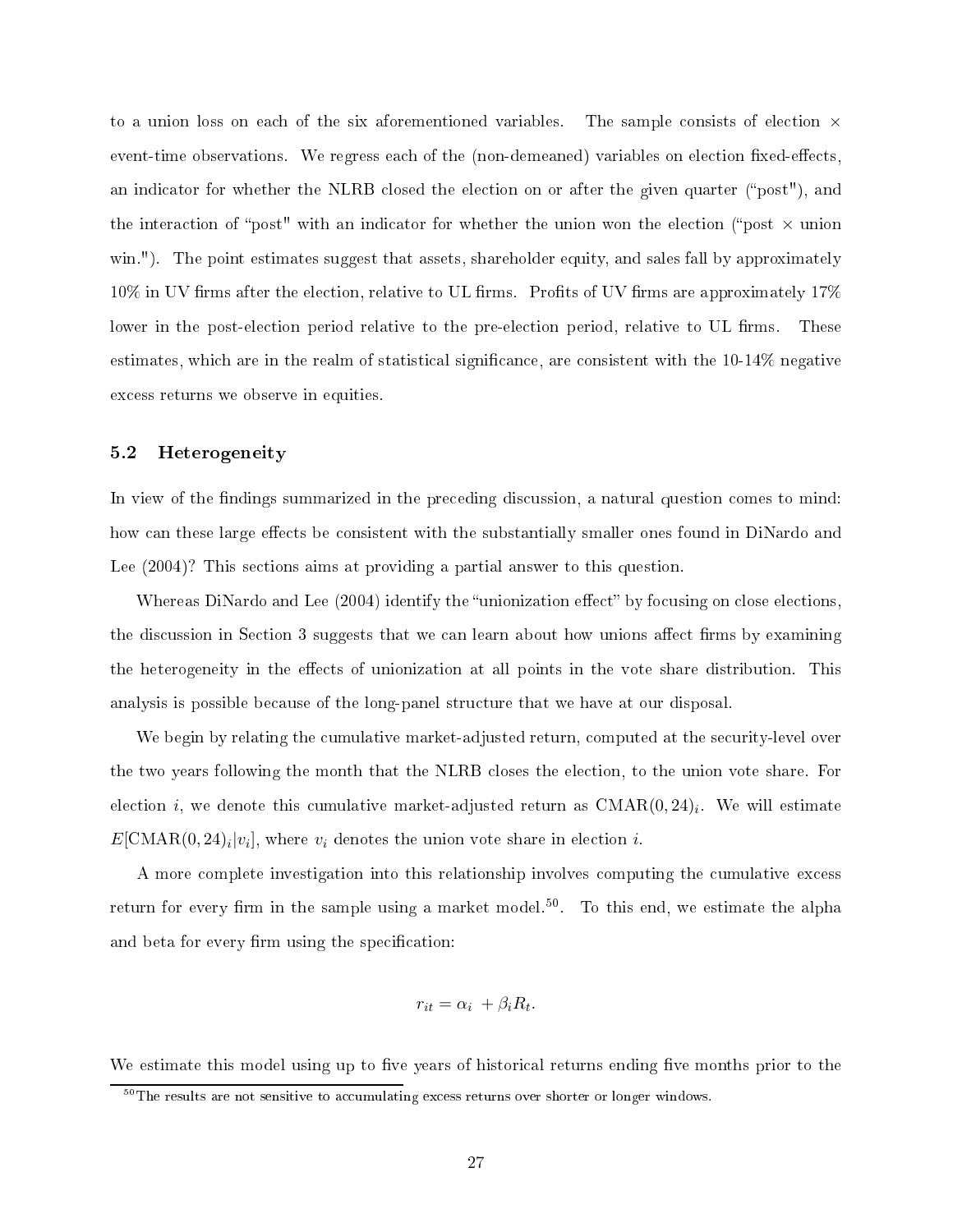election.<sup>51</sup> We do not estimate this model for stocks that had less than 10 months of returns available in the estimation window.

Be
ause we are using monthly data, we have found that the estimated parameters from the market-model on individual stocks are quite imprecise. This imprecision in turn leads to imprecision in the cumulative excess returns. In a handful of cases the estimated betas are very large (for example, greater than 10 in absolute value) resulting in extreme outliers. The reason for this imprecision is that by estimating a different market model for every security, our model is overparametrized. Be
ause we are primarily interested in how the umulative ex
ess returns relates to vote share, we an mitigate this problem by assuming that the parameters from the market model evolve smoothly over the vote share, thus allowing us to impose some additional structure. For a given value of the vote share we predict  $\alpha$  and  $\beta$  using:

$$
\text{pred-}\beta_i = E[\widehat{\beta_i}|v_i] = c + d_1v_i + d_2v_i^2 + d_3v_i^3 + d_4v_i^4,
$$
  

$$
\text{pred-}\alpha_i = E[\widehat{\alpha_i}|v_i] = c + e_1v_i + e_2v_i^2 + e_3v_i^3 + e_4v_i^4.
$$

We estimate these models using the estimated  $\alpha_i$  and  $\beta_i$  for each of the individual equities. In practice we compute pred- $\alpha_i$  and pred- $\beta_i$  even when there was not sufficient data to estimate  $\alpha_i$  and  $\beta_i$  for a given stock, though the results are not sensitive to excluding these cases. Excess returns are then omputed as:

$$
ER_{it} = r_{it} - (\text{pred-}\alpha_i + \text{pred-}\beta_i R_t).
$$

As before, the cumulative excess returns are calculated as:

$$
CER(0,T)_i = \sum_{\tau=0}^T ER_{i\tau}.
$$

We are interested in the shape of  $E[\text{CMAR}(0,24)_i|v_i]$  and  $E[\text{CER}(0,24)_i|v_i]$ . We graphically plot these functions by: (1) averaging  $CMAR(0, 24)_i$  and  $CER(0, 24)_i$  over 20 equally-spaced vote share bins,<sup>52</sup> and (2) plotting the predicted values from the model  $E[y_i|v_i] = p(v_i) + \beta 1(v_i > 0.5)$ , where  $p(\cdot)$  denotes a sixth-order polynomial,  $1(v_i > 0.5)$  is an indicator function for whether the

 $^{51}\rm{Not}$  all stocks have 60 months of returns available in the estimation window.

<sup>&</sup>lt;sup>52</sup>See DiNardo and Lee (2004) for a description of construction of these 20 equally spaced bins.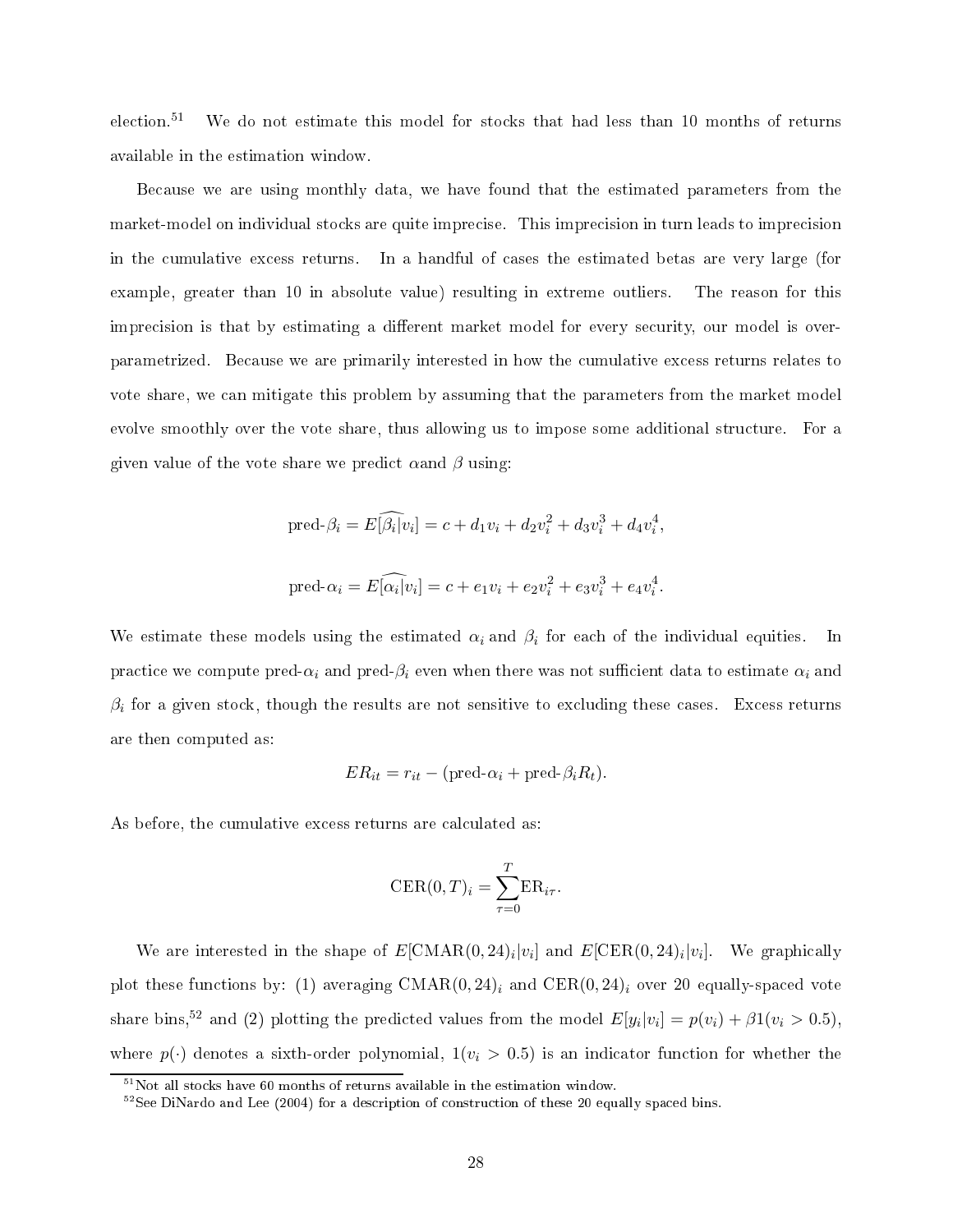union vote share in a given election exceeds 50%, and  $y_i$ is either  $\mathrm{CMAR}(0,24)_i$  or  $\mathrm{CER}(0,24)_i$ , depending on the specification.

Figure 14 presents estimates of  $E[\text{CMAR}(0,24)_i|v_i]$  using both of these approaches. (For reference, Figure 13 shows the histogram of the union vote share variable.) Figure 14 shows clear evidence that the effect of a certification election is heterogeneous, and that it depends on the union vote share. The negative impact of a union election win appears to become markedly more pronoun
ed when the union has a higher vote share. Firms with union losses also exhibit a downward sloping relationship between excess returns and vote share.<sup>53</sup> As in the Dinardo and Lee study. there is no discernible discontinuity in the CMAR at the 50% threshold. In fact, the estimated discontinuity is somewhat perverse: firms with close union wins experience elevated post-election cumulative returns vis-a-vis firms with close union losses. While this difference is not statistically significant, it is the case that the negative cumulative market-adjusted returns experienced by firms with close union losses are significant.

In Figure 15 we plot the estimated function  $E[\mathrm{CER}(0,24)_i|v_i]$ . The predicted values resemble those obtained using market-adjusted returns. There is no visible dis
ontinuity in ex
ess returns at the 50% threshold and, as before,  $E[\mathrm{CER}(0,24)_i | v_i]$  is negatively sloped. Greater than 60% union vote share is associated with 20-30 percent negative cumulative excess returns. The most noticeable difference between the estimated  $E[\textrm{CMAR}(0,24)_i | v_i]$  and  $E[\textrm{CER}(0,24)_i | v_i]$  functions is that the latter appears to be a bit flatter for union vote shares lower than  $50\%$ .

We now turn to several checks of validity. For these analyses we will focus on CER. In Figure 16 we overlay the predicted CER in months 0 through 24 (shown in Figure 15) with the predicted CER for months -24 through -4.<sup>54</sup> The figure shows that the gradient in CER by vote share, seen for months 0 to 24, is not present for months -24 through -4. This plot reassures us that the negative CER observed for higher vote shares is not a ontinuation of a pre-event trend.

In order to address the issue of pre-event trends more completely, we consider an additional analysis where we adjust excess returns in the post-event period for possible pre-event trends. Specifically, we calculate the excess return in the post-event period deviated from the average excess return in

 $53$  At extreme vote shares there is more variability in the predicted cumulative market-adjusted returns due to small sample sizes.

 ${}^{54}$ CER(-24,-1) is calculated just as CER(0,24) except that the market model uses an estimation window that ends 29 months prior to the election, as opposed to 5 as was the case for the post-event excess returns. We use a different estimation window in order to avoid having it overlap with event window.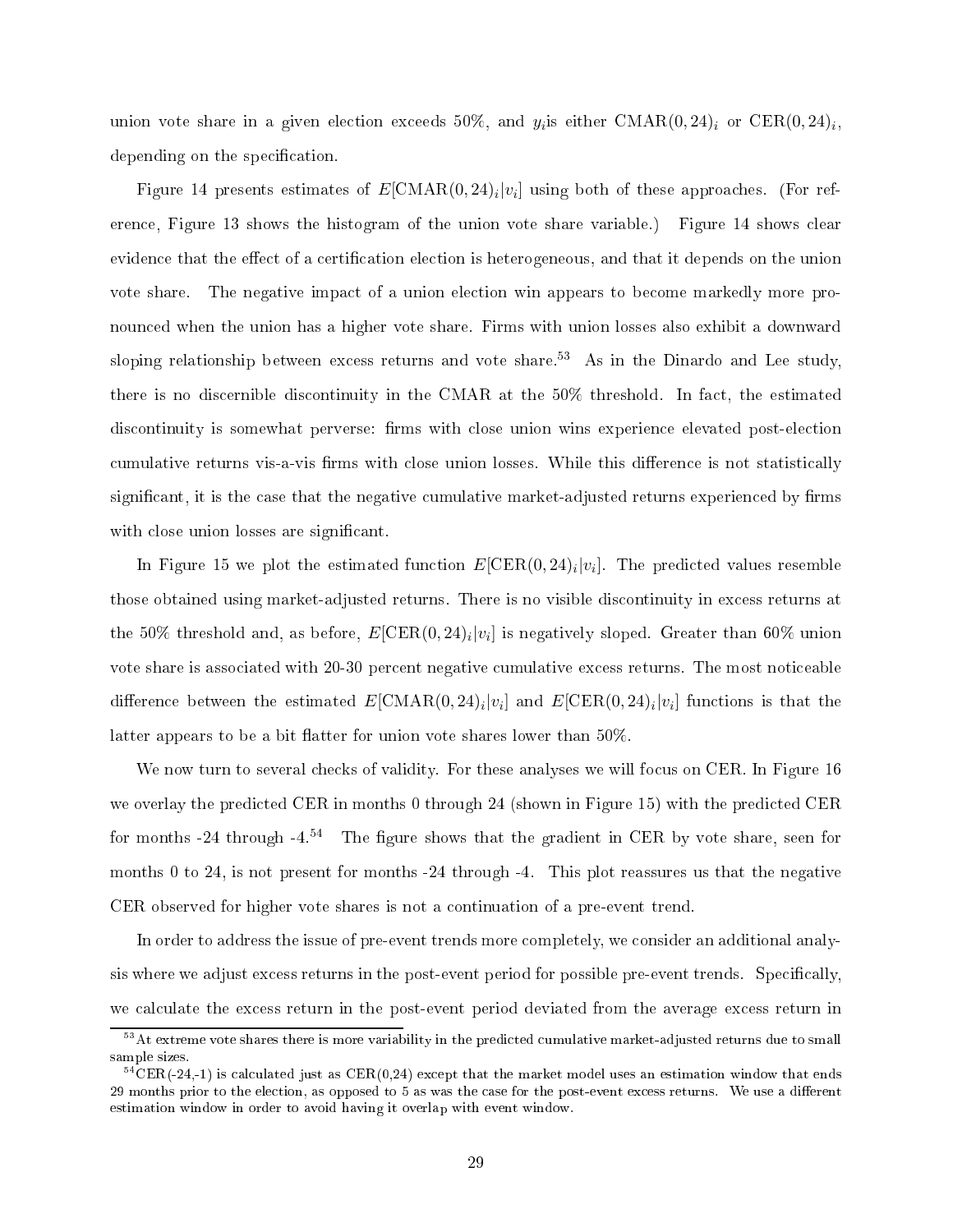the pre-event period:

adjusted-
$$
ER_{it} = ER_{it} - \frac{1}{18} \sum_{\tau=-24}^{-6} ER_{i\tau}
$$

We then calculate:

adjusted-CER
$$
(0, 24)_i = \sum_{\tau=0}^{24}
$$
 adjusted-*ER*<sub>*i*</sub> $\tau$ .

Figure 17 plots the predicted adjusted-CER with a  $95\%$  confidence band.<sup>55</sup> The Figure shows virtually the same pattern of heterogeneity seen in the earlier figures, though with a wider confidence band.

In Table 4 we conduct formal statistical inference. Using the same sample of 1347 elections used to construct Figures 14-17, in column  $(1)$  we regress CMAR $(0.24)$  on a dummy for whether the union won the election. Consistent with earlier analyses, we find that union wins experience cumulative excess returns that are 12.5% percentage points lower than firms with union losses (tratio = -3.44). In column (2) we add the union vote share as a covariate.<sup>56</sup> The introduction of this variable alone attenuates the coefficient on the union win dummy to 0.024 (t-ratio =  $0.06$ ). Adding higher-order polynomial terms in the vote share (column 3) only increases the estimated union win coefficient. The "regression discontinuity" estimate of a union win is 4.8%, which is statistically indistinguishable from 0. In column (4) we examine whether the negative gradient between CMAR and the vote share differs among elections where the union won and lost. Specifically, we regress  $CMAR(0,24)$  on a union win indicator, the vote share, and the vote share interacted with the win indicator. The interaction term is statistically insignificant.

In columns  $(5)-(8)$  we estimate the same models using  $CER(0,24)$  as the dependent variable. The point estimates are very similar to those found using  $CMAR(0,24)$  and, qualitatively, the conclusions do not change. As already indicated, the main difference in results is on the slope on vote share for losing elections. In column (8) it can be seen that there is a more pronounced negative relationship between  $CER(0,24)$  and vote share amongst UV firms than UL firms, though this difference is only at the margins of significance.

For completeness, in columns  $(9)-(12)$  we estimate the same set of models using CER(-24,-4) as

<sup>&</sup>lt;sup>55</sup>As before, the excess returns from the pre-event period are calculated using an estimation window that ends 29 months prior to the closing month. The excess returns from the post-event period are calculated using an estimation window that ends 5 months prior to the closing month.

 $^{56}$ Vote share is grouped into one of 20 equally spaced bins, ranging from 0 to 1. We transform this variable in order to avoid the "integer" problem described in DiNardo and Lee (2004).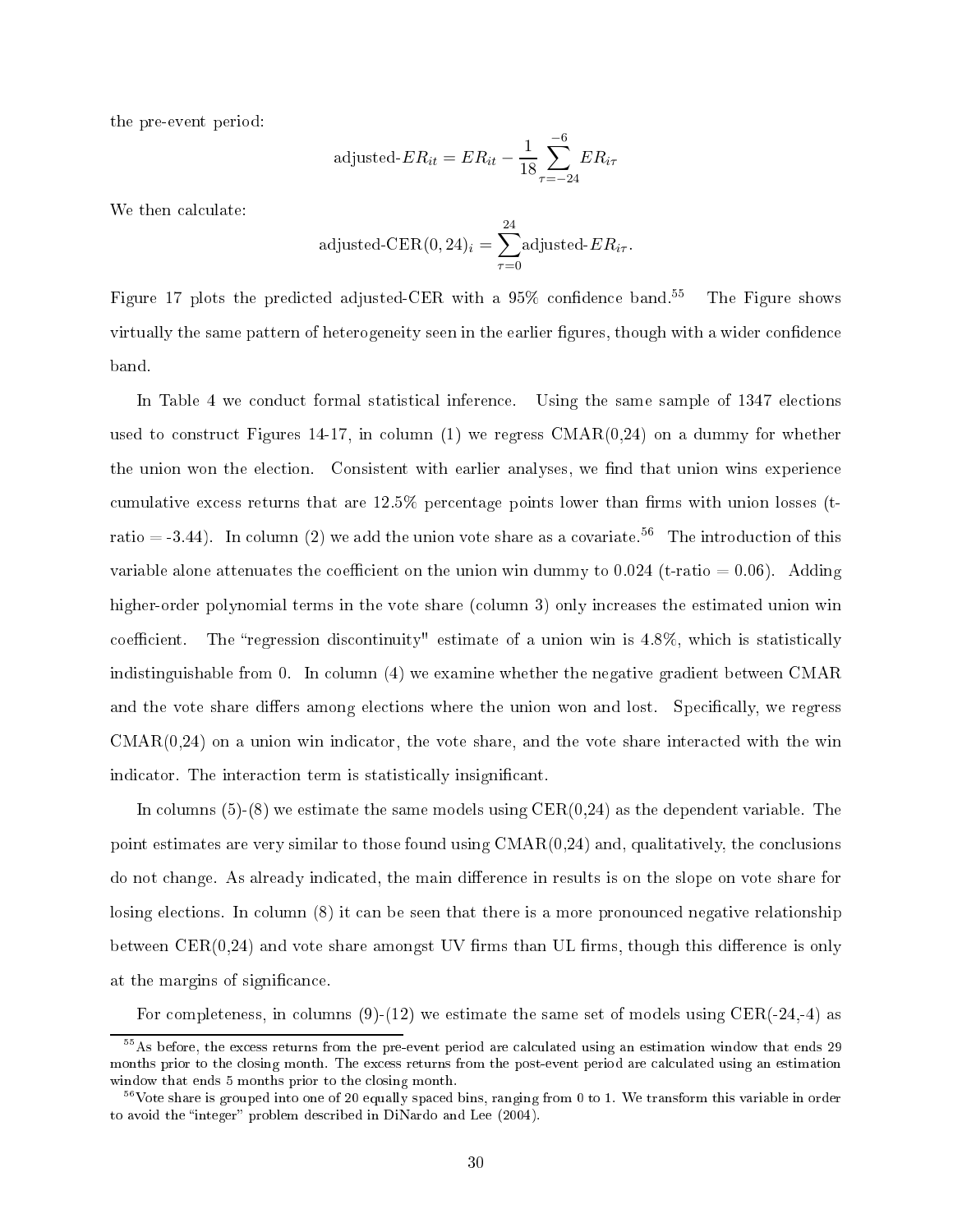the dependent variable. None of the patterns observed when using CER(0,24) as the dependent variable are evident here. In columns  $(13)-(16)$  we re-estimate these models using adjusted-CER $(0.24)$ as the dependent variable. The point estimates are very close to the ones using  $CER(0,24)$ , but are estimated less precisely, with standard errors approximately 50% larger than those in columns  $(5)-(8).$ 

### 5.3 Dis
ussion

In order to facilitate interpretation of these results, we revisit the theoretical framework outlined above. Using the notation from the model, the point estimates imply that  $B_1$  and  $B_3$  are small, while  $B_2$  is relatively large. As discussed in Section 3,  $B_1 \approx 0$  implies that the firm is largely unresponsive to the election, or to the preferences of the median voter. This result is consistent with firms that are complying with NLRA rules that prohibit firms from changing working conditions in order to gain votes in an NLRB ele
tion.

The limited responsiveness on the part of the firm helps us pin down the parameters governing the behavior of the union. Figure 18 graphically shows the circumstances under which there could be a large average effect of unionization, while at the same time there be a limited difference in the effects of close union wins relative to close union losses. Because the firm does not adjust its offer in relation to worker preferences, it is only possible to have a close election when workers have low tolerance for high wages, and when the union's proposal is small. Specifically, as can be seen, a small discontinuity ( $B_3 \approx 0$ ) implies a small  $\alpha$ . Therefore, when workers have limited tolerance for higher wages, unions tends to make very modest proposals. Also evident from Figure 18 is that we must select a small  $\beta$  so as to make the discontinuity small. Provided that there are some elections with sufficiently large  $\mu$  (corresponding to large  $y_U$ ), in doing so we can preserve a large average unionization effect.

A small  $\beta$  implies that unions sluggishly adjust their proposals to accommodate the underlying preferences of the workers. In particular, unions will make larger, but increasingly conservative offers as the median worker's preferred wage increases. Such behavior suggests that as  $\mu$  becomes larger. the enacted wage is below the preferred wage for an increasingly larger share of workers. However, as Figure 18 demonstrates, the pattern of results is consistent with unions generally offering proposals that are lower than the preference of the median voter over most values of  $\mu$ . Such behavior is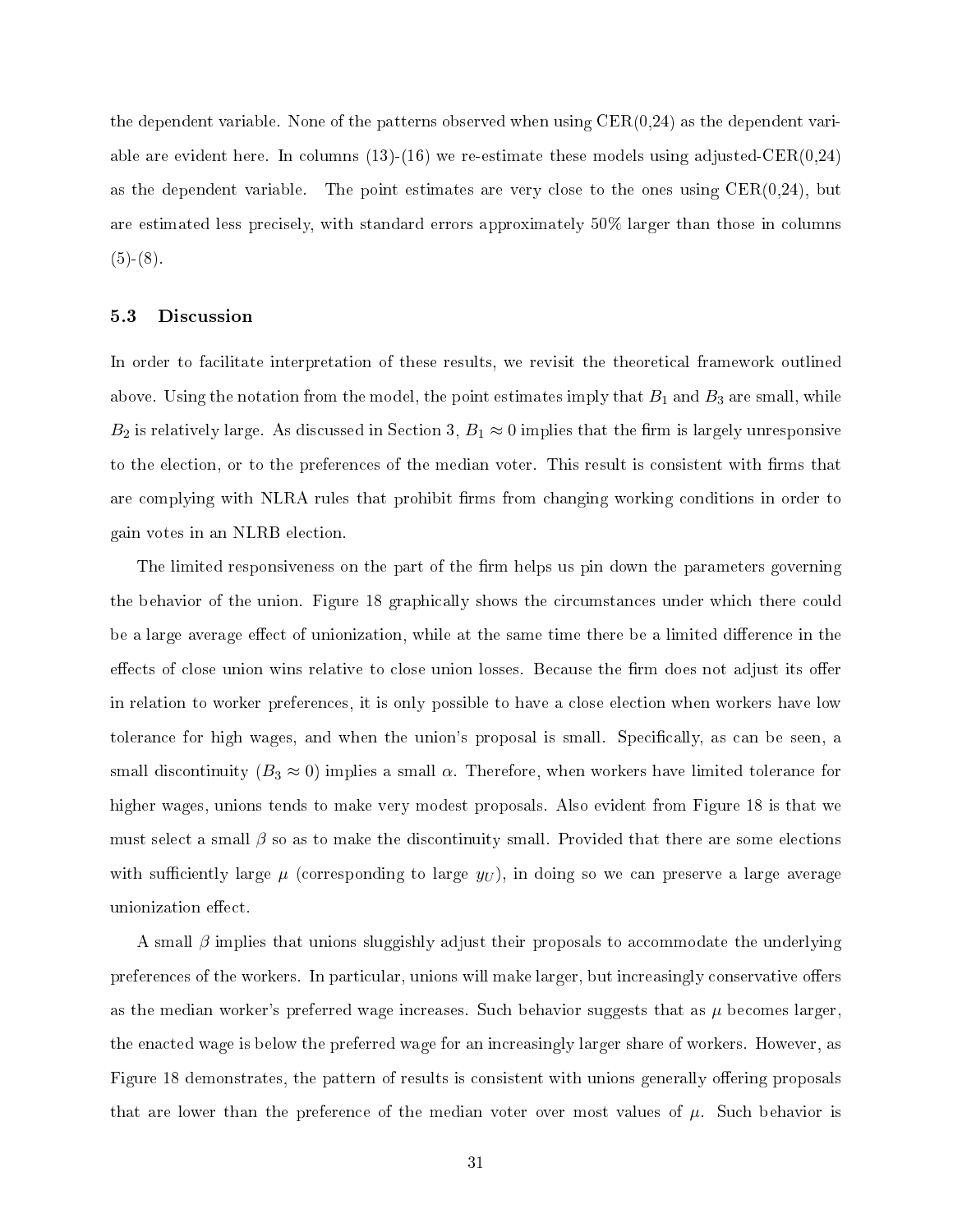consistent with unions that place a high premium on winning elections, even at a cost of lower wages.

The results also have implications for the relationship between unionization and outcomes that we have not considered in this paper. If we think of the preference of the median voter as related to the establishment's elasticity of labor demand-in that preferences for higher compensation correspond to establishments with relatively inelastic labor demand–these results suggest that new unionization should lead to relatively limited employment effects, even when the firm experiences considerable equity loss from new unionization. This is because, through selection, unionization leads to large profit impacts only when labor demand is inelastic. We should not expect to see plant closure following unionization, as the median voter would ne
essarily be adversely impa
ted by that out
ome.

In light of the model, the histogram of the union vote share presented in Figure 13 provides additional information about the underlying distribution of preferen
es. The histogram shows that there are more union losses than wins. Moreover, the vote share distribution is bell shaped, so that large union wins or defeats are relatively infrequent. If we think about the union vote share distribution as an endogenous outcome of the model described in Section 3, it must be the case that most elections correspond to small  $\mu$ -below  $\tilde{\mu}$  in Figure 18. Furthermore, since there are not many elections where the union wins overwhelmingly, there can only be a relatively small number of elections with very large  $\mu$ . If we again relate preferences to the elasticity of labor demand, the model therefore suggests that most establishments undergoing elections have relatively elastic labor demand. As already suggested, it is the relatively few cases where demand is inelastic that lead to the large average effects of new unionization on equity value.

Of ourse, there are important aveats to be made. First, while the estimated RD estimate is close to zero (and positive), it is measured with some imprecision. The RD estimates do not allow us to rule out cumulative excess returns between  $-8\%$  and  $+18\%$ . However, it is the case that the negative effects of unionization that we observe on average are largely driven by elections with more extreme vote shares. A second caveat is that the model outlined above is not the only one that can explain the pattern in the results. For example, it may be the case that unions need to have widespread support among the workers in order to be effective, perhaps because it is the only way that a strike threat would be redible.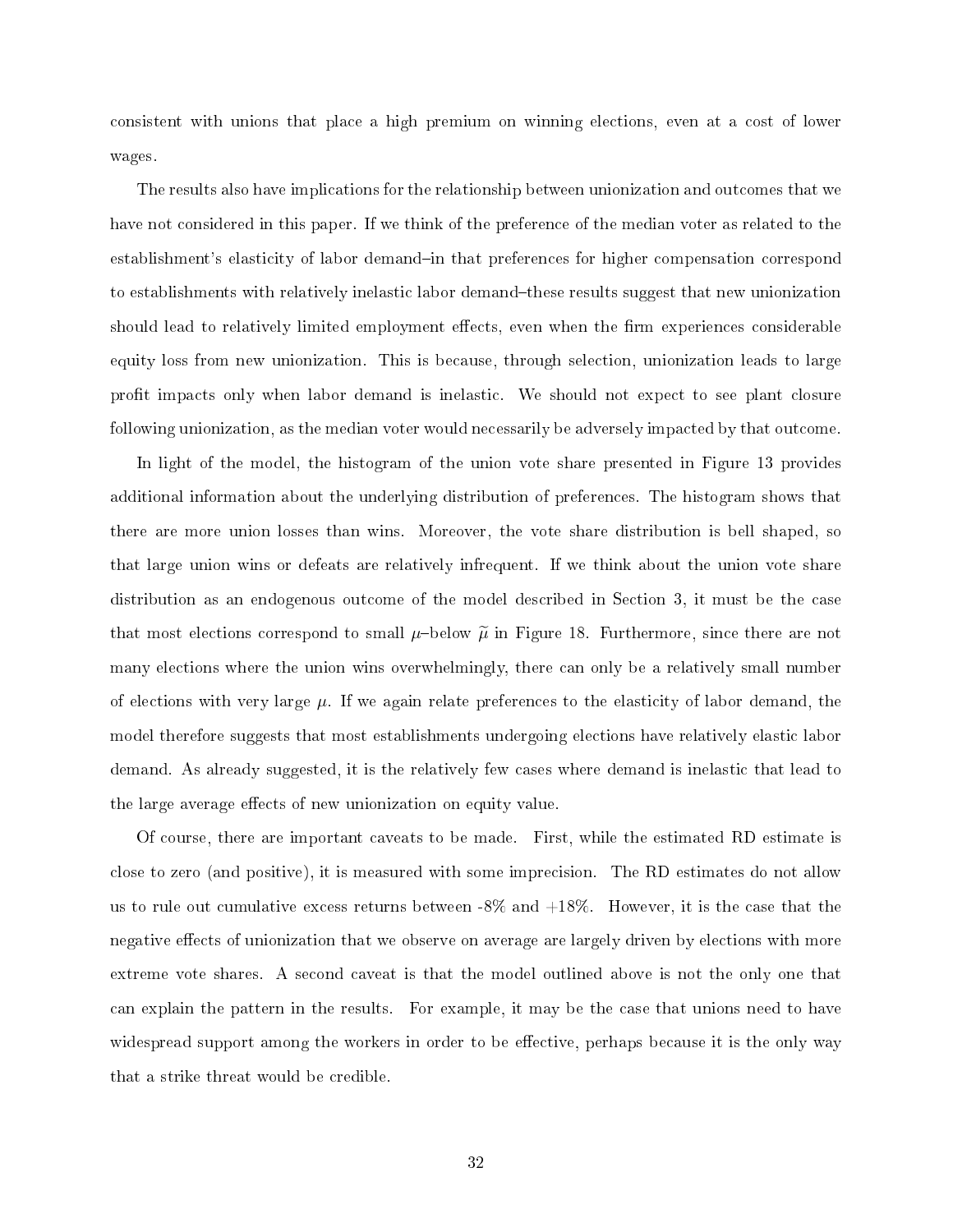## Con
lusion

The economic effects of unions on the labor market and the economy has been a longstanding area of interest for e
onomists with debates regarding the impa
t of unions on wages, their potential role as monopolies, and their role in work stoppages, as well as the question of why they an even exist and survive in a competitive labor market. Moreover, a complete understanding of the economic implications of declining unionization is not possible without precisely knowing how unions affect firms.

We began by asking whether the case of National Linen Services was the rule or the exception. In one respect, it is the rule. We have shown that new unionization is associated with a reduction in the firm's market value totaling approximately \$40,500 per worker eligible to vote. This finding is robust to the use of a variety of specifications, and to the use of several different commonly used market benchmarks. The negative effects of unionization on the equity value of firms appears fairly stable over time, showing no major differences before or after 1984. An examination of the balance sheets and income statements of both sets of firms reveals that unionization wins are associated with relatively lower growth, though there is little evidence to suggest that these firms experienced lower return on assets or profit margins as compared to UL firms. The evidence is therefore consistent with unionization reducing the number of (sufficiently) positive NPV projects available to a firm.

However, when viewed in isolation, the NLS case misses what turns out to be important heterogeneity in the stock market reaction to recognition elections. Using a different sample than Dinardo and Lee, we also find RD estimates that imply that unions are largely ineffective, at least to the extent that they do not affect a firm's equity value. This finding can be reconciled with the findings from the event-study analysis through the negative gradient in ex
ess returns in relation to the union vote share. There is smoothness in the predicted excess returns about the 50% vote share threshold because more overwhelming union victories are associated with worse financial performance relative to more limited union wins. These results are consistent with firms that do not respond to the threat of an ele
tion, the existen
e of a limited number of ele
tions where workers demand substantially higher wages, and unions that place a high premium on winning elections.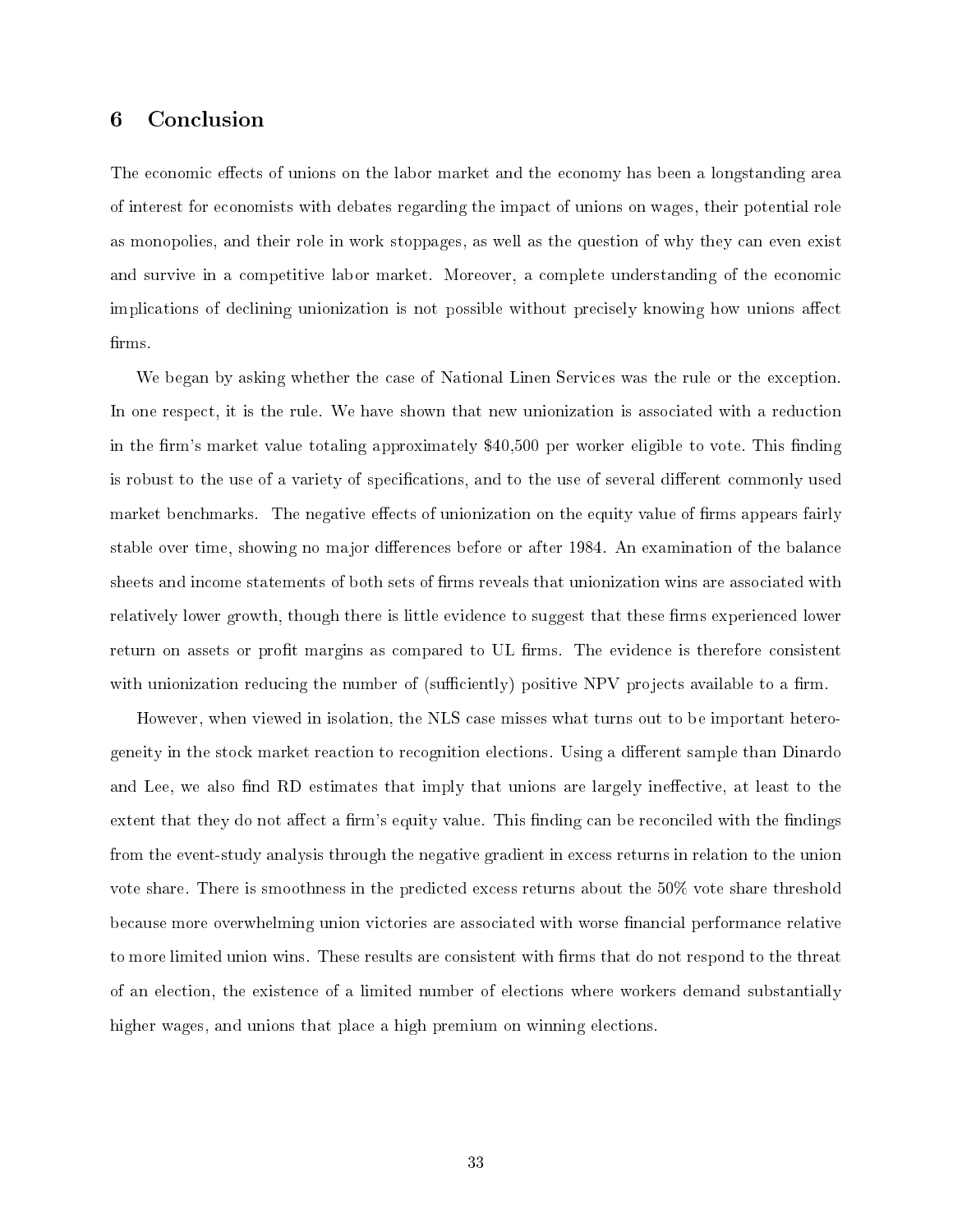# Referen
es

- Abowd, John M., "The Effect of Wage Bargains on the Stock Market Value of the Firm," American *Economic Review*, September 1989, 79 (4), 774–800.
- Allen, Steven G., "The Effect of Unionism on Productivity in Privately and Publicly Owned Hospitals and Nursing Homes," Journal of Labor Research, 1986, 7, 59–68.
- $\Box$ , "Unionization and Productivity in Office Building and School Construction," Industrial and Labor Relations Review, 1986, 39, 187-201.
- Ashenfelter, Orley and David Card, "Time Series Representations of Economic Variables and Alternative Models of the Labour Market," Review of Economic Studies, 1982, 49 (5), 761–81.
- Atherton, Wallace N., The Theory of Union Bargaining Goals, Princeton, NJ: Princeton University Press, 1973.
- **Basker, Emek**, "The Causes and Consequences of Wal-Mart's Growth," Journal of Economic Perspectives, 2007, Summer, 177-198.
- Becker, Brian E., "Concession Bargaining: The Impact on Shareholders' Equity," Industrial and Labor Relations Review,  $1987, 40, 268-279$ .
- and Craig A. Olson, "The Impact of Strikes on Shareholder Equity," Industrial and Labor Relations Review, April 1986,  $39(3)$ ,  $425-438$ .
- Blanchflower, David G. and Alex Bryson, "What Effect Do Unions Have on Wages Now and Would Freeman and Medoff Be Surprised?," in James T. Bennett and Bruce E. Kaufman, eds.. What Do Unions Do? A Twenty-Yr. Perspective, Transaction Publishers, 2007.
- Booth, Alison Lee, The Economics of the Trade Unions, Cambridge: Cambridge University Press. 1995.
- Bronars, Stephen G. and Donald R. Deere, "Union Representation Elections and Firm Profitability," *Industrial Relations*, Winter 1990, 29, 15-37.
- $\Box$  and  $\Box$ , "The Threat of Unionization, the Use of Debt, and the Preservation of Shareholder Wealth," Quarterly Journal of Economics, 1991, 106, 231-54.
- Campbell, John Y., Andrew W. Lo, and A. Craig MacKinlay, The Econometrics of Financial Markets, Princeton, NJ: Princeton University Press, 1997.
- **Carhart, Mark M.**, "On Persistence in Mutual Fund Performance," Journal of Finance, 1997, 52. 57-82.
- Clark, Kim B., "The Impact of Unionization on Productivity: A Case Study," Industrial and Labor Relations Review, 1980, 33, 451-69.
- $\Box$ , "Unionization and Productivity: Micro-Econometric Evidence," Quarterly Journal of Economics.  $1980, 95, 613-39.$
- $\Box$ , "Unionization and Firm Performance: The Impact on Profits, Growth, and Productivity," American Economic Review, December 1984, 74 (5), 893-919.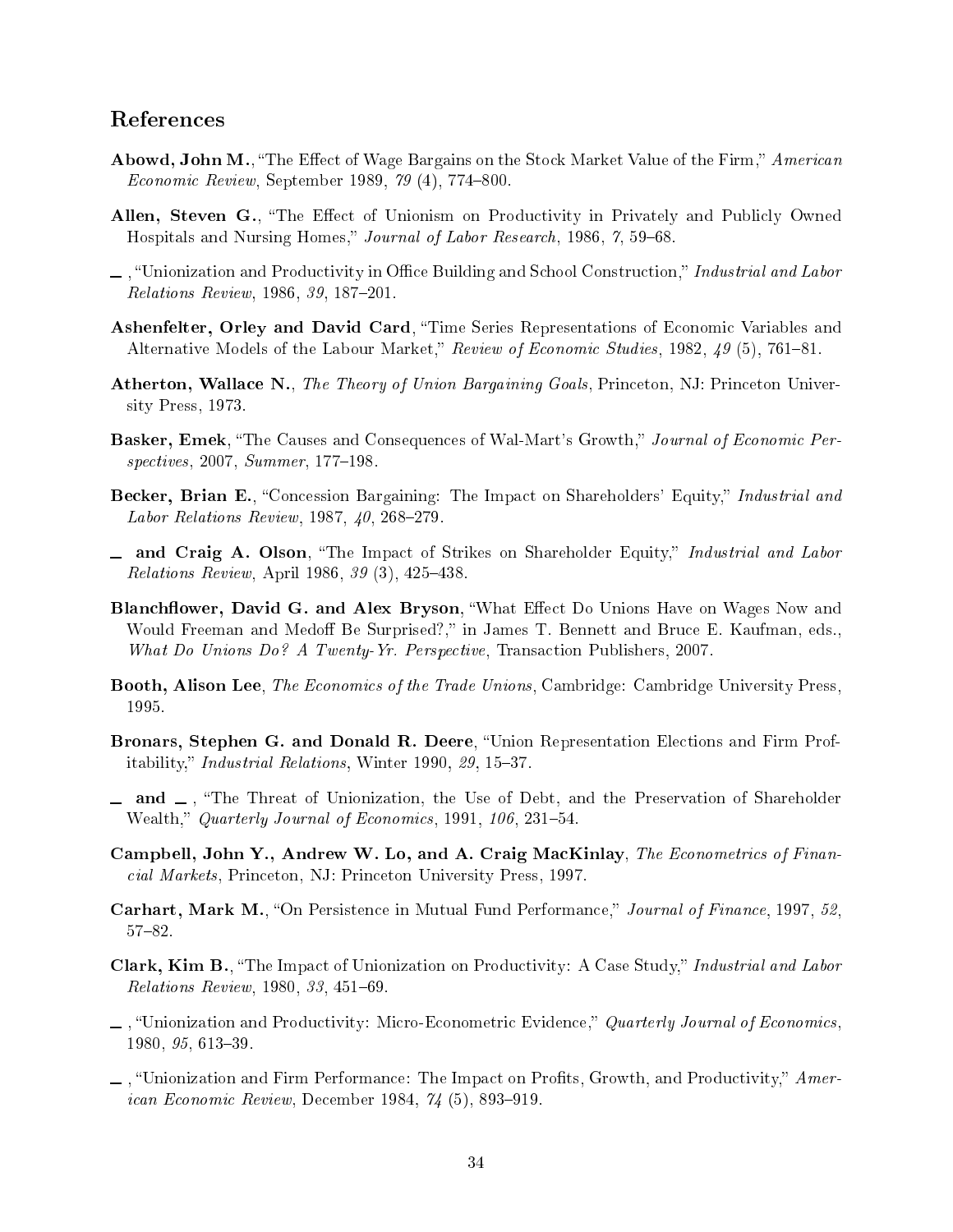- Dellavigna, Stefano and Joshua Pollet, "Demographics and Industry Returns," American Economic Review, forthcoming.
- DiNardo, John and David S. Lee, "The Impact of Unionization on Establishment Closure: A Regression Discontinuity Analysis of Representation Elections," Working Paper 8993, National Bureau of E
onomi Resear
h 2002.
- and -, "Economic Impacts of New Unionization on Private Sector Employers: 1984-2001," Quarterly Journal of Economics, November 2004,  $119(4)$ ,  $1383-1441$ .
- $\Box$  and Kevin F. Hallock, "When Unions "Mattered": The Impact of Strikes on Financial Markets. 1925-1937, Industrial and Labor Relations Review, 2002, 55.
- Fama, Eugene F. and Kenneth R. French, "Common Risk Factors in the Returns on Stocks and Bonds," Journal of Financial Economics, 1993, 33, 3-56.
- **Farber, Henry**, "Individual Preferences and Union Wage Determination: The Case of the United Mine Workers," Journal of Political Economy, 1978, 86, 923-942.
- Farber, Henry S., "An Analysis of Final-Offer Arbitration," Journal of Conflict Resolution, 1980  $24,683-705$ .
- and Bruce Western, "Accounting for the Decline of Unions in the Private Sector, 1973-1998," Journal of Labor Research, 2001, 22, 459-486.
- Featherstone, Liza, "Will Labor Take the Wal-Mart Challenge?," The Nation, 2004, June.
- Freeman, Richard B. and James L. Medoff, What Do Unions Do?, New York: Basic Books, 1984.
- and Morris M. Kleiner, "The Impact of New Unionization on Wages and Working Conditions," Journal of Labor Economics, January 1990,  $8(1)$ , S8-S25.
- Friedman, Milton, "Some Comments on the Significance of Labor Unions for Economic Policy," in David McCord Wright, ed., The Impact of the Union: Eight Economic Theorists Evaluate the Labor Union Movement, New York: Harcourt, Brace and Company, 1950. Institute on the Stru
ture of the Labor Market, Ameri
an University, Washington D.C.
- Heckman, James and Joseph Hotz, "Alternative Methods for Evaluating the Impact of Training Programs," Journal of the American Statistical Association, 1989.
- Hirsch, Barry T., Labor Unions and the Economic Performance of U.S. Firms, Upjohn Institute for Employment Resear
h, 1991.
- $\ldots$ , "Union Coverage and Profitability among U.S. Firms," Review of Economics and Statistics, 1991.  $73,69 - 77.$
- $\Box$ , "What Do Unions Do for Economic Performance?," in James T. Bennett and Bruce E. Kaufman. eds., What Do Unions Do? A Twenty-Yr. Perspective, Transaction Publishers, 2007.
- Holmes, Thomas, "Geographic Spillover of Unionism," April 2006.
- Huth, William L. and Don N. MacDonald, "Equity Market Response to union Decertification Petitions and Elections," Journal of Labor Research, Spring 1990, 11 (2), 193-201.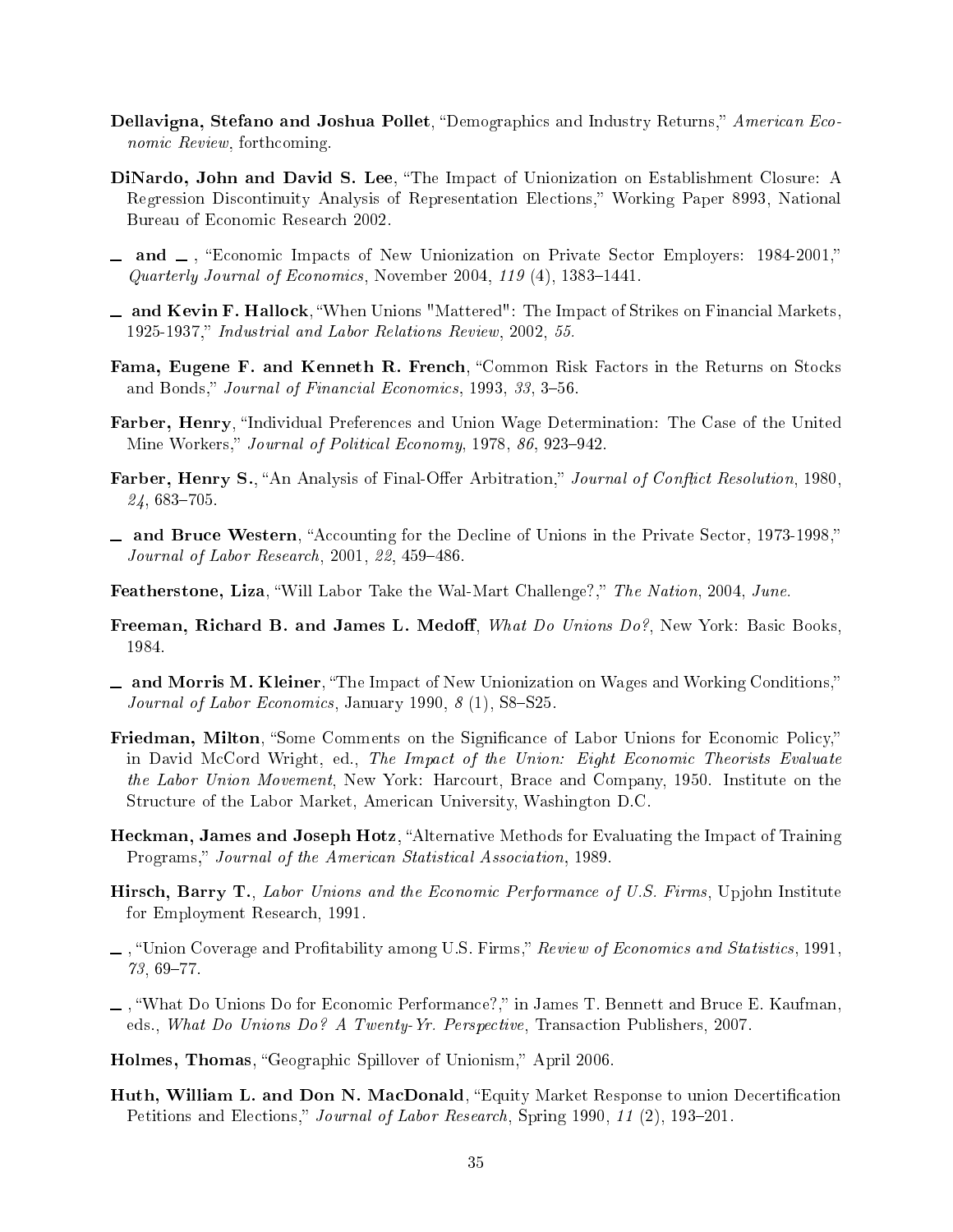- Lalonde, Robert J., G. Marschke, and Kenneth Troske, "Using Longitudinal Data on Establishments to Analyze the Effects of Union Organizing Campaigns in the United States," Annales  $D'E$ conomie et de Statistique, 1996,  $\frac{41}{42}$ , 155-185.
- Lewis, H. G., Union Relative Wage Effects: A Survey, Chicago: University of Chicago Press, 1986.
- Matsa, David, "Capital Structure as a Stretegic Variable: Evidence from Collective Bargaining," September 2006.
- Mitchell, Merwin W. and Joe A. Stone, "Union Effects on Productivity: Evidence from Western Sawmills," Industrial and Labor Relations Review, 1992, 46, 135-45.
- Neumann, George R., "The Predictability of Strikes: Evidence from the Stock Market," Industrial and Labor Relations Review, July 1990,  $33(4)$ , 535-535.
- Olson, Craig A. and Brian E. Becker, "The Effects of the NRLA on Stockholder Wealth in the 1930s," Industrial and Labor Relations Review, October 1990,  $\frac{1}{4}$  (1), 116–129.
- Patell, James M., "Corporate Forecasts of Earnings Per Share and Stock Price Behavior: Empirical Tests," Journal of Accounting Research,  $1976, 14, 246-276$ .
- Roomkin, Myron and Richard Block, "Case Processing Time and the Outcome of Representation Elections: Some Empirical Evidence," Univeristy of Illinois Law Review, 1981, 1, 75–97.
- Ruback, Richard and Martin Zimmerman, "Unionization and Profitability: Evidence from the Capital Market," Journal of Political Economy, 1984, 92, 1134-1157.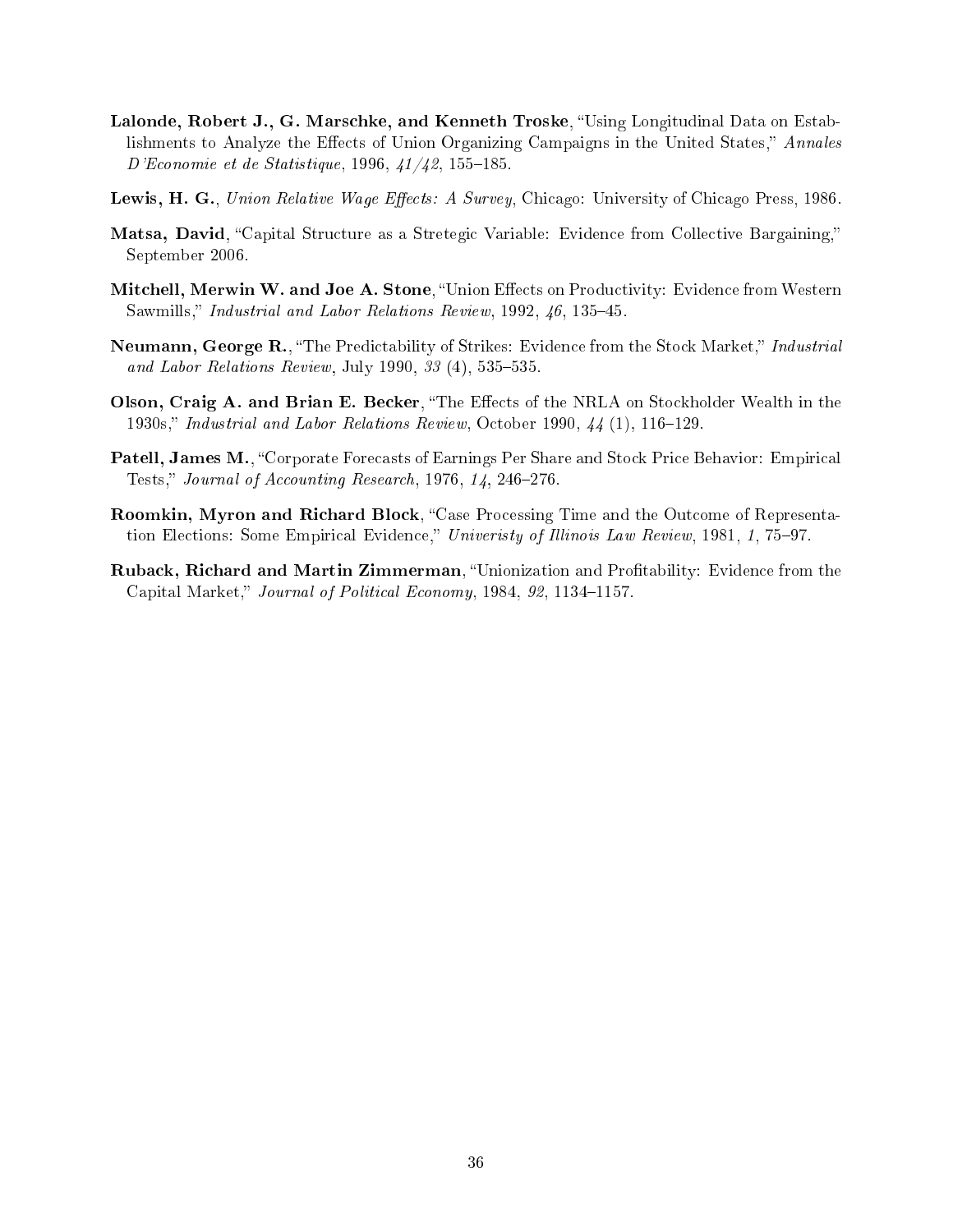|                                       |            | At least 5% of workforce voting | Less than 5% of workforce voting |              |  |  |  |
|---------------------------------------|------------|---------------------------------|----------------------------------|--------------|--|--|--|
|                                       | Union wins | Union loses                     | Union wins                       | Union loses  |  |  |  |
| Number of elections                   | 404        | 965                             | 1153                             | 2681         |  |  |  |
|                                       |            |                                 |                                  |              |  |  |  |
| Vote share for union                  | 0.621      | 0.348                           | 0.640                            | 0.346        |  |  |  |
|                                       | [0.108]    | [0.098]                         | [0.128]                          | [0.101]      |  |  |  |
| Number of voters                      | 446.9      | 454.315                         | 278.146                          | 297.602      |  |  |  |
|                                       | [537.100]  | [567.966]                       | [265.554]                        | [301.021]    |  |  |  |
|                                       |            |                                 |                                  |              |  |  |  |
| Number eligible                       | 492.5      | 495.798                         | 286.114                          | 317.454      |  |  |  |
|                                       | [649.683]  | [656.433]                       | [286.914]                        | [329.610]    |  |  |  |
|                                       |            |                                 |                                  |              |  |  |  |
| Fraction of employees voting          | 0.199      | 0.223                           | 0.013                            | 0.013        |  |  |  |
|                                       | [0.206]    | $[0.203]$                       | [0.012]                          | [0.012]      |  |  |  |
| Year of election                      | 1975.4     | 1977.048                        | 1974.812                         | 1976.542     |  |  |  |
|                                       | [9.191]    | [9.067]                         | [9.135]                          | [9.384]      |  |  |  |
|                                       |            |                                 |                                  |              |  |  |  |
| Fraction in Manufacturing             | 0.525      | 0.528                           | 0.487                            | 0.501        |  |  |  |
|                                       | [0.500]    | [0.499]                         | [0.500]                          | [0.500]      |  |  |  |
| Fraction in Construction              | 0.252      | 0.230                           | 0.310                            | 0.312        |  |  |  |
|                                       | [0.435]    | [0.421]                         | [0.463]                          | [0.463]      |  |  |  |
|                                       |            |                                 |                                  |              |  |  |  |
| Number of employees                   | 3885.5     | 3510.0                          | 70261                            | 75775.740    |  |  |  |
|                                       | [5413.8]   | [5355.3]                        | [136508]                         | [123899.100] |  |  |  |
|                                       |            |                                 |                                  |              |  |  |  |
|                                       | 197.0      | 201.476                         | 2249.3                           |              |  |  |  |
| Market Value (CRSP)                   |            |                                 |                                  | 2169.632     |  |  |  |
|                                       | [434.0]    | [518.9]                         | [6248.941]                       | [6342.550]   |  |  |  |
| Market Value (Compustat)              | 308.717    | 329.805                         | 6334.1                           | 7581         |  |  |  |
|                                       | [614.9]    | [799.0]                         | [13372]                          | [16343]      |  |  |  |
|                                       | ${0.336}$  | ${0.329}$                       | ${0.760}$                        | ${0.780}$    |  |  |  |
|                                       |            |                                 |                                  |              |  |  |  |
| Shareholder equity                    | 242.6      | 233.2                           | 4991.712                         | 4480         |  |  |  |
|                                       | [433.0]    | [497.721]                       | [13859.310]                      | [9432]       |  |  |  |
|                                       | ${0.344}$  | ${0.314}$                       | ${0.774}$                        | ${0.774}$    |  |  |  |
| <b>Total Assets</b>                   | 588.4      | 683.8                           | 13974                            | 14165        |  |  |  |
|                                       | [1243.327] | [1876.515]                      | [36396]                          | [33308]      |  |  |  |
|                                       | ${0.373}$  | ${0.313}$                       | ${0.779}$                        | ${0.788}$    |  |  |  |
|                                       |            |                                 |                                  |              |  |  |  |
| <b>Total Liabilities/Total Assets</b> | 0.060      | 0.068                           | 0.062                            | 0.071        |  |  |  |
|                                       | [0.118]    | [0.162]                         | [0.112]                          | [0.183]      |  |  |  |
|                                       | ${0.535}$  | ${0.421}$                       | ${0.562}$                        | ${0.595}$    |  |  |  |
| Pretax income                         | 15.114     | 9.762                           | 249.3                            | 276.292      |  |  |  |
|                                       |            |                                 |                                  |              |  |  |  |
|                                       | [46.971]   | [41.908]                        | [731.7]                          | [731.061]    |  |  |  |
|                                       | ${0.351}$  | ${0.356}$                       | ${0.738}$                        | ${0.741}$    |  |  |  |

# Table 1: Summary Statistics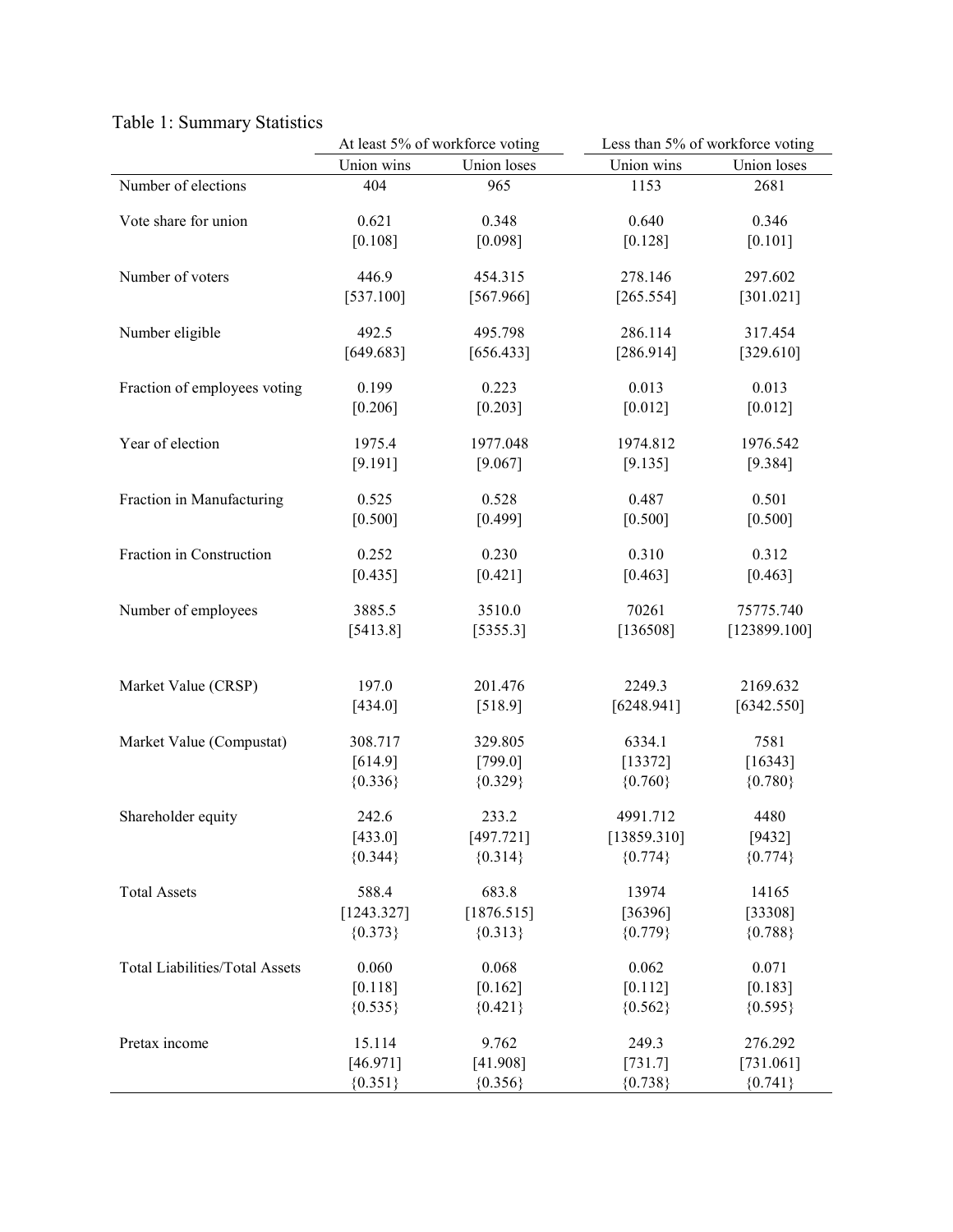Table 1 (cont.)

|                             |            | At least 5% of workforce voting | Less than 5% of workforce voting |             |  |  |  |
|-----------------------------|------------|---------------------------------|----------------------------------|-------------|--|--|--|
|                             | Union wins | Union loses                     | Union wins                       | Union loses |  |  |  |
| Sales                       | 160.734    | 144.2                           | 2693.538                         | 3041        |  |  |  |
|                             | [238.7]    | [225.088]                       | [5306.252]                       | [5534]      |  |  |  |
|                             | ${0.329}$  | ${0.308}$                       | ${0.800}$                        | ${0.804}$   |  |  |  |
| Tobin's Q                   | 1.167      | 1.297                           | 1.287                            | 1.309       |  |  |  |
|                             | [0.658]    | [0.694]                         | [0.642]                          | [0.625]     |  |  |  |
|                             | ${0.444}$  | ${0.503}$                       | ${0.477}$                        | ${0.557}$   |  |  |  |
| Profit margin               | 0.069      | 0.060                           | 0.084                            | 0.084       |  |  |  |
|                             | [0.119]    | [0.167]                         | [0.073]                          | [0.074]     |  |  |  |
|                             | ${0.435}$  | ${0.497}$                       | ${0.464}$                        | ${0.518}$   |  |  |  |
| Income/Employees            | 0.004      | 0.003                           | 0.004                            | 0.004       |  |  |  |
|                             | [0.023]    | [0.008]                         | [0.006]                          | [0.007]     |  |  |  |
|                             | ${0.414}$  | ${0.489}$                       | ${0.485}$                        | ${0.510}$   |  |  |  |
| Return on Assets            | 0.013      | 0.022                           | 0.026                            | 0.027       |  |  |  |
|                             | [0.051]    | [0.037]                         | [0.023]                          | [0.027]     |  |  |  |
|                             | ${0.476}$  | ${0.530}$                       | ${0.470}$                        | ${0.510}$   |  |  |  |
| Dividend Ratio              | 0.633      | 0.259                           | 1.147                            | 0.941       |  |  |  |
|                             | [3.415]    | [1.100]                         | [6.993]                          | [11.023]    |  |  |  |
|                             | ${0.424}$  | ${0.491}$                       | ${0.582}$                        | ${0.576}$   |  |  |  |
| Fraction of stocks delisted | 0.10       | 0.07                            | 0.04                             | 0.02        |  |  |  |
|                             | $[0.30]$   | $[0.30]$                        | $[0.19]$                         | $[0.15]$    |  |  |  |

Notes: Summary statistics are based on NLRB election, Compustat, and CRSP data. Standard deviations in brackets. For Compustat variables, average percentile rank, relative to all Compustat companies in the year and quarter of the election are in braces. Market value, shareholder equity, total assets, pretax income, and sales are in millions of dollars. Summary statistics for market value are derived from both the CRSP and Compustat databases. These measures differ because there are more missing values in the Compustat database. Profit margin = pre-tax income/sales. Dividend ratio = dividends/pre-tax income.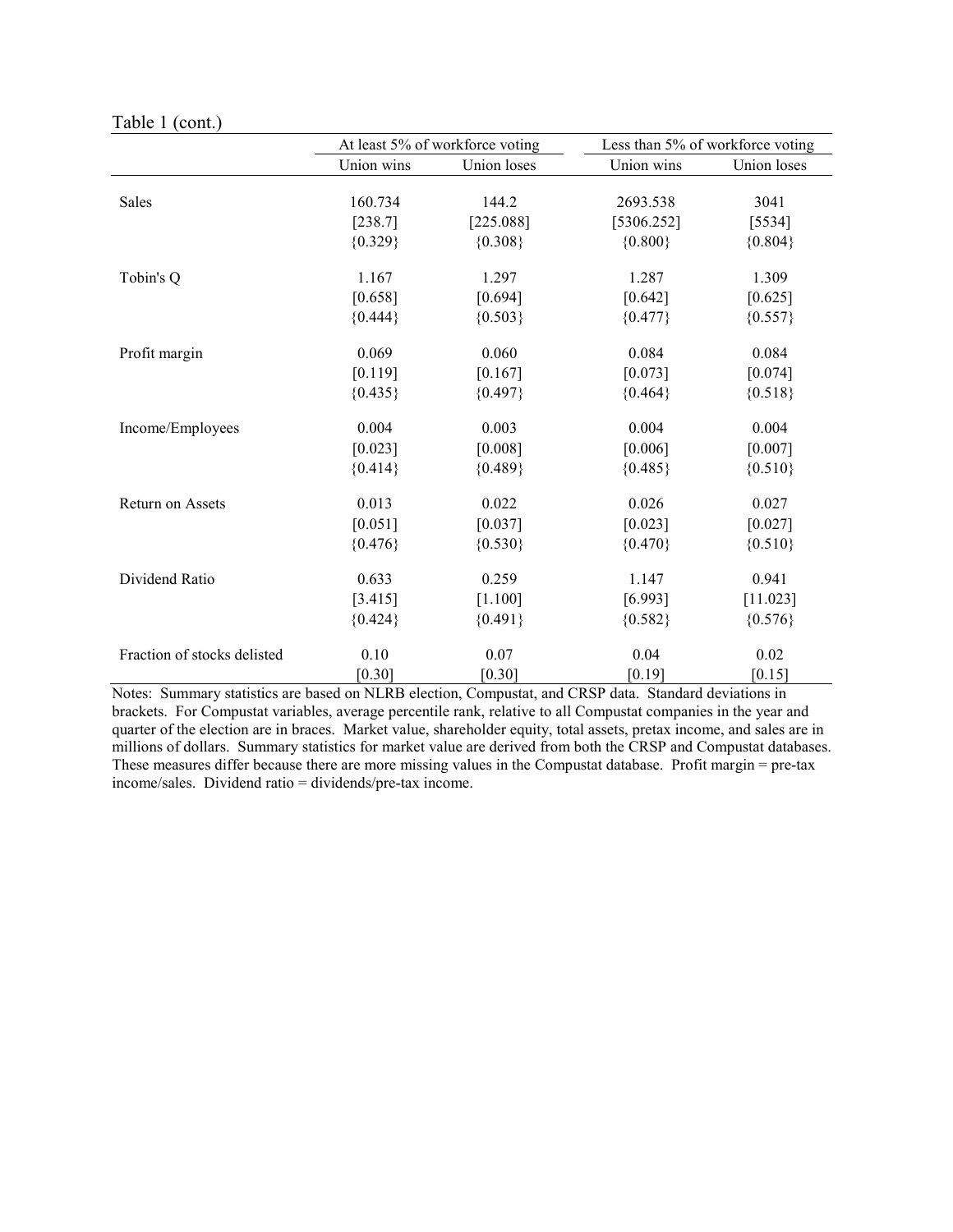|                             | (1)<br>Market-Adjusted | (2)<br><b>Basic Market-Model</b> | (3)<br>Fama-French<br>Four Factor<br>Model |
|-----------------------------|------------------------|----------------------------------|--------------------------------------------|
| <b>Panel A: Union Wins</b>  |                        |                                  |                                            |
| CER(0,24)                   | $-0.092$               | $-0.108$                         | $-0.134$                                   |
|                             | (0.028)                | (0.031)                          | (0.025)                                    |
| CER(-4,24)                  | $-0.106$               | $-0.131$                         | $-0.159$                                   |
|                             | (0.030)                | (0.034)                          | (0.034)                                    |
| CER(0,15)                   | $-0.085$               | $-0.097$                         | $-0.115$                                   |
|                             | (0.023)                | (0.023)                          | (0.023)                                    |
| CER(-4,15)                  | $-0.100$               | $-0.12$                          | $-0.14$                                    |
|                             | (0.025)                | (0.027)                          | (0.027)                                    |
| CER(-24,-1)                 | $-0.001$               | 0.001                            | $-0.02$                                    |
|                             | (0.025)                | (0.030)                          | (0.03)                                     |
| CER(-24,-8)                 | $-0.007$               | $-0.008$                         | $-0.024$                                   |
|                             | (0.021)                | (0.024)                          | (0.024)                                    |
| <b>Panel B: Union Loses</b> |                        |                                  |                                            |
| CER(0,24)                   | 0.029                  | $-0.032$                         | $-0.026$                                   |
|                             | (0.022)                | (0.032)                          | (0.025)                                    |
| CER(-4,24)                  | 0.031                  | $-0.04$                          | $-0.035$                                   |
|                             | (0.023)                | (0.035)                          | (0.027)                                    |
| CER(0,15)                   | 0.023                  | $-0.012$                         | $-0.008$                                   |
|                             | (0.017)                | (0.024)                          | (0.02)                                     |
| CER(-4,15)                  | 0.025                  | $-0.02$                          | $-0.017$                                   |
|                             | (0.018)                | (0.027)                          | (0.023)                                    |
| CER(-24,-1)                 | 0.007                  | $-0.042$                         | $-0.041$                                   |
|                             | (0.017)                | (0.031)                          | (0.025)                                    |
| CER(-24,-8)                 | 0.005                  | $-0.033$                         | $-0.033$                                   |
|                             | (0.014)                | (0.025)                          | (0.021)                                    |

Table 2: Estimates of post- and pre-election cumulative excess returns

Notes: Each estimate corresponds to a different estimated model. There are 404 elections in the sample reported in Panel A and 965 elections in Panel B. CER $(X, Y)$  denotes the average cumulative excess return from month X to month Y relative to the NLRB election closing date. Column (1) corresponds to market-adjusted returns. These returns are computed as the simple difference between portfolio and market returns. Column (2) corresponds to excess returns computed using the basic market model as the benchmark (equation 1 in the text). Column (3) corresponds to excess returns computed using a Fama-French four factor model (equation 2 in the text). Both market models use a 60 month estimation window that ends 5 months prior to the event.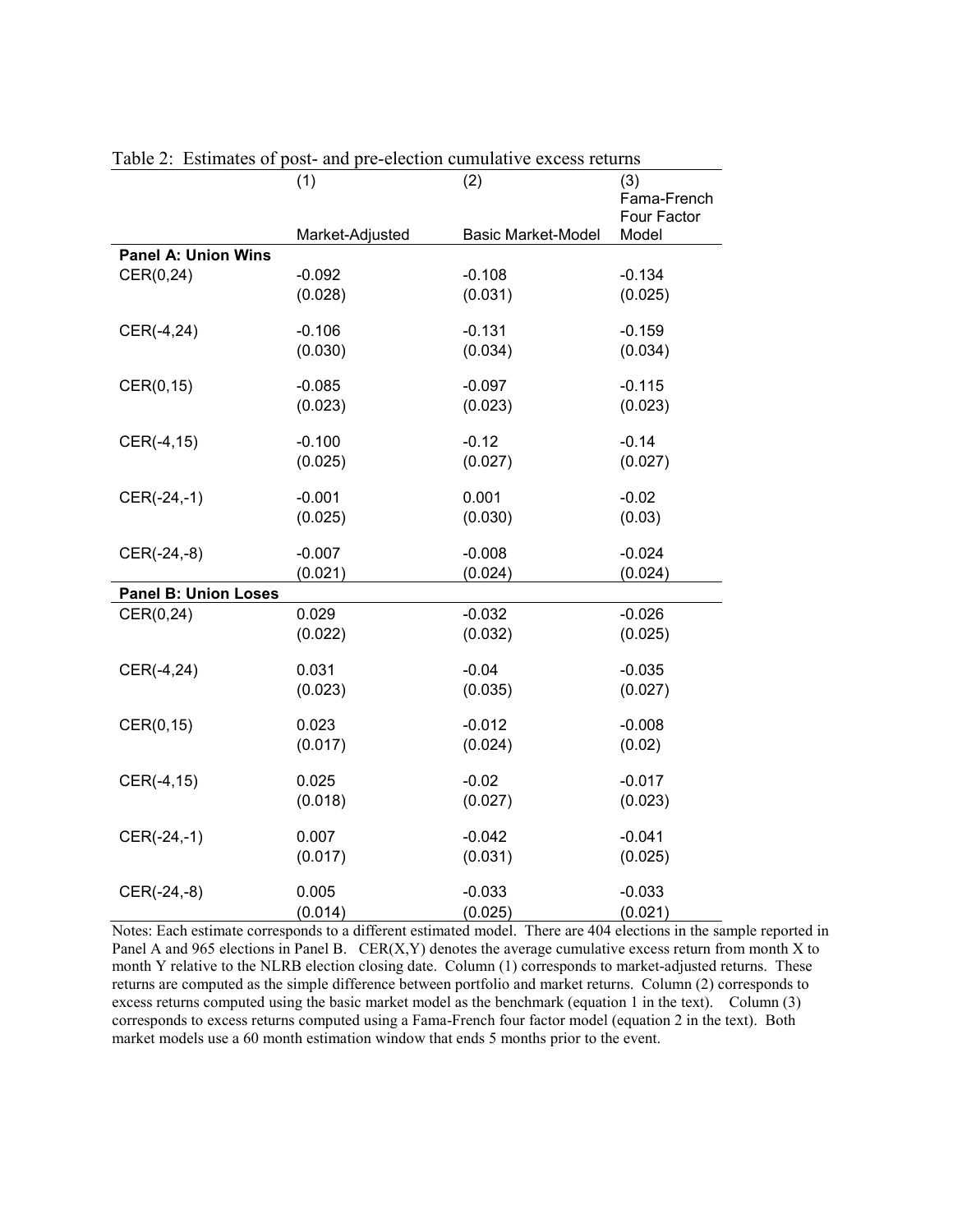# Table 3: Compustat Analysis

|              | (1)        | (2)            | (3)      | (4)       | (5)       | (6)      | (7)      | (8)        | (9)      | (10)         |
|--------------|------------|----------------|----------|-----------|-----------|----------|----------|------------|----------|--------------|
|              |            | In(Shareholder |          |           | In(pretax | Dividend | Profit   |            | Tobin's  | Liabilities/ |
|              | In(Assets) | equity)        | ln(PPE)  | In(Sales) | income)   | Ratio    | margin   | <b>ROA</b> | Q        | Assets       |
|              | 0.151      | 0.014          | 0.137    | 0.132     | 0.170     | $-0.184$ | 0.000    | $-0.004$   | $-0.054$ | $-0.001$     |
| post         |            |                |          |           |           |          |          |            |          |              |
|              | (0.021)    | (0.006)        | (0.028)  | (0.019)   | (0.032)   | (0.117)  | (0.002)  | (0.001)    | (0.026)  | (0.005)      |
|              |            |                |          |           |           |          |          |            |          |              |
| post         | $-0.106$   | $-0.016$       | $-0.011$ | $-0.075$  | $-0.168$  | 0.033    | $-0.006$ | $-0.001$   | 0.029    | 0.003        |
| × union win  | (0.037)    | (0.008)        | (0.048)  | (0.034)   | (0.062)   | (0.261)  | (0.003)  | (0.002)    | (0.038)  | (0.008)      |
|              |            |                |          |           |           |          |          |            |          |              |
| Observations | 14235      | 16309          | 14150    | 16903     | 13925     | 6110     | 14465    | 13878      | 13956    | 5776         |
|              |            |                |          |           |           |          |          |            |          |              |
| R-squared    | 0.966      | 0.988          | 0.956    | 0.936     | 0.745     | 0.075    | 0.639    | 0.325      | 0.657    | 0.282        |

R-squared 0.966 0.988 0.956 0.936 0.745 0.075 0.639 0.325 0.657 0.282<br>Notes: Notes: Variables are derived from Compustat data; 1973-1999. Each column corresponds to a different model estimated using OLS. Standard errors th are clustered on election are in parentheses. Observations are event quarter  $\times$  firm cells. The dependent variables are demeaned, where the mean is taken over all non-missing observations in an election panel. Sample sizes vary due to the presence of missing values. PPE stands for plant, property, and equipment. ROA stands for return on assets.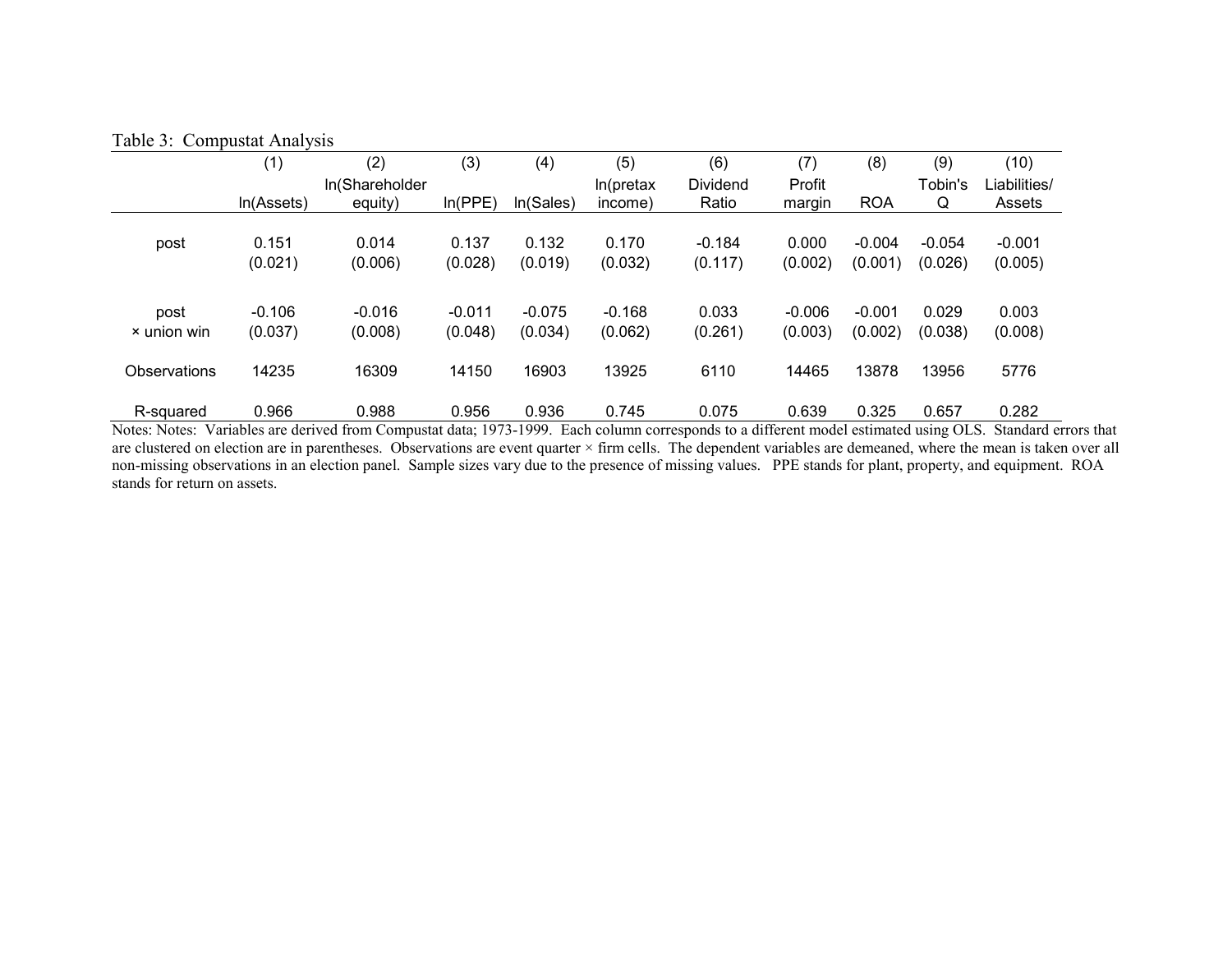|                     | CMAR(0,24) |          |          |          | CER(0,24) |          |          |          | $CER(-24,-4)$ |          |          |          | Adjusted-CER $(0,24)$ |          |          |          |
|---------------------|------------|----------|----------|----------|-----------|----------|----------|----------|---------------|----------|----------|----------|-----------------------|----------|----------|----------|
|                     | (1)        | (2)      | (3)      | (4)      | (5)       | (6)      | (7)      | (8)      | (9)           | (10)     | (11)     | (12)     | (13)                  | (14)     | (15)     | (16)     |
|                     |            |          |          |          |           |          |          |          |               |          |          |          |                       |          |          |          |
| Constant            | 0.033      | $-0.049$ | $-0.053$ | $-0.049$ | 0.011     | $-0.050$ | $-0.042$ | $-0.008$ | $-0.021$      | $-0.014$ | $-0.016$ | $-0.014$ | 0.039                 | $-0.013$ | $-0.008$ | 0.027    |
|                     | (0.022)    | (0.031)  | (0.039)  | (0.035)  | (0.022)   | (0.030)  | (0.038)  | (0.035)  | (0.017)       | (0.028)  | (0.036)  | (0.033)  | (0.034)               | (0.053)  | (0.069)  | (0.061)  |
|                     |            |          |          |          |           |          |          |          |               |          |          |          |                       |          |          |          |
| Union won           | $-0.125$   | 0.024    | 0.048    | 0.024    | $-0.125$  | $-0.016$ | 0.045    | 0.291    | 0.016         | 0.004    | $-0.008$ | 0.000    | $-0.149$              | $-0.055$ | 0.005    | 0.166    |
|                     | (0.036)    | (0.055)  | (0.068)  | (0.055)  | (0.036)   | (0.055)  | (0.068)  | (0.188)  | (0.031)       | (0.050)  | (0.061)  | (0.157)  | (0.056)               | (0.091)  | (0.110)  | (0.288)  |
|                     |            |          |          |          |           |          |          |          |               |          |          |          |                       |          |          |          |
| Union won           |            |          |          | $-0.002$ |           |          |          | $-0.579$ |               |          |          | 0.006    |                       |          |          | $-0.417$ |
| $\times$ vote share |            |          |          | (0.343)  |           |          |          | (0.344)  |               |          |          | (0.287)  |                       |          |          | (0.537)  |
|                     |            |          |          |          |           |          |          |          |               |          |          |          |                       |          |          |          |
| vote share          |            | $-0.538$ |          | $-0.537$ |           | $-0.395$ |          | $-0.201$ |               | 0.045    |          | 0.043    |                       | $-0.339$ |          | $-0.199$ |
|                     |            | (0.168)  |          | (0.214)  |           | (0.169)  |          | (0.216)  |               | (0.139)  |          | (0.176)  |                       | (0.267)  |          | (0.345)  |
|                     |            |          |          |          |           |          |          |          |               |          |          |          |                       |          |          |          |
| p(vote share)       |            |          | X        |          |           |          | X        |          |               |          | X        |          |                       |          | X        |          |
|                     |            |          |          |          |           |          |          |          |               |          |          |          |                       |          |          |          |
|                     |            |          |          |          |           |          |          |          |               |          |          |          |                       |          |          |          |
| Observations        | 1347       | 1347     | 1347     | 1347     | 1347      | 1347     | 1347     | 1347     | 1316          | 1316     | 1316     | 1316     | 1347                  | 1347     | 1347     | 1347     |

Table 4: Cumulative excess returns and vote share

Notes: Notes: Robust standard errors in parentheses. The variable "vote share" stands for the union vote share minus 0.5. The dependent variable is the cumulative market-adjusted return from 0 to 24 (columns 1-4), cumulative excess return from 0 through 24 (columns 5-8), cumulative excess return from -24 to -4 (columns 9-12), and cumulative excess return adjusted for pre-event trends (columns 13-16). See Section 6.2 for details on the construction of these variables. p(vote share) is a fourth-order polynomial in the union vote share.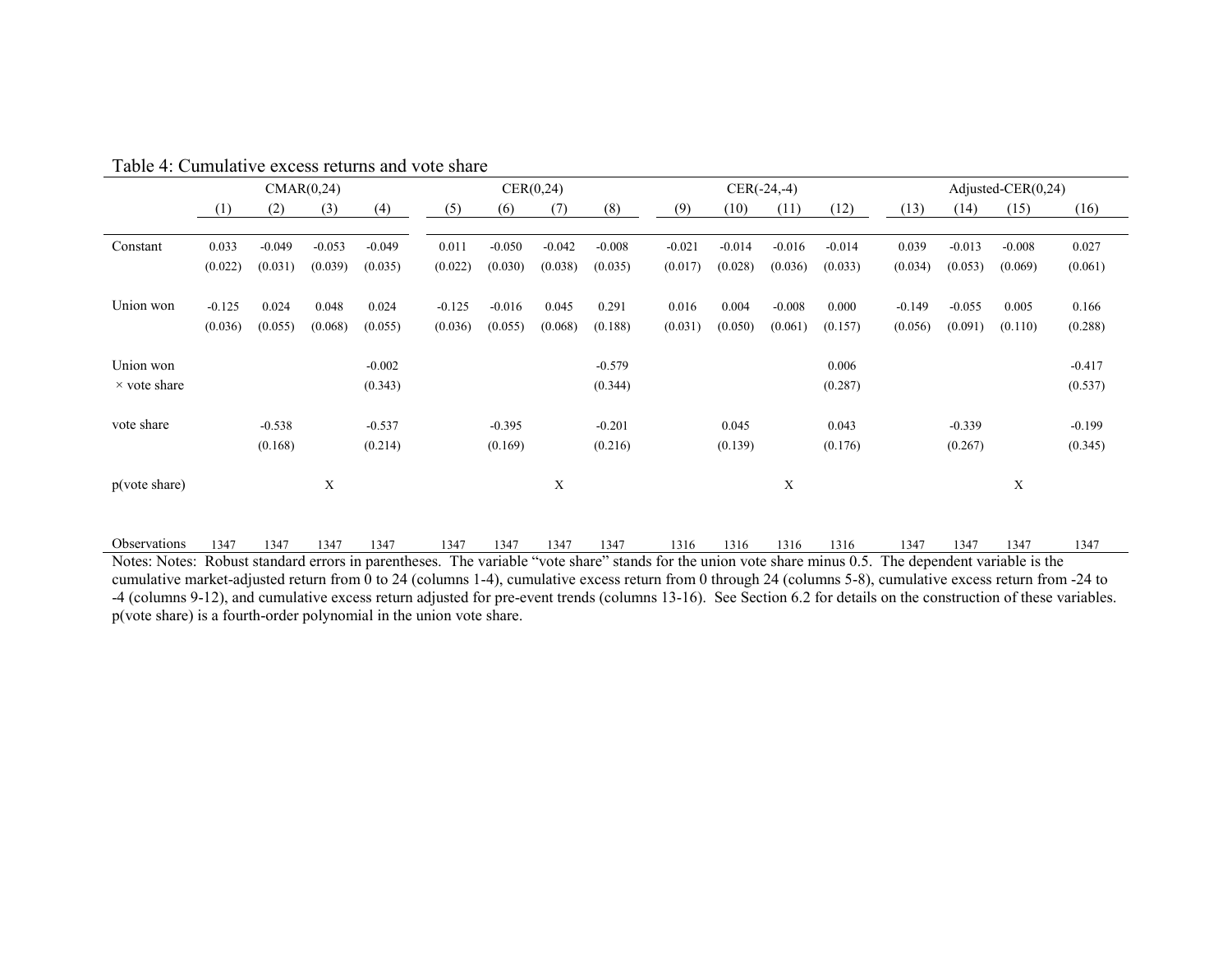

Figure 1: Cumulative stock market returns surrounding National Linen Service's 1999 representation election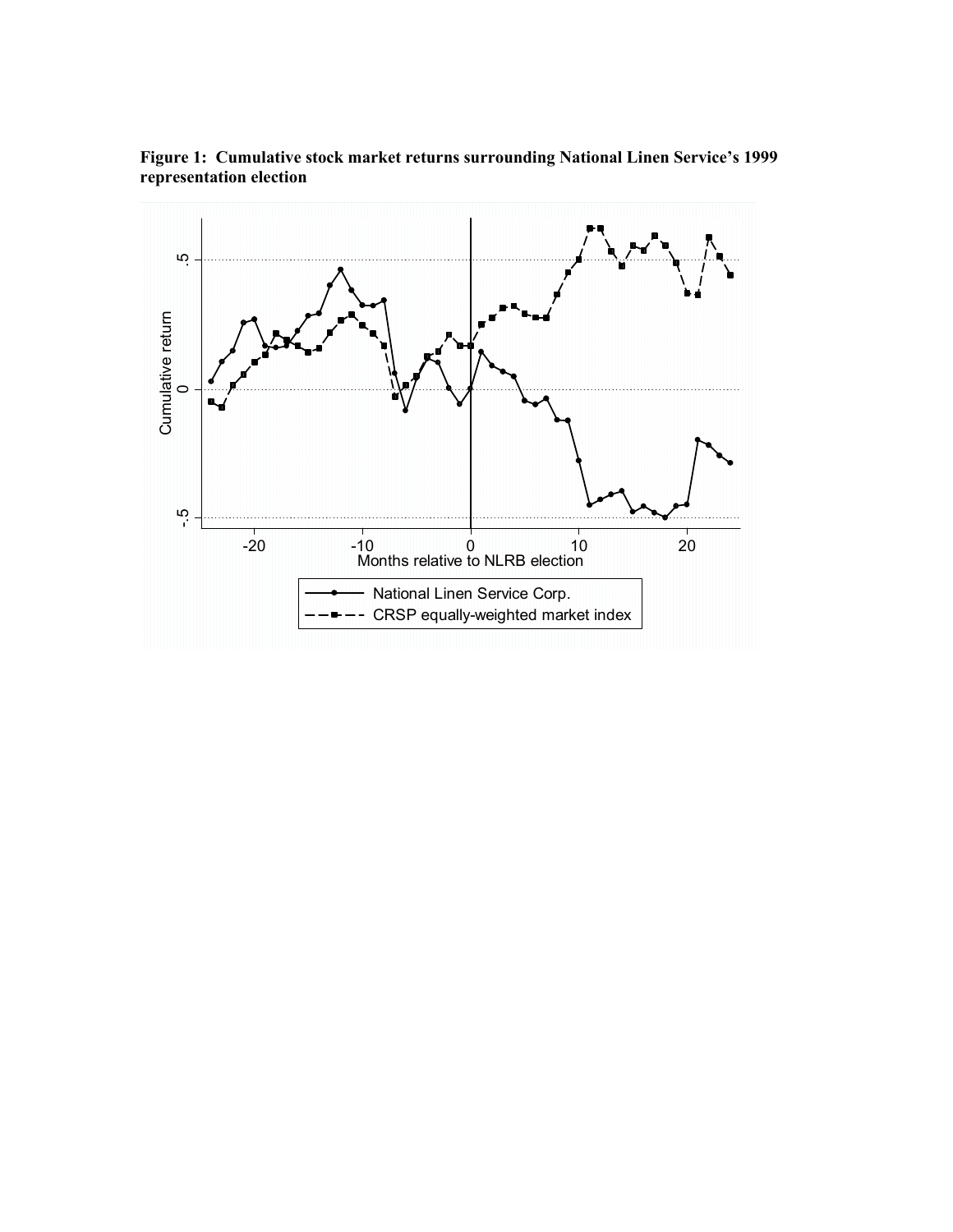Figure 2: Union and firm offers in relation to median voter preferences

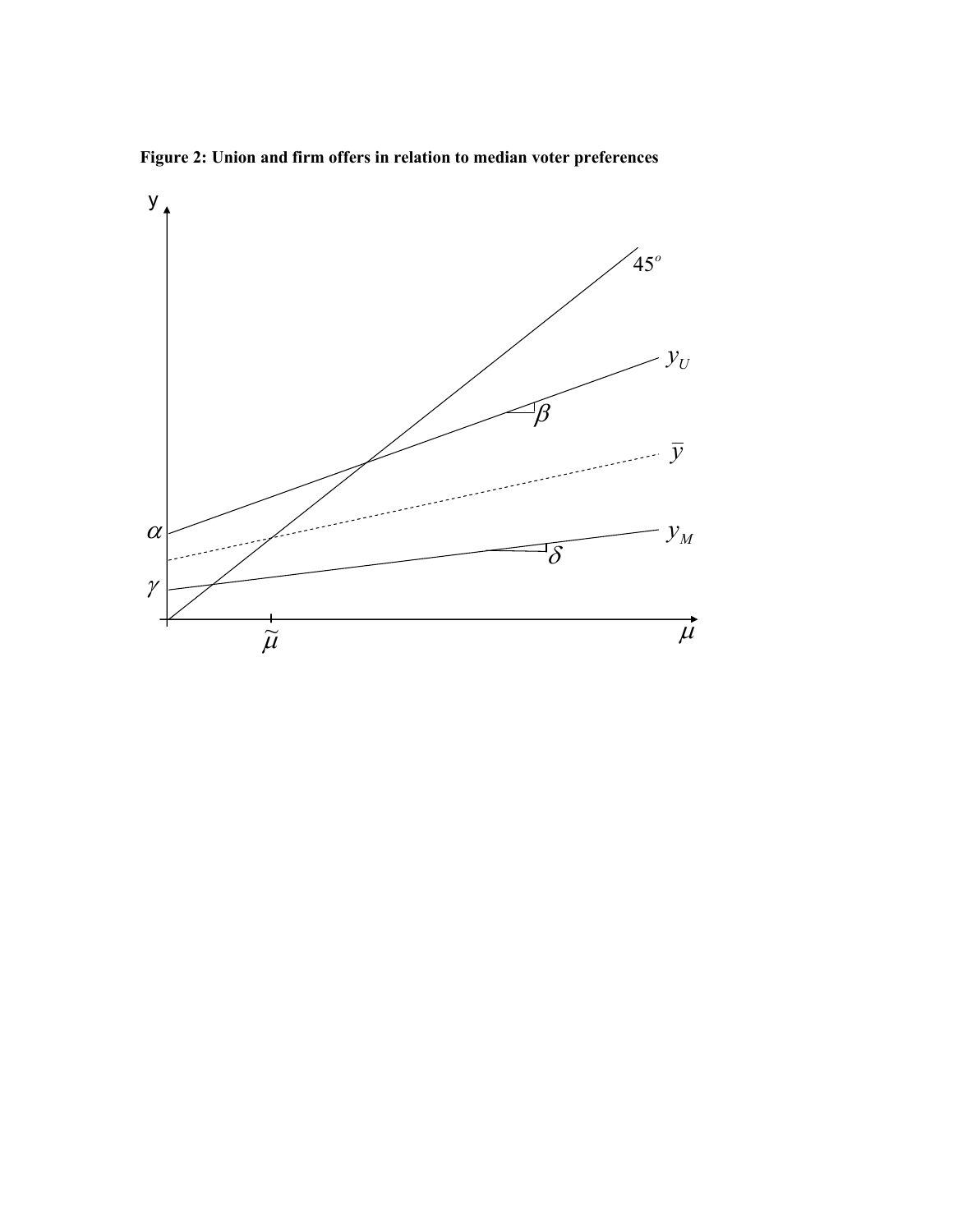

Figure 3: Cumulative returns of the union victory and market portfolios

Note: The "union victory" portfolio consists of publicly traded companies holding elections where at least 5% of the workforce voted and the union won. When the company's stock market return is missing it is imputed with the stock market return. Returns are net of the risk-free rate.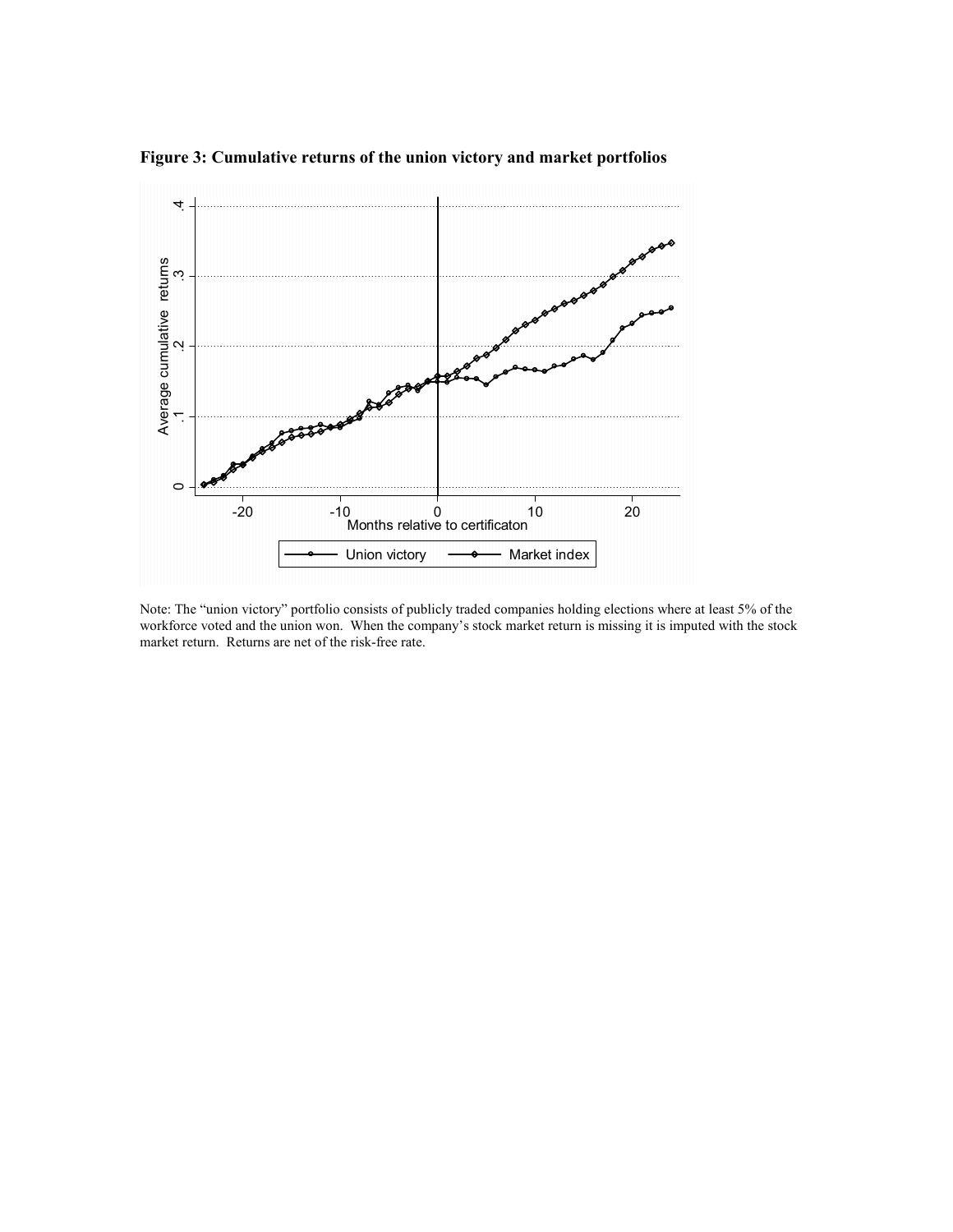Figure 4: Average cumulative market-adjusted returns.









Notes: Both panels show the difference in the average cumulative excess returns between the union victory portfolio and the broad market index, as shown in Figure 3. The sample is the same one used in Figure 3. Panel A corresponds to the average cumulative excess return computed beginning 24 months prior to the NLRB closing date. Panel B corresponds to the average cumulative excess return computed beginning on the NLRB closing date. The dashed line is the 95% confidence interval, which is computed using OLS standard errors clustering on elections.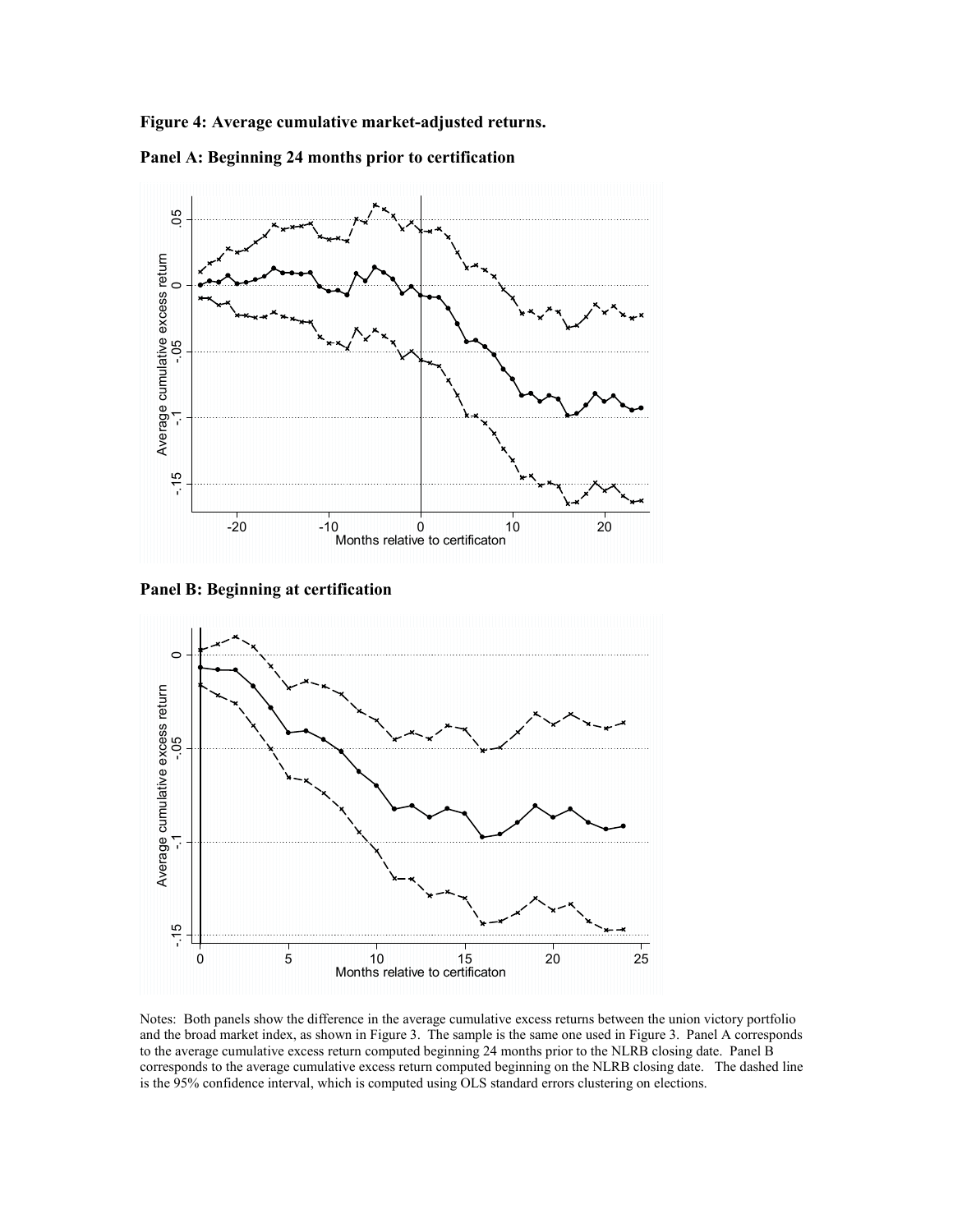



Notes: Excess returns are calculated using the model specified in equation (1) in the text.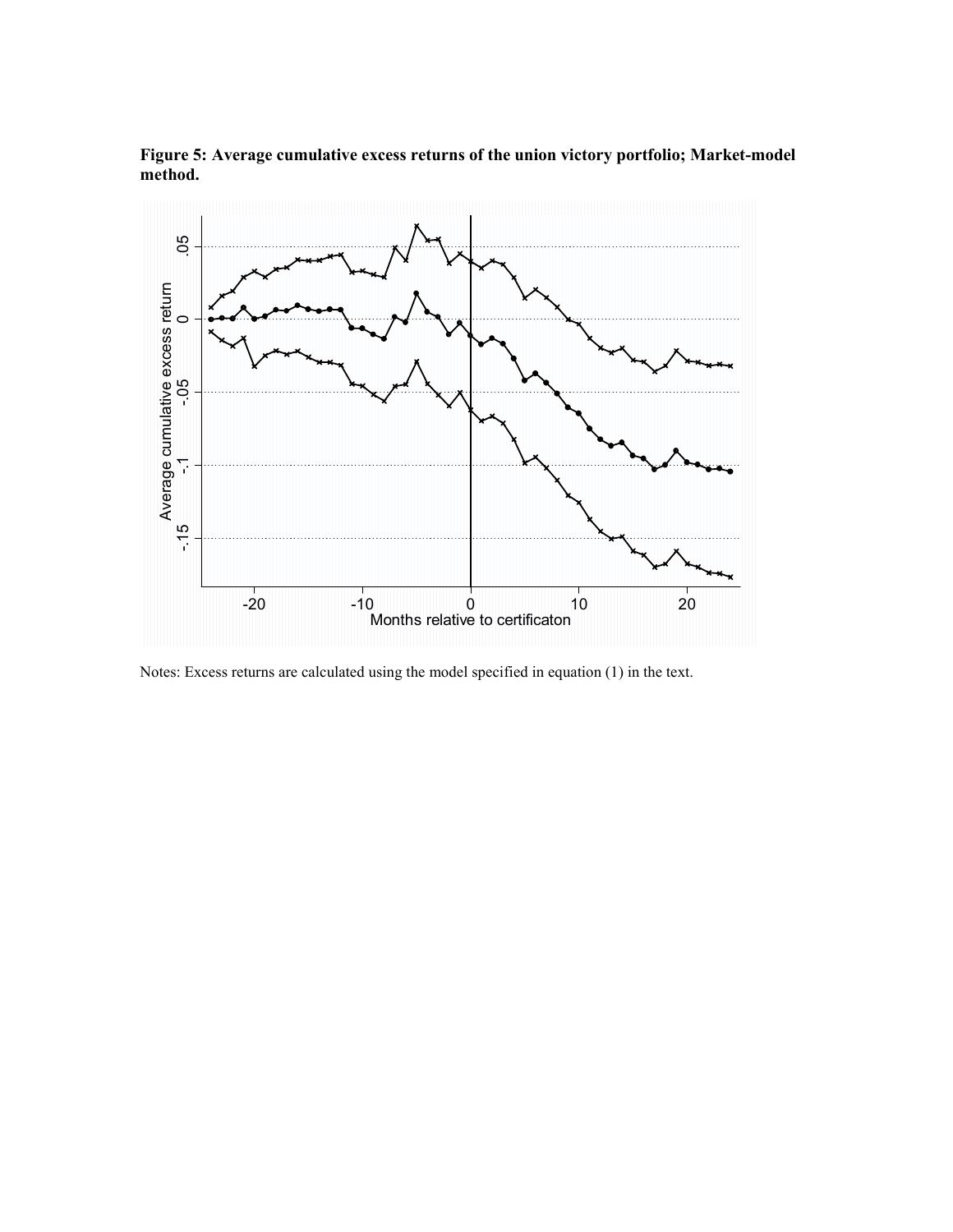



Notes: Excess returns are calculated using the model specified in equation (2) in the text.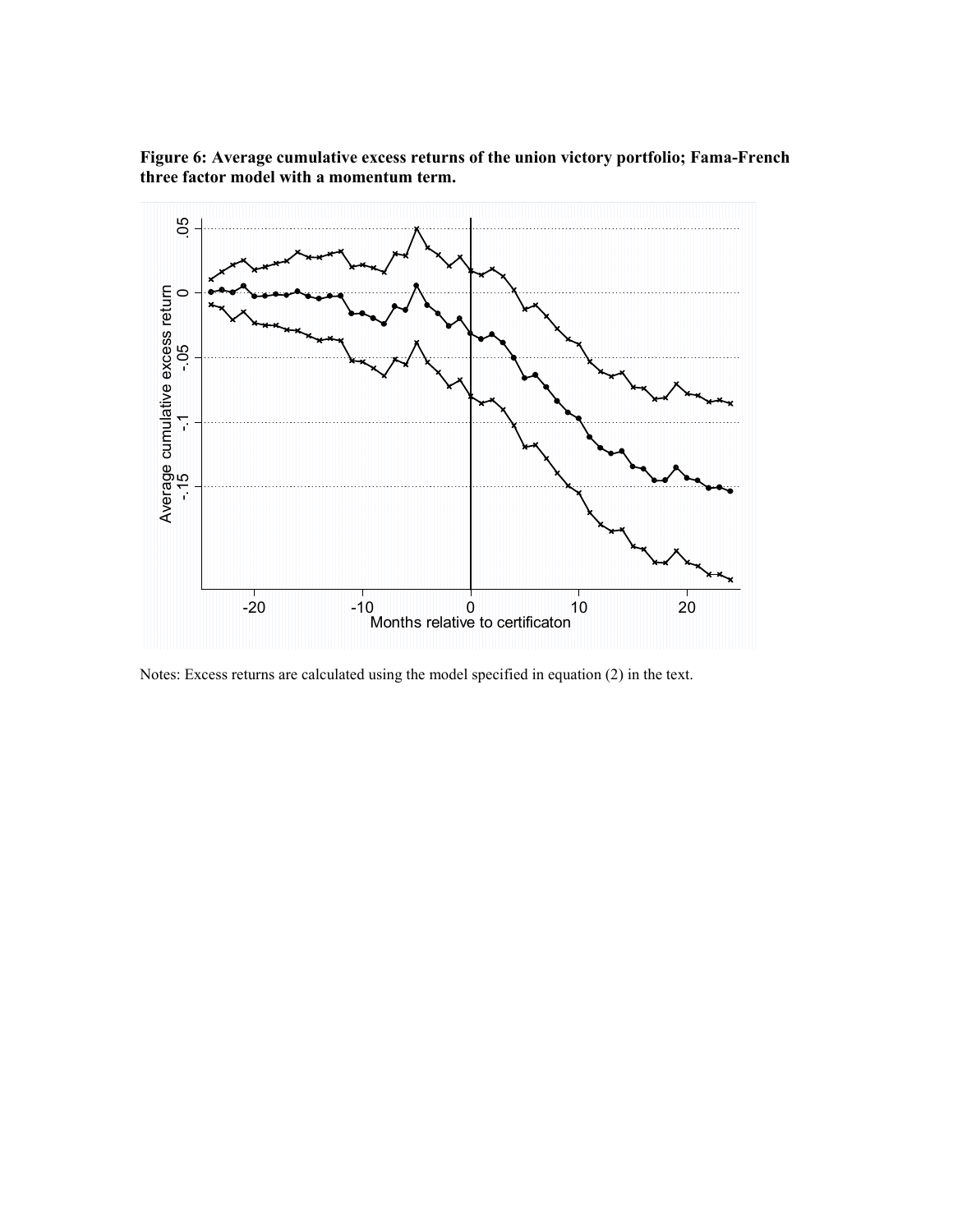Figure 7: Average cumulative excess returns stratified by year





Panel B: 1984-1999

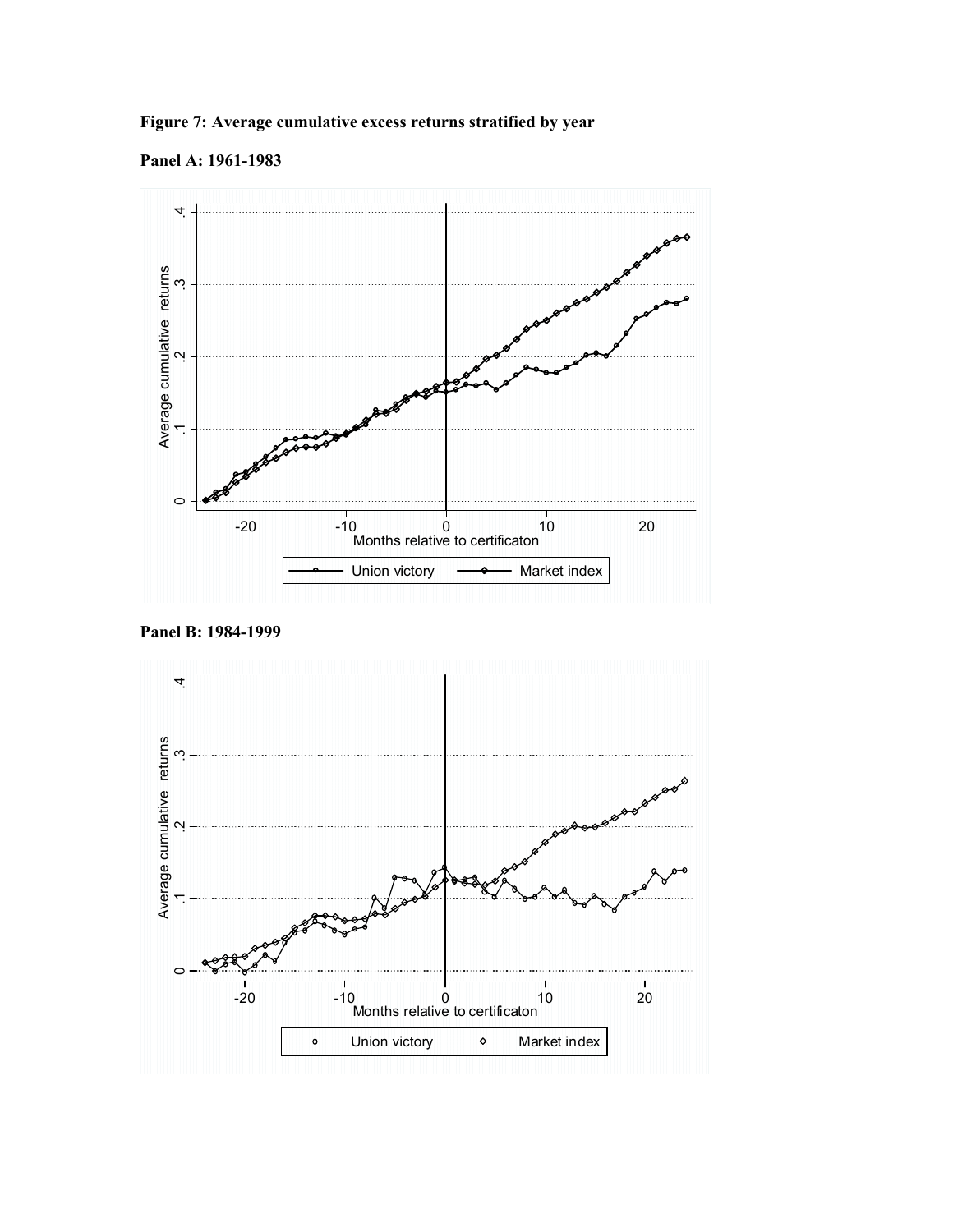

Figure 8: Cumulative excess returns of the union loss and market portfolios

Note: The "union loss" portfolio consists of publicly traded companies holding elections where at least 5% of the workforce voted and the union lost. When the company's stock market return is missing it is imputed with the stock market return. Returns are net of the risk-free rate.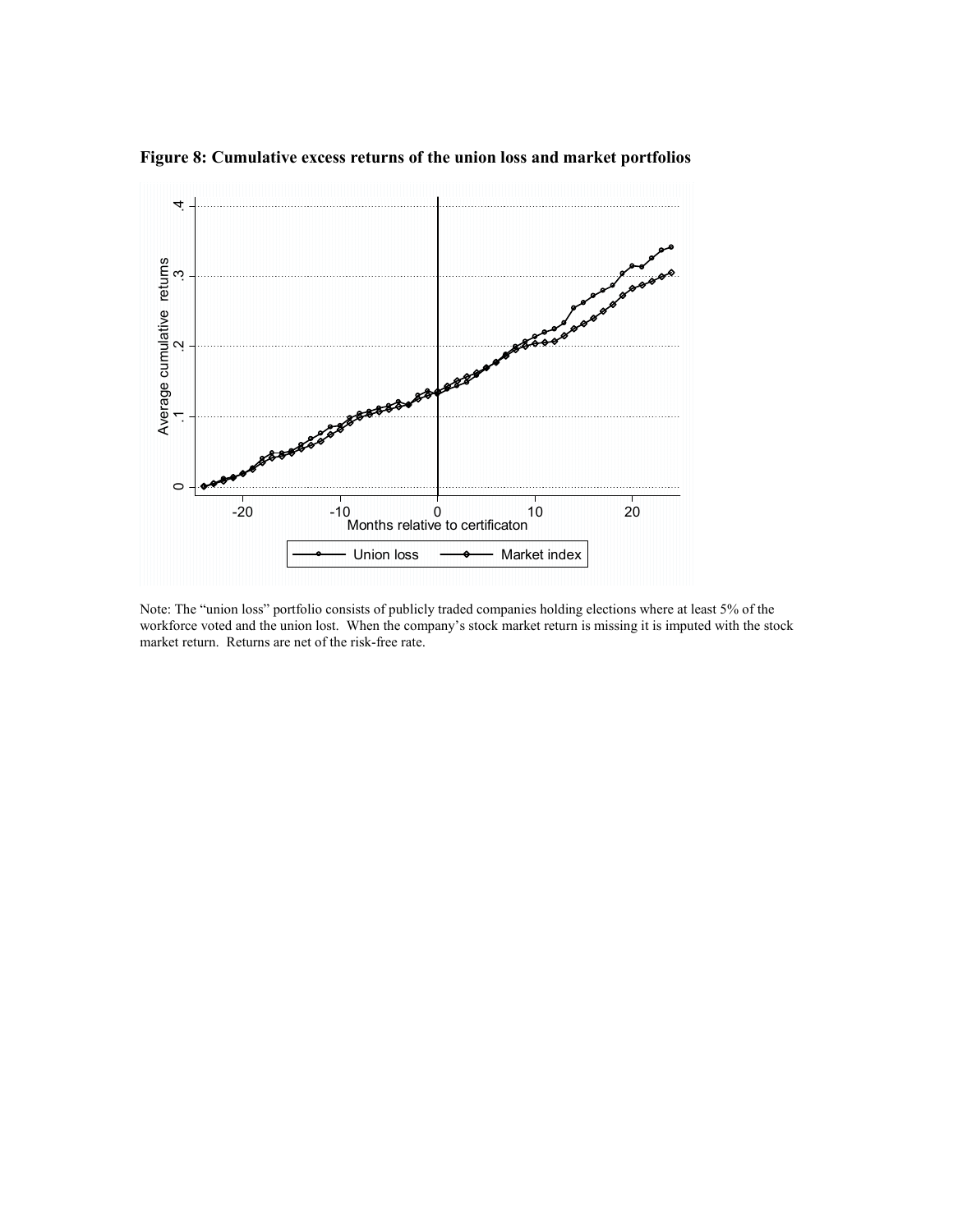Figure 9: Difference in average cumulative return of the union loss portfolio and the market index



Panel A: Beginning 24 months prior to certification

Panel B: Beginning certification month



Notes: Both panels show the difference in the average cumulative excess returns between the union loss portfolio and the broad market index, as shown in Figure 9. The sample is the same one used in Figure 8. Panel A corresponds to the average cumulative excess return computed beginning 24 months prior to the election. Panel B corresponds to the average cumulative excess return computed beginning the month of the election. The dash line is the 95% confidence interval, which is computed using OLS standard errors clustering on elections.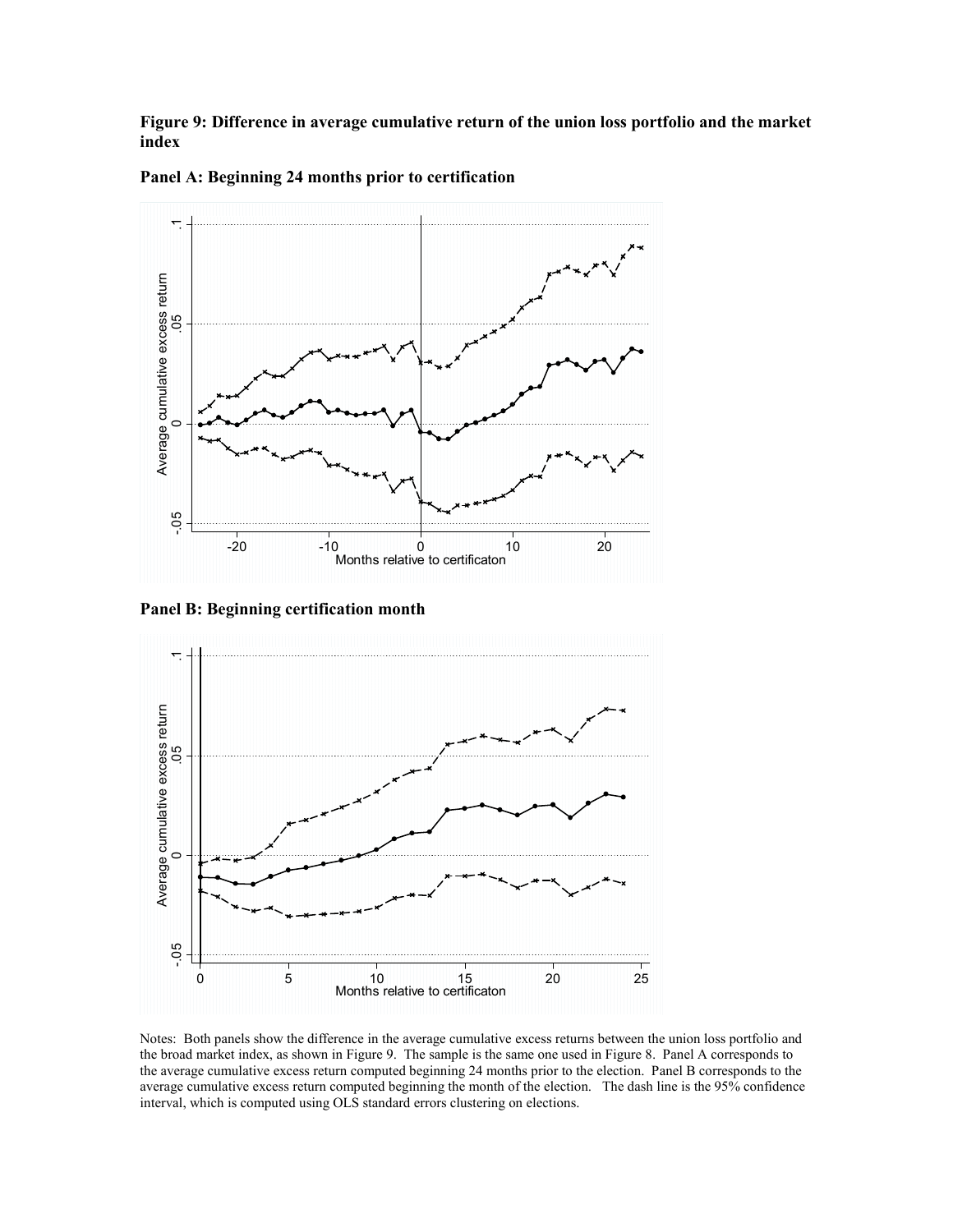



Note: The "union loss" portfolio consists of publicly traded companies holding elections where the union lost. "union victory" portfolio consists of publicly traded companies holding elections where the union won. Sample consists of publicly traded companies where less than 5% of the workforce voted. When the company's stock market return is missing it is imputed with the stock market return. Returns are net of the risk-free rate.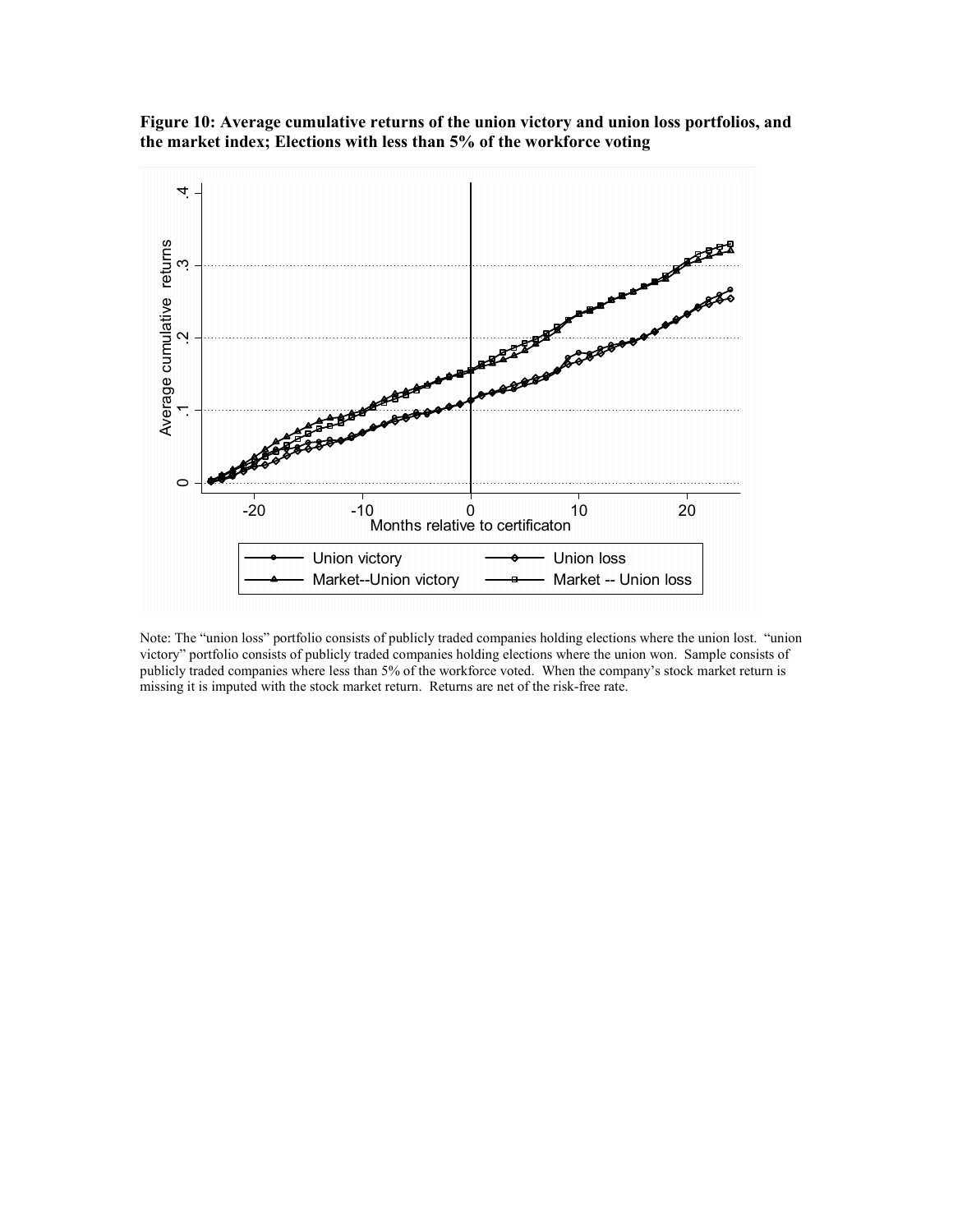



Notes: Sample consists of publicly traded companies with elections taking place between 1973-1999 where at least 5% of the workforce voted. Lines with circles correspond to union victory companies. Lines with diamonds correspond to union loss companies. All variables are drawn from the Compustat quarterly database. Each variable is demeaned, where the mean is taken within each election panel.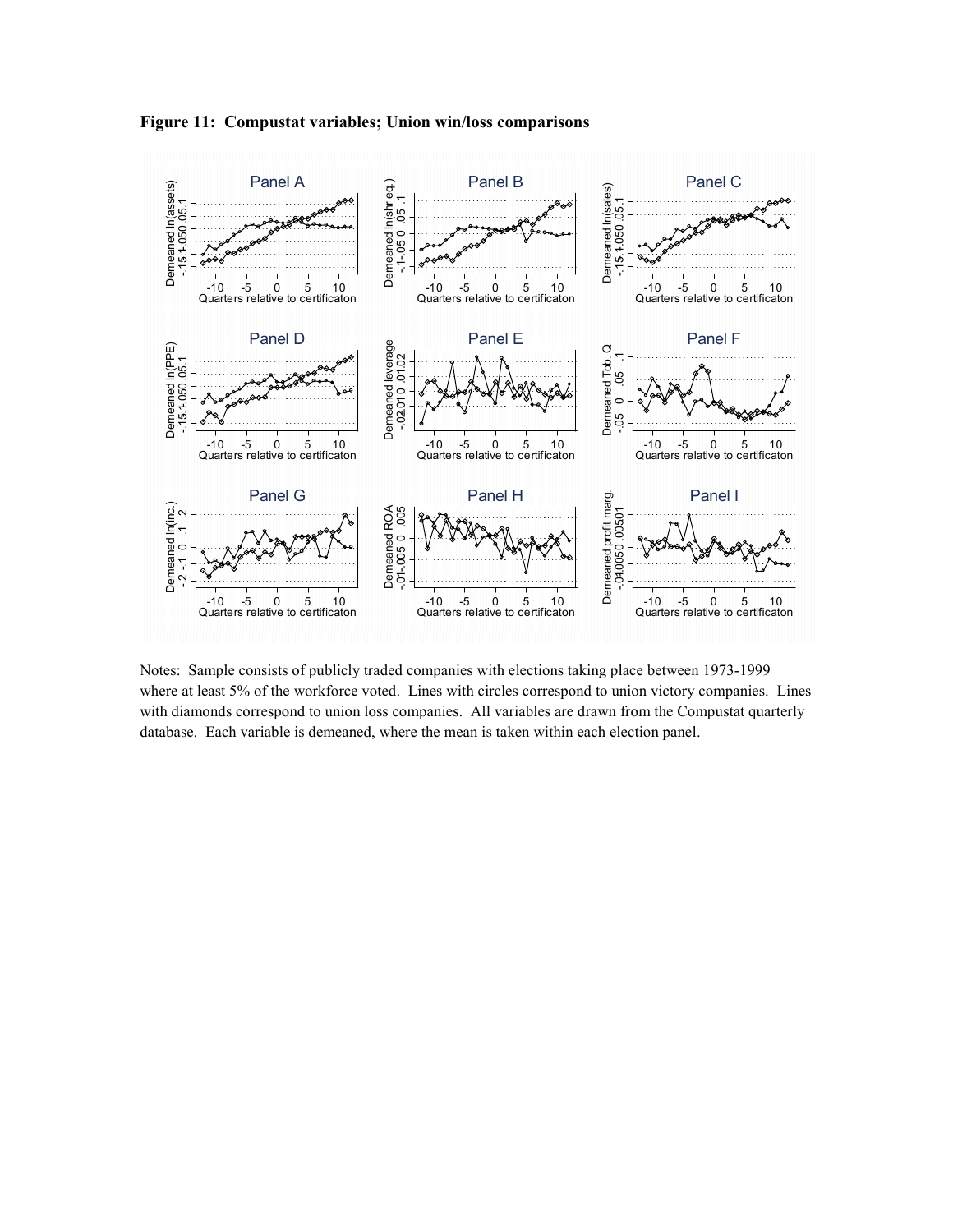

Figure 12: Compustat variables; Union win/loss differences

Note: See notes to Figure 11. Dashed lines are 95% confidence bands computed using OLS standard errors clustered on election.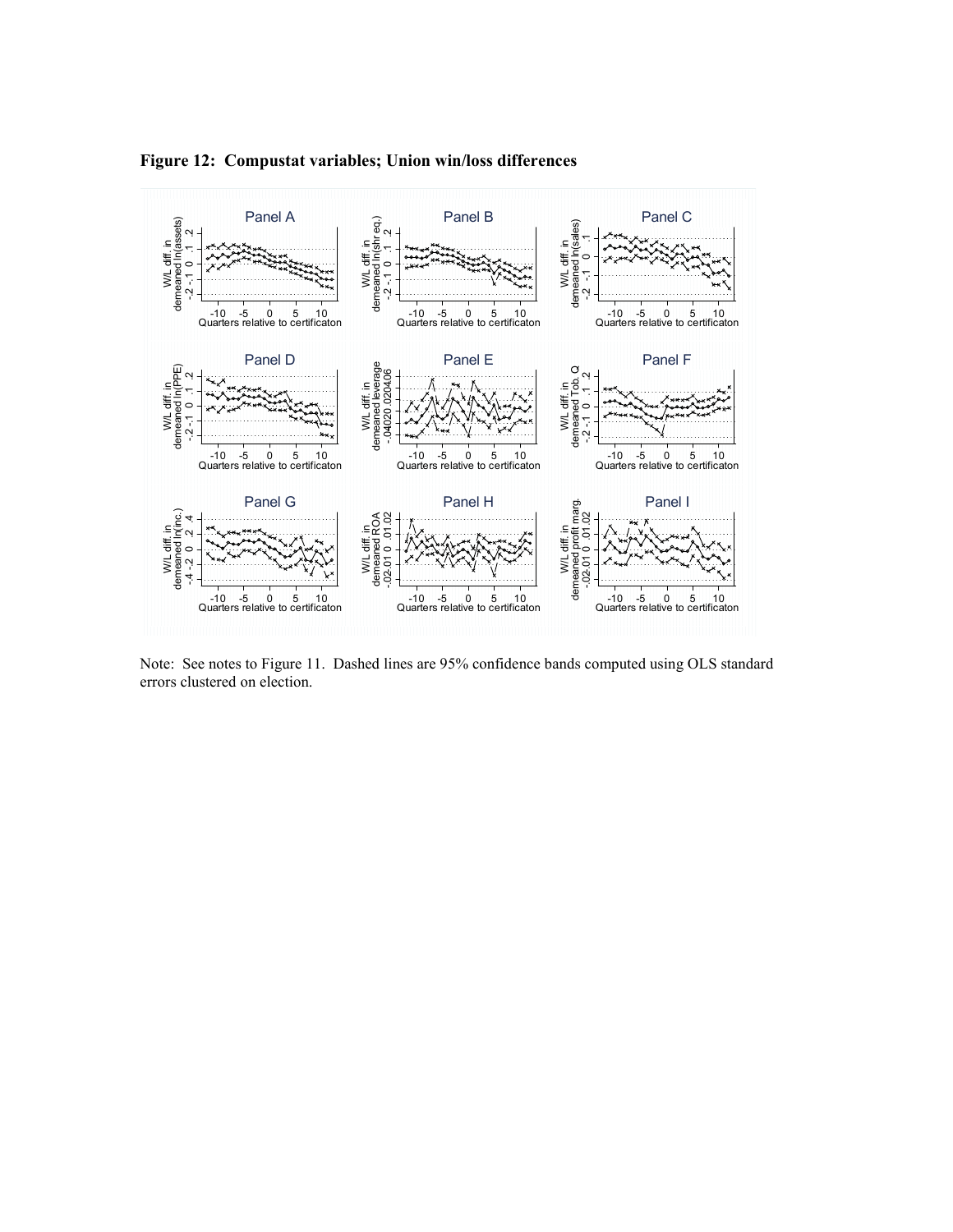Figure 13: Histogram of the union vote share

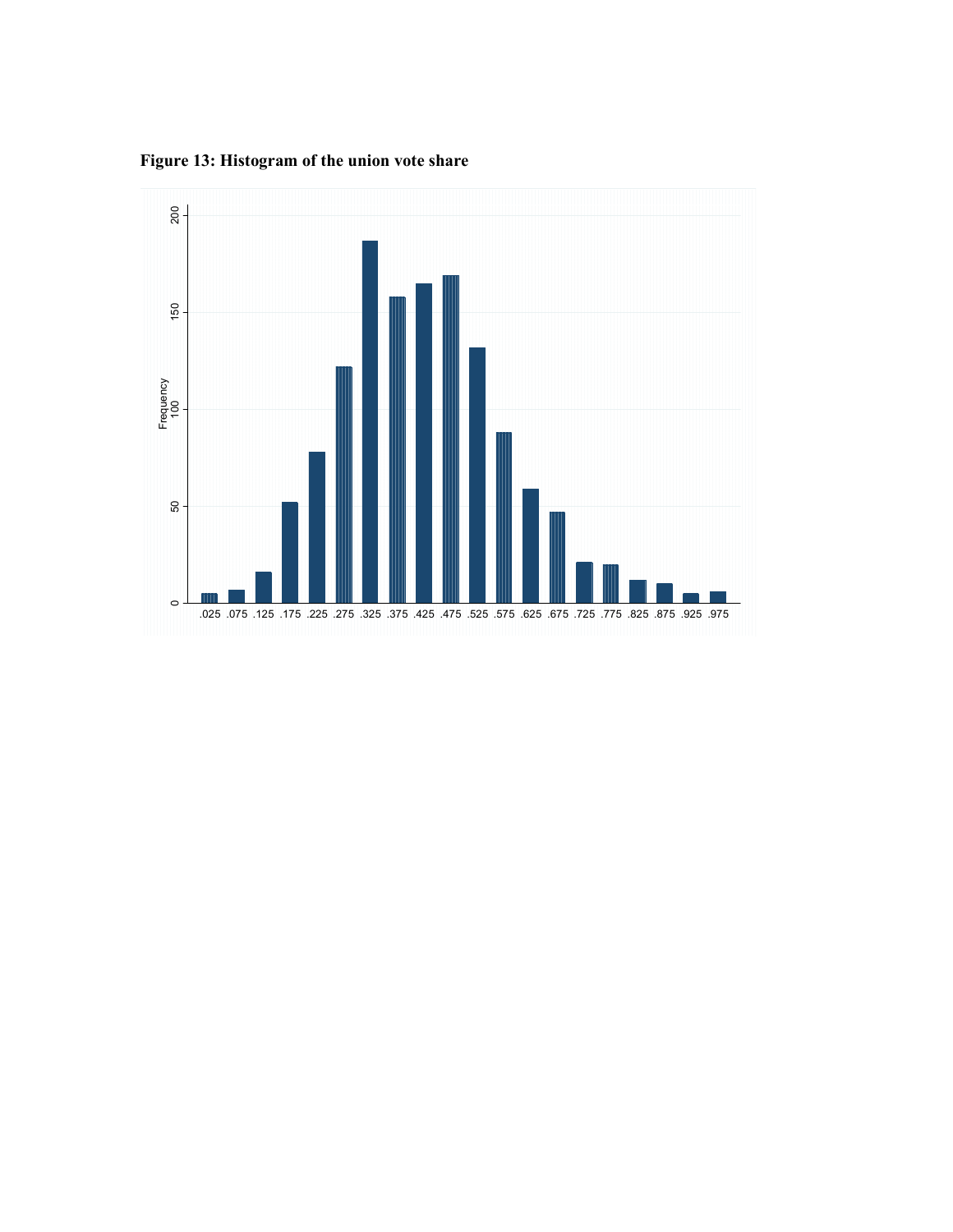Figure 14: Cumulative market-adjusted returns in the two years after NLRB closes election, by relation to vote share



Note: Market-adjusted returns are the simple difference in the security's return and the CRSP equally weighted market index (including dividends) in the same month. Predicted values calculated using a sixthorder polynomial, and an indicator for whether the union won. Dashed lines are the 95% confidence interval. Dots are the average cumulative excess return in 20 equally spaced bins. See text for further details on the construction of this figure.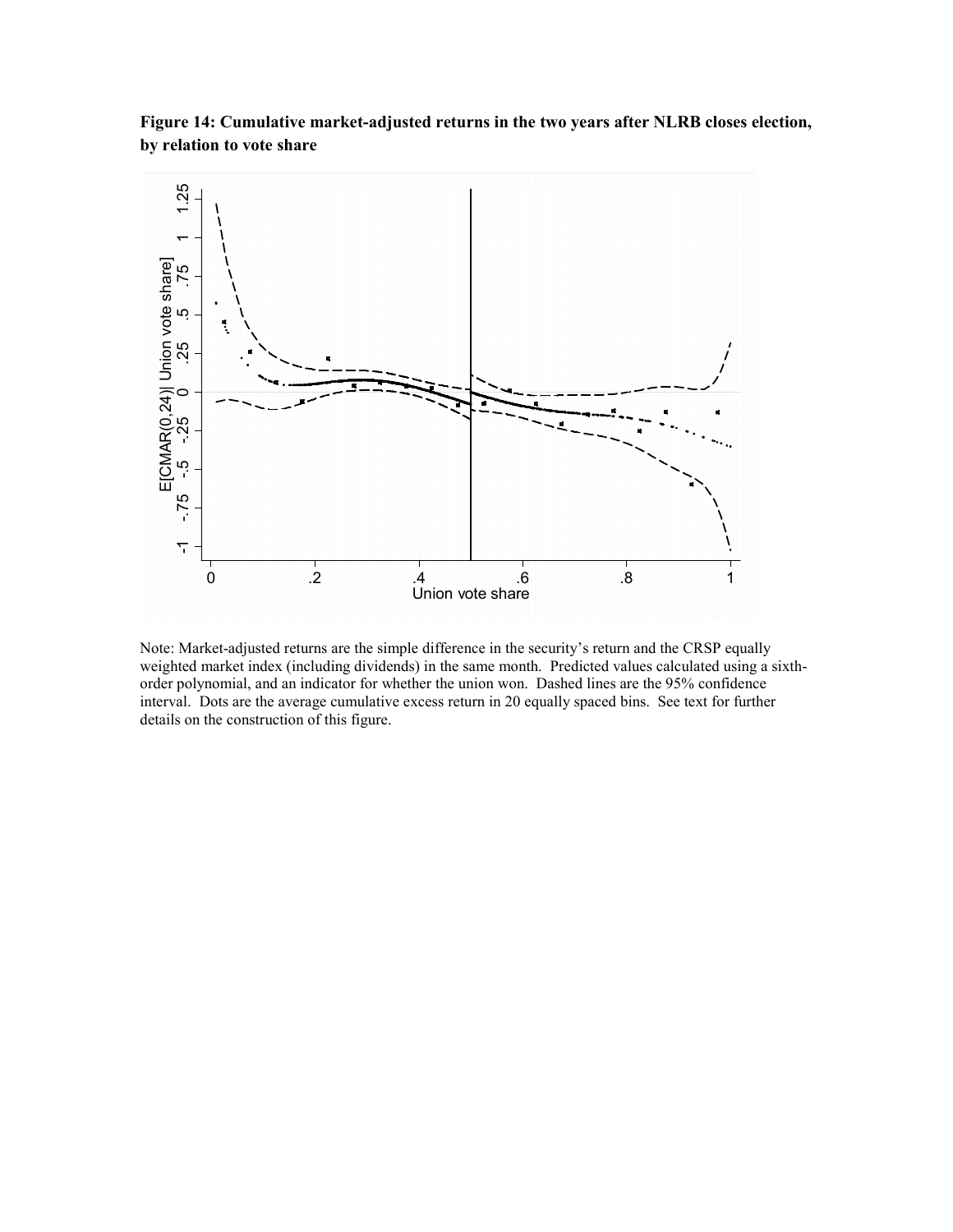Figure 15: Cumulative excess returns in the two years after NLRB closes election, by relation to vote share



Notes: Predicted values calculated using a sixth-order polynomial, and an indicator for whether the union won. Dashed lines are the 95% confidence interval. Dots are the average cumulative excess return in 20 equally spaced bins. See text for further details on the construction of this figure.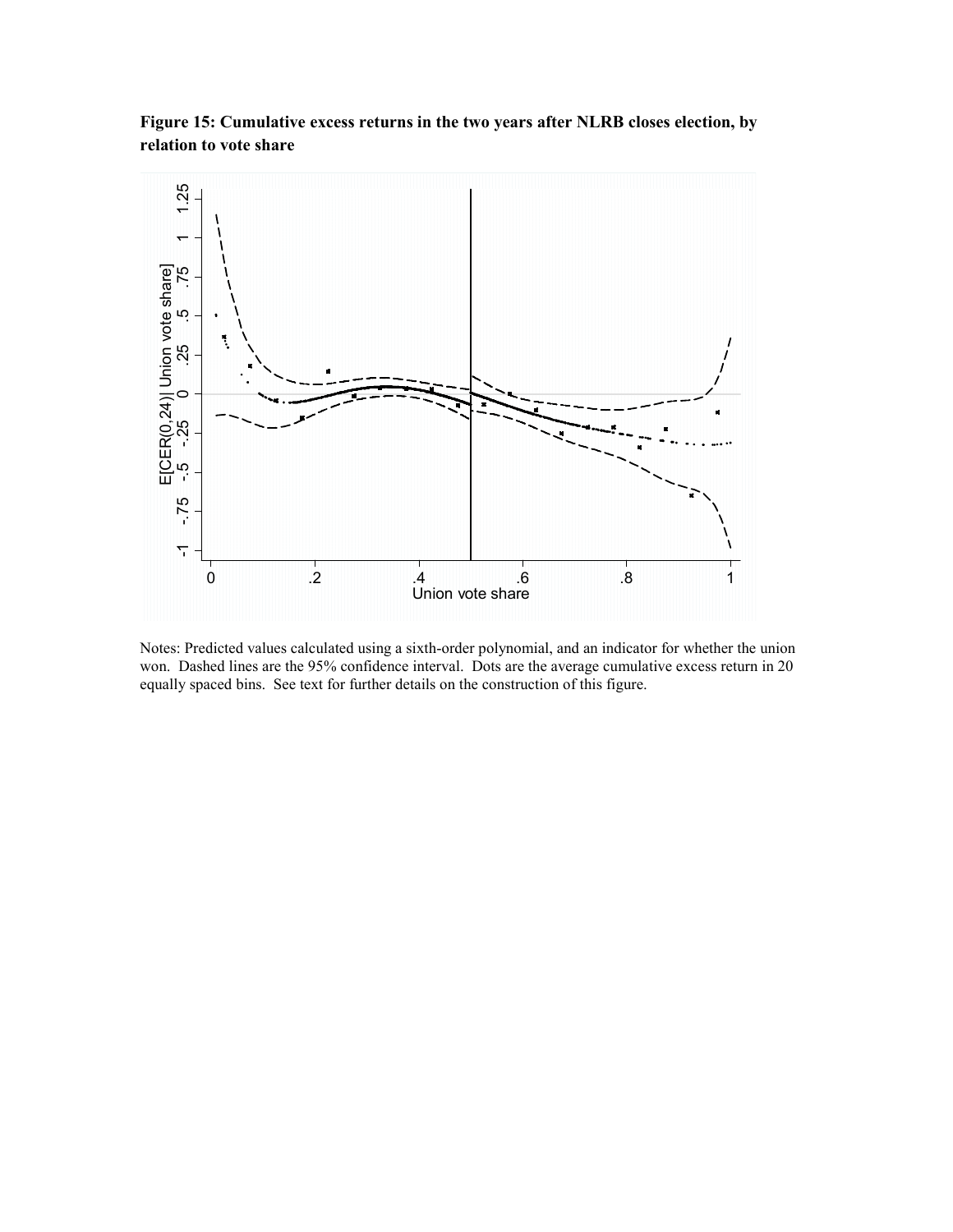

Figure 16: Cumulative excess returns in the pre- and post-event periods, by relation to vote share

Notes: Predicted values calculated using a sixth-order polynomial and an indicator for whether the union won. Solid line corresponds to the predicted cumulative excess return in the two years following the election, conditional on union vote share. Dashed line corresponds to the predicted cumulative excess return calculated starting 24 months prior to the election through four months prior to the election, conditional on union vote share. See text for further details on the construction of this figure.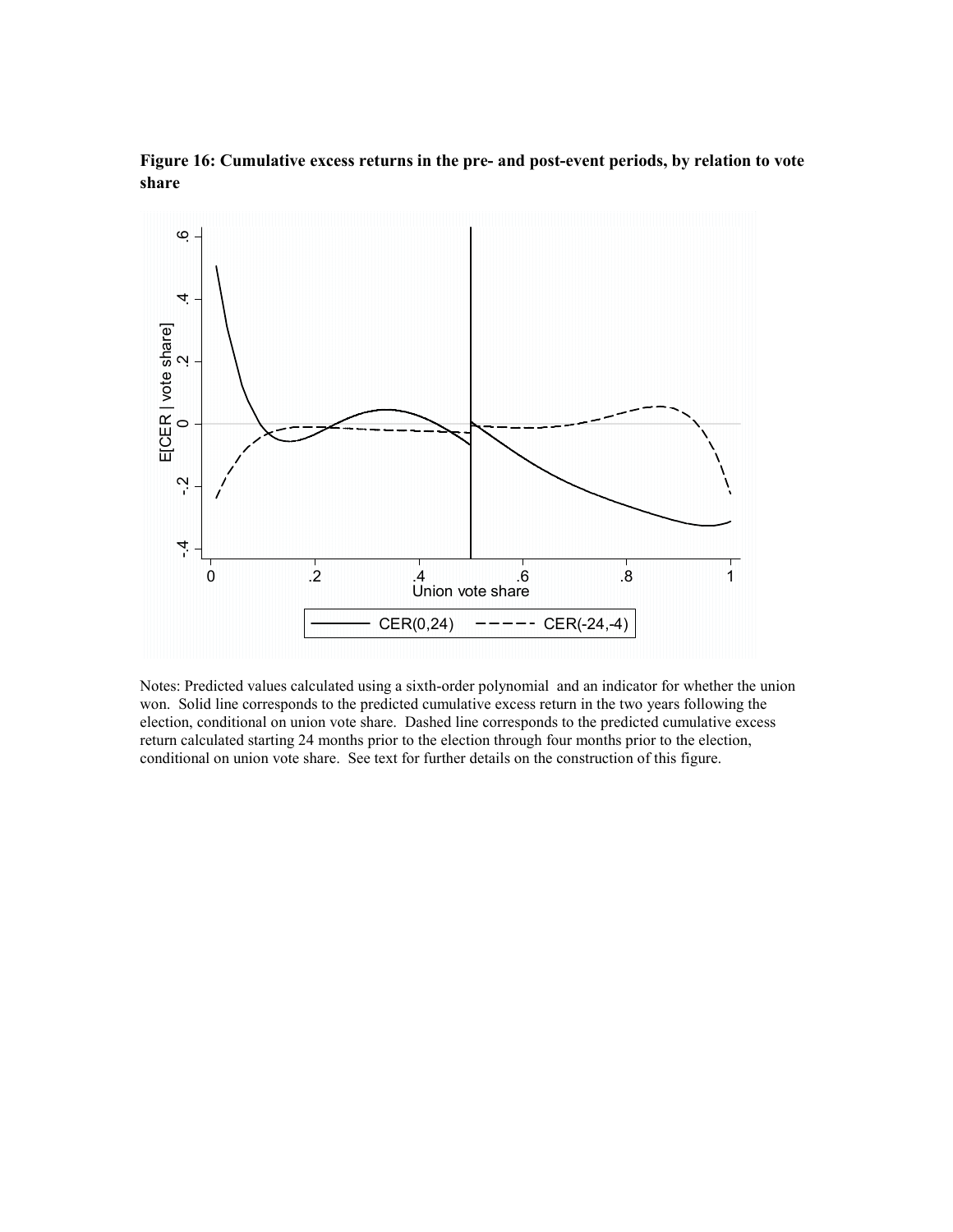Figure 17: Cumulative adjusted excess returns in the two years after NLRB closes election, by relation to vote share



Notes: See text for details on the construction of the adjusted excess returns. Predicted values calculated using a sixth-order polynomial and an indicator for whether the union won. Dashed lines are the 95% confidence interval.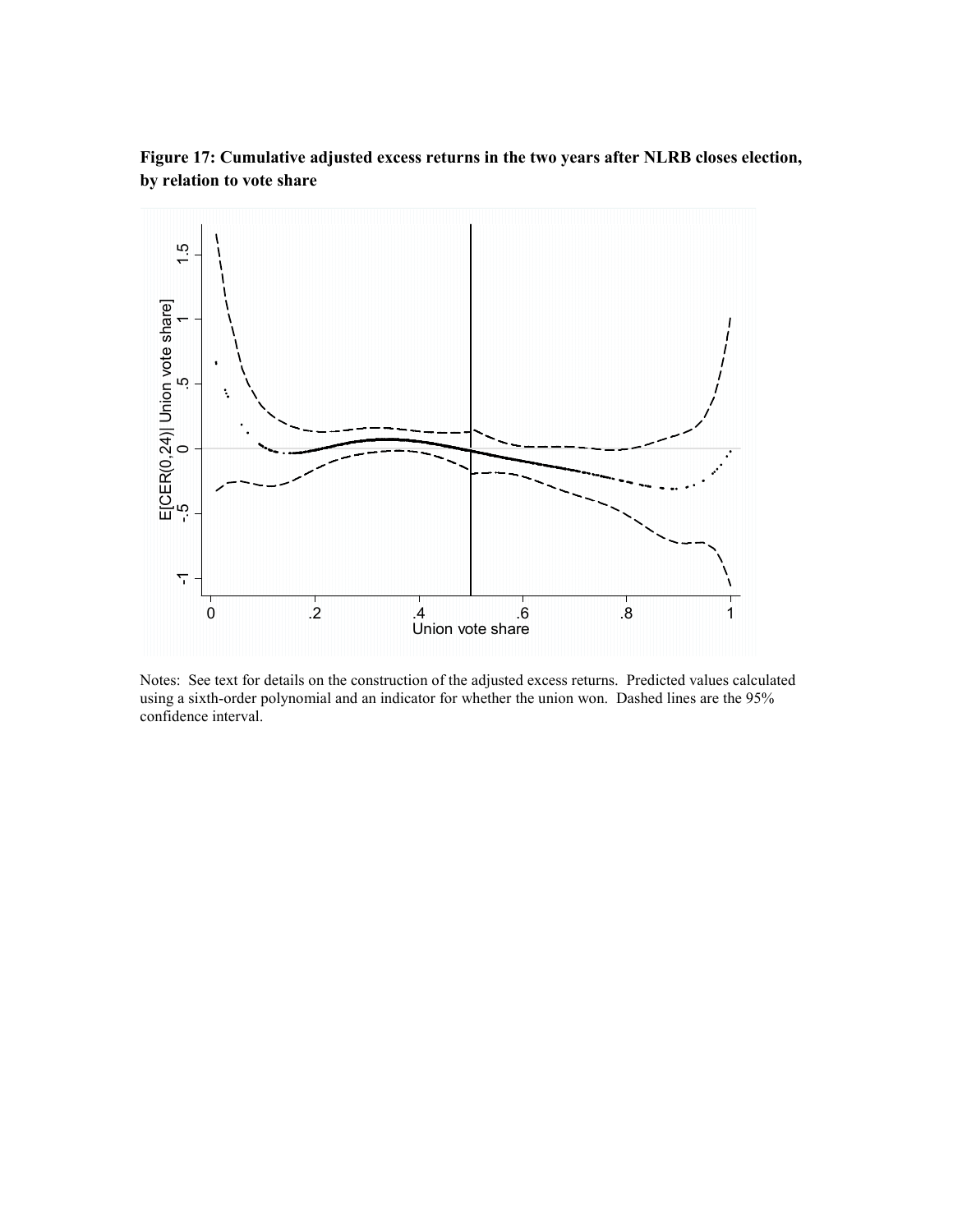

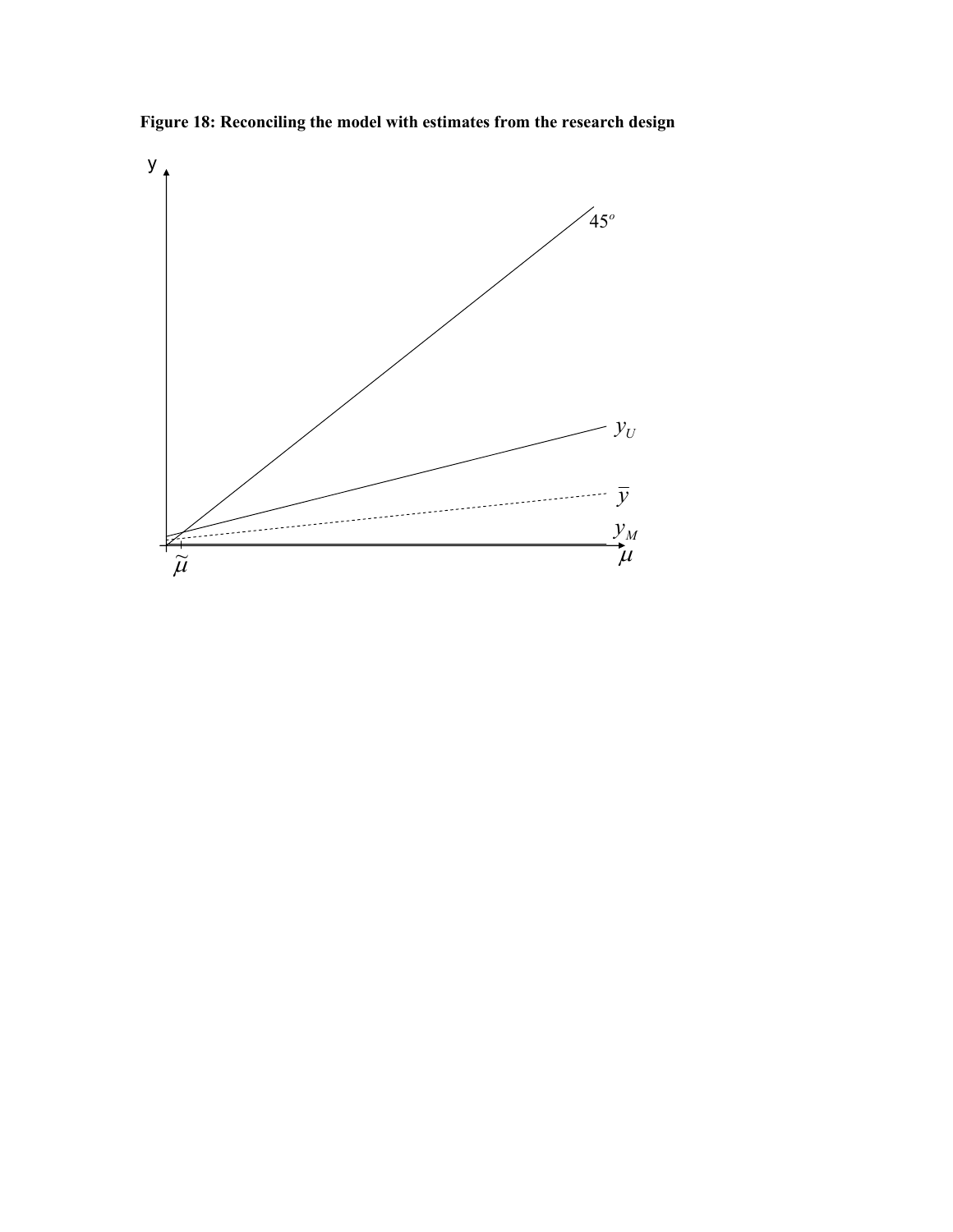

Appendix Figure 1: Union victory versus market; Average cumulative returns; nonimputed

Note: All elections.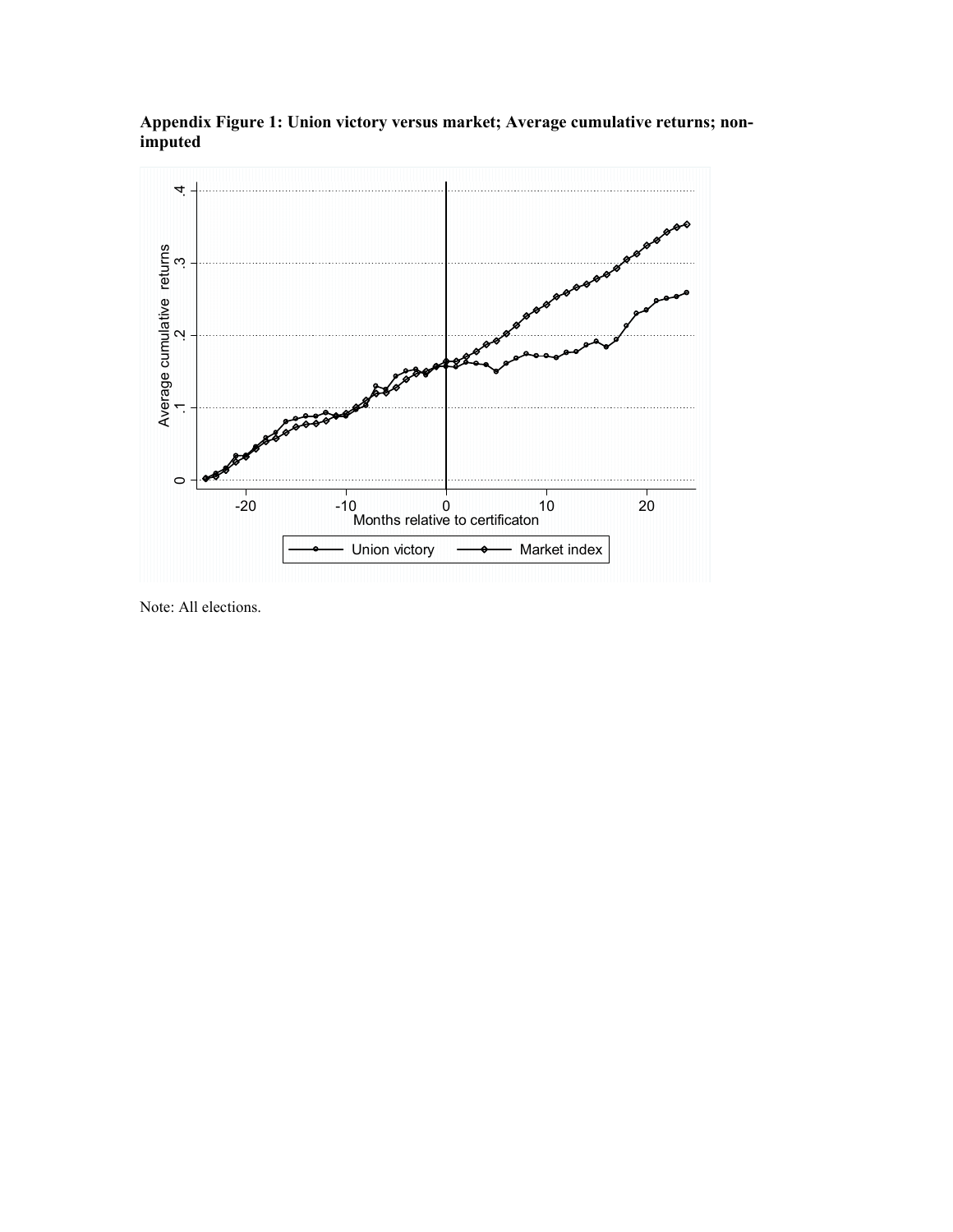

# Appendix Figure 2: Union victory (with >50% vote share) versus market; Average cumulative returns; Balanced panel

Note: Sample includes only elections with non-missing values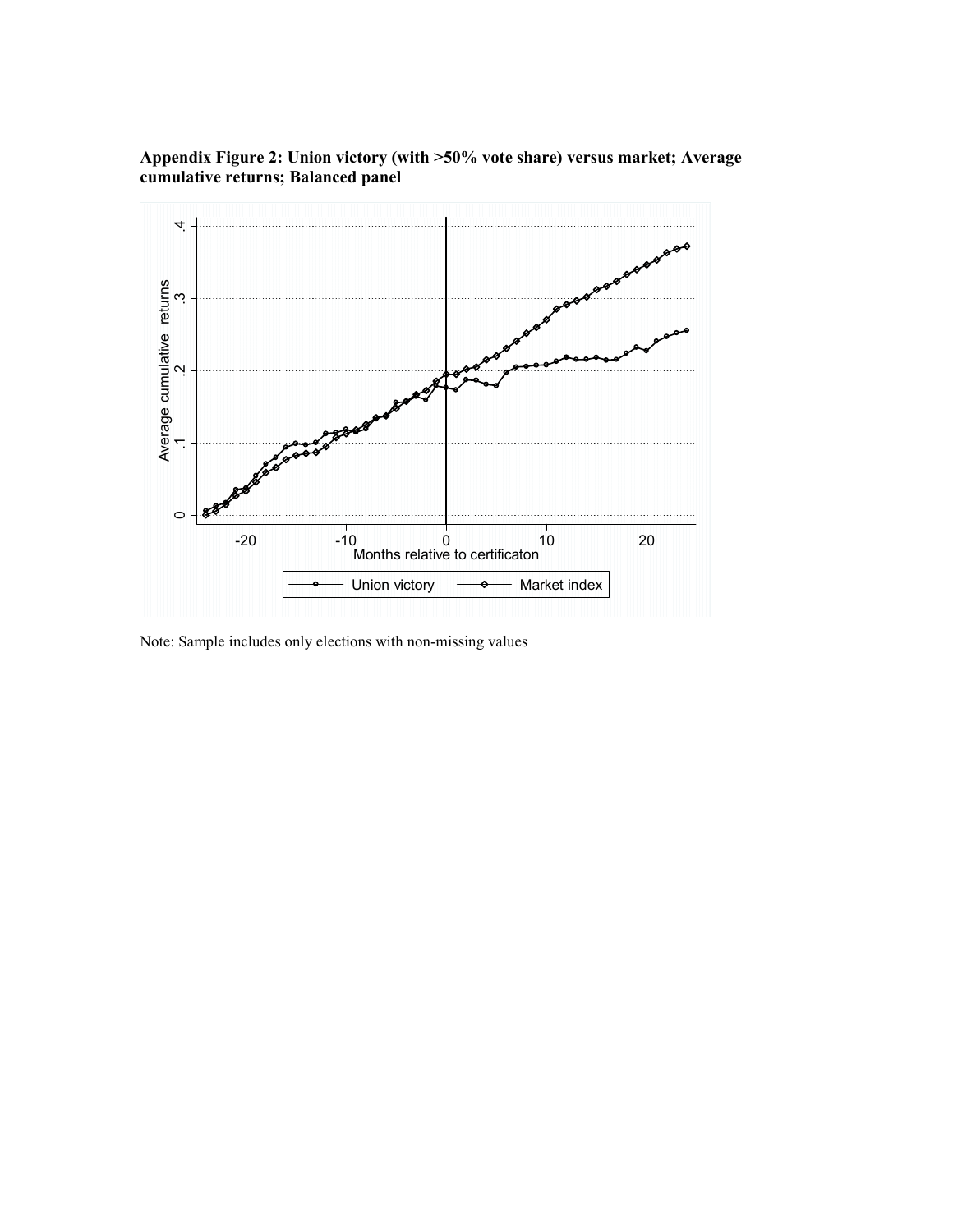Appendix Figure 3: Union victory versus market; Average cumulative returns; Robustness probe; eliminate 5% most positive and 5% most negative post-event excess return elections;